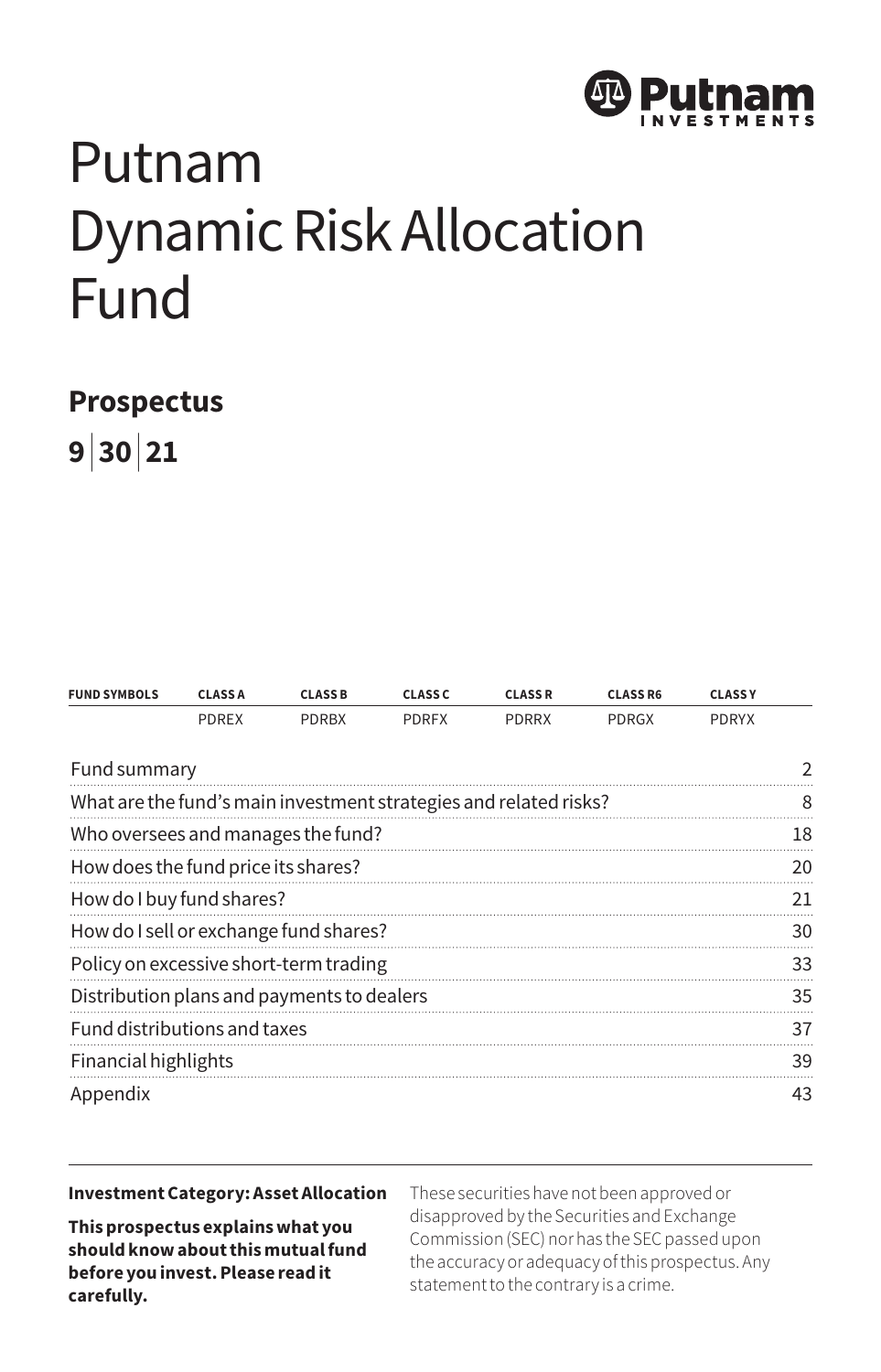# **Putnam Dynamic Risk Allocation Fund**

Prospectus dated September 30, 2021

Effective March 31, 2022, the sub-section *Your fund's management* in the section *Fund summary* is replaced in its entirety with the following:

#### **Your fund's management**

#### **Investment advisor**

Putnam Investment Management, LLC

#### **Portfolio managers**

Robert Schoen, Co-Chief Investment Officer, Global Asset Allocation, portfolio manager of the fund since 2011

Brett Goldstein, Co-Chief Investment Officer, Global Asset Allocation, portfolio manager of the fund since 2019

Adrian Chan, Portfolio Manager, portfolio manager of the fund since 2021

James Fetch, Co-Head of Global Asset Allocation, portfolio manager of the fund since 2011

#### **Sub-advisor**

Putnam Investments Limited\*

\* Though the investment advisor has retained the services of Putnam Investments Limited (PIL), PIL does not currently manage any assets of the fund.

Effective March 31, 2022, the sub-section *The fund's investment manager – Portfolio managers* in the section *Who oversees and manages the fund?* is replaced in its entirety with the following:

**Portfolio managers.** The officers of Putnam Management identified below are jointly and primarily responsible for the day-to-day management of the fund's portfolio.

| Portfolio<br>managers | Joined<br>fund | Employer                 | Positions over past five years                       |
|-----------------------|----------------|--------------------------|------------------------------------------------------|
| Robert                | 2011           | <b>Putnam Management</b> | Co-Chief Investment Officer, Global Asset Allocation |
| Schoen                |                | 1997-Present             | Previously, Co-Head of Global Asset Allocation       |
| <b>Brett</b>          | 2019           | <b>Putnam Management</b> | Co-Chief Investment Officer, Global Asset Allocation |
| Goldstein             |                | 2010-Present             | Previously, Portfolio Manager and Analyst            |
| Adrian                | 2021           | <b>Putnam Management</b> | Portfolio Manager                                    |
| Chan                  |                | 2008-Present             |                                                      |
| James                 | 2011           | <b>Putnam Management</b> | Co-Head of Global Asset Allocation                   |
| Fetch                 |                | 1994-Present             |                                                      |

The SAI provides information about these individuals' compensation, other accounts managed by these individuals and these individuals' ownership of securities in the fund.

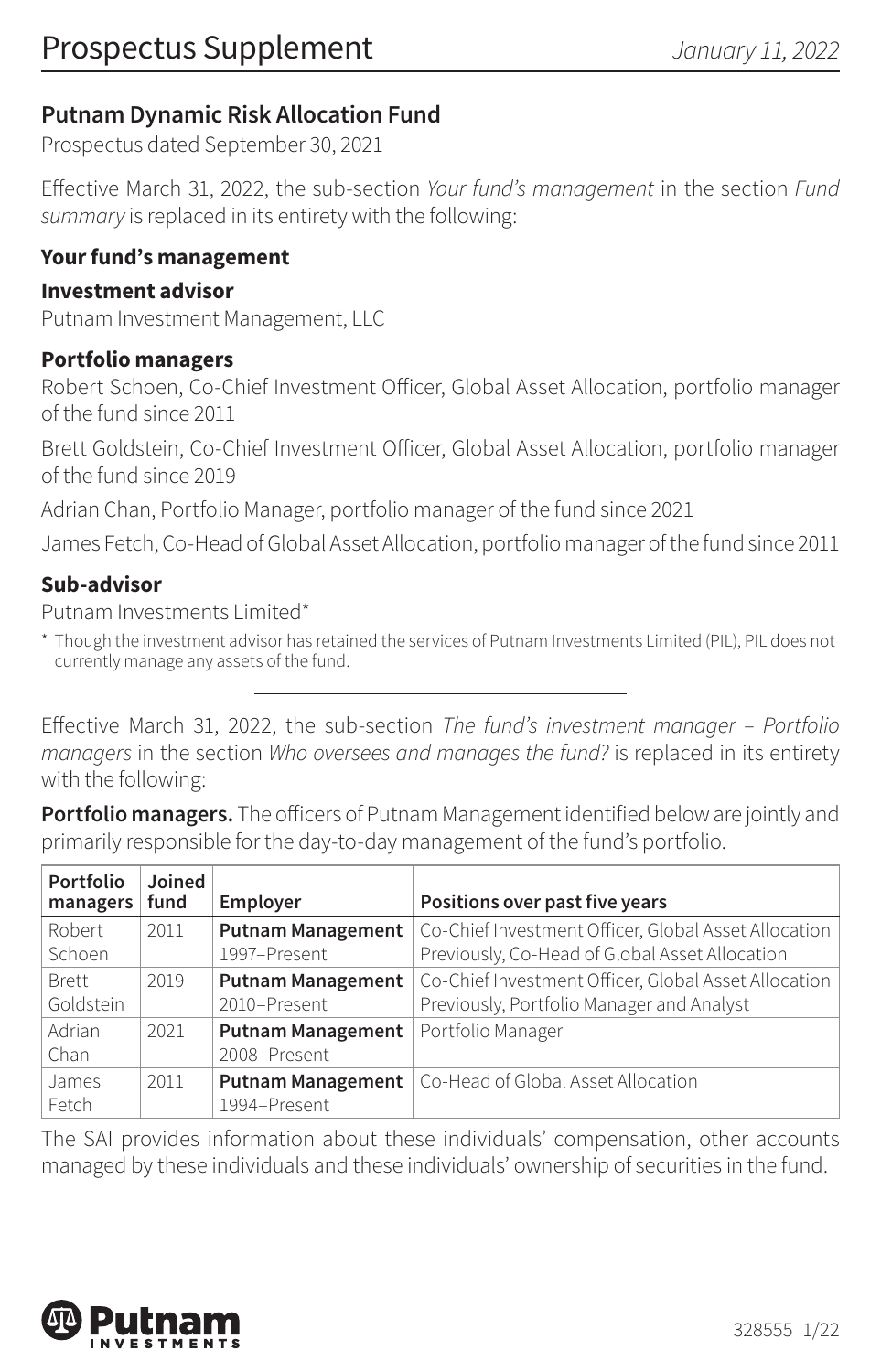**Putnam Dynamic Risk Allocation Fund Putnam Massachusetts Tax Exempt Income Fund Putnam Minnesota Tax Exempt Income Fund Putnam Mortgage Opportunities Fund Putnam New Jersey Tax Exempt Income Fund Putnam Ohio Tax Exempt Income Fund Putnam Pennsylvania Tax Exempt Income Fund**

For the funds listed above, in the section *How do I buy fund shares? – Which class of shares is best for me?* – Here is a summary of the differences among the classes of shares – Class R6 *shares (available only to investors listed below)*, the following language is added under the sub-heading "The following investors may purchase class R6 shares:"

health savings accounts (HSAs) purchasing shares through a registered broker-dealer or • other financial institution.

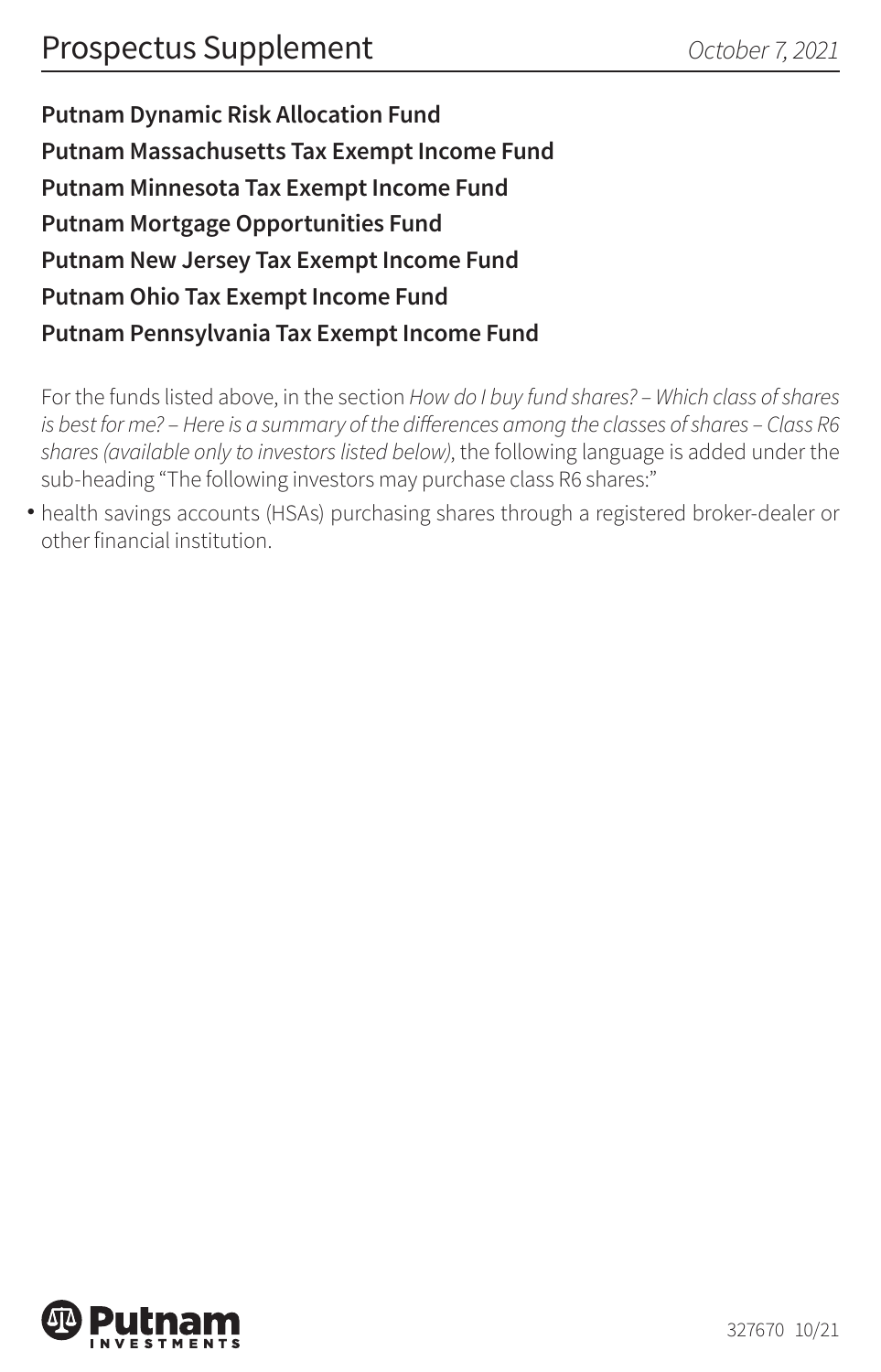# **Fund summary**

#### **Goal**

Putnam Dynamic Risk Allocation Fund seeks total return. Total return is composed of capital appreciation and income.

#### **Fees and expenses**

The following tables describe the fees and expenses you may pay if you buy, hold and sell shares of the fund. You may pay other fees, such as brokerage commissions and other fees to financial intermediaries, which are not reflected in the tables and examples below. You may qualify for sales charge discounts if you and your family invest, or agree to invest in the future, at least \$50,000 in Putnam funds. More information about these and other discounts is available from your financial professional and in *How do I buy fund shares?* beginning on page 21 of the fund's prospectus, in the Appendix to the fund's prospectus, and in *How to buy shares* beginning on page II-1 of the fund's statement of additional information (SAI).

| Share class | Maximum sales charge (load)<br>imposed on purchases (as a<br>percentage of offering price) | Maximum deferred sales charge<br>(load) (as a percentage of original<br>purchase price or redemption<br>proceeds, whichever is lower) |
|-------------|--------------------------------------------------------------------------------------------|---------------------------------------------------------------------------------------------------------------------------------------|
| Class A     | 5.75%                                                                                      | $1.00\%$ *                                                                                                                            |
| Class B     | <b>NONE</b>                                                                                | $5.00\%$ **                                                                                                                           |
| Class C     | <b>NONE</b>                                                                                | $1.00\%$ ***                                                                                                                          |
| Class R     | <b>NONE</b>                                                                                | <b>NONF</b>                                                                                                                           |
| Class R6    | <b>NONE</b>                                                                                | <b>NONE</b>                                                                                                                           |
| Class Y     | NONE.                                                                                      | <b>NONF</b>                                                                                                                           |

#### **Shareholder fees** *(fees paid directly from your investment)*

#### **Annual fund operating expenses**

*(expenses you pay each year as a percentage of the value of your investment)*

| Share class fees | Management | <b>Distribution</b><br>and service<br>$(12b-1)$ fees | Other<br>expenses | Total annual<br>fund operating<br>expenses | Expense reim-<br>bursement <sup>#</sup> | <b>Total annual</b><br>fund operating<br>expenses after<br>expense reim-<br>bursement |
|------------------|------------|------------------------------------------------------|-------------------|--------------------------------------------|-----------------------------------------|---------------------------------------------------------------------------------------|
| Class A          | 0.72%      | 0.25%                                                | 0.56%             | 1.53%                                      | $(0.35)\%$                              | 1.18%                                                                                 |
| Class B          | 0.72%      | 1.00%                                                | 0.56%             | 2.28%                                      | $(0.35)\%$                              | 1.93%                                                                                 |
| Class C          | 0.72%      | 1.00%                                                | 0.56%             | 2.28%                                      | $(0.35)\%$                              | 1.93%                                                                                 |
| Class R          | 0.72%      | $0.50\%$                                             | 0.56%             | 1.78%                                      | $(0.35)\%$                              | 1.43%                                                                                 |
| Class R6         | 0.72%      | N/A                                                  | 0.39%             | 1.11%                                      | $(0.35)\%$                              | 0.76%                                                                                 |
| Class Y          | 0.72%      | N/A                                                  | 0.56%             | 1.28%                                      | $(0.35)\%$                              | 0.93%                                                                                 |

\* Applies only to certain redemptions of shares bought with no initial sales charge.

\*\* This charge is phased out over six years.

\*\*\* This charge is eliminated after one year.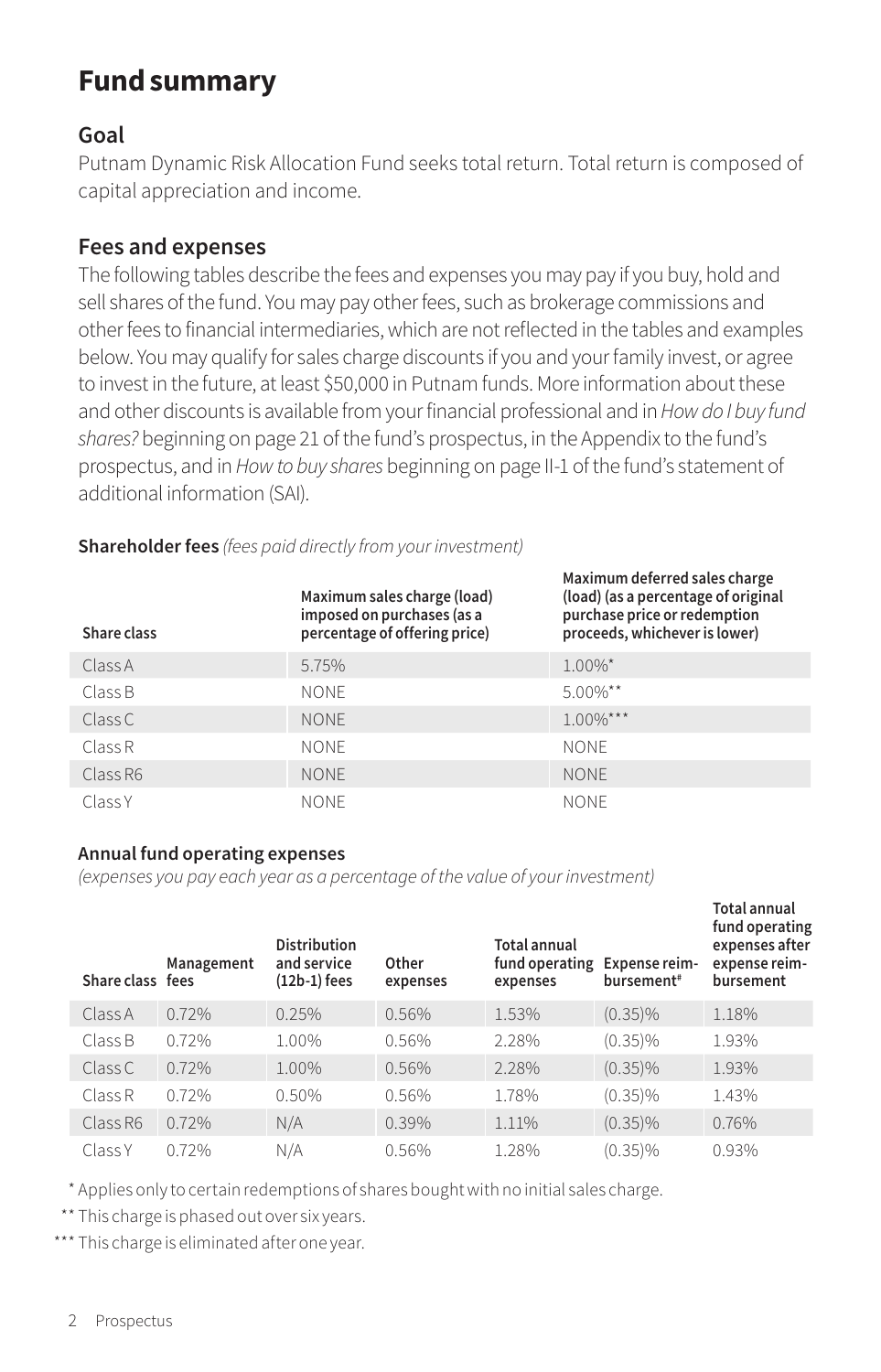# Reflects Putnam Investment Management, LLC's contractual obligation to limit certain fund expenses through September 30, 2022. This obligation may be modified or discontinued only with approval of the Board of Trustees.

#### **Example**

The following hypothetical example is intended to help you compare the cost of investing in the fund with the cost of investing in other funds. It assumes that you invest \$10,000 in the fund for the time periods indicated and then, except as indicated, redeem all your shares at the end of those periods. It assumes a 5% return on your investment each year and that the fund's operating expenses remain the same. Only the first year of each period in the example takes into account the expense reimbursement described above. Your actual costs may be higher or lower.

| Share class             | 1 year      | 3 years | 5 years | 10 years |
|-------------------------|-------------|---------|---------|----------|
| Class A                 | \$688       | \$998   | \$1,330 | \$2,266  |
| Class B                 | \$696       | \$979   | \$1,388 | \$2,400  |
| Class B (no redemption) | \$196       | \$679   | \$1,188 | \$2,400  |
| Class C                 | \$296       | \$679   | \$1,188 | \$2,400  |
| Class C (no redemption) | \$196       | \$679   | \$1,188 | \$2,400  |
| Class R                 | <b>S146</b> | \$526   | \$932   | \$2,066  |
| Class R6                | \$78        | \$318   | \$578   | \$1,320  |
| Class Y                 | \$95        | \$371   | \$669   | \$1,514  |

## **Portfolio turnover**

The fund pays transaction-related costs, such as commissions, when it buys and sells securities (or "turns over" its portfolio). A higher turnover rate may indicate higher transaction costs and may result in higher taxes when the fund's shares are held in a taxable account. These costs, which are not reflected in annual fund operating expenses or the above example, affect fund performance. The fund's turnover rate in the most recent fiscal year was 427%.

## **Investments, risks, and performance**

#### **Investments**

The fund invests in a diversified set of asset classes. By investing in a broader set of asset classes than a traditional balanced fund, and by using leverage to increase the fund's exposures to asset classes, we believe that the fund may achieve a higher total return than a traditional balanced fund with approximately the same amount of risk as a traditional balanced fund. Risk is measured by the volatility of the fund's investment portfolio.

The fund may invest without limit in U.S., international, and emerging markets equity securities (growth or value stocks or both) of companies of any size and fixed-income securities (including in below-investment-grade securities, which are sometimes referred to as "junk bonds"); mortgage- and asset-backed securities; inflation-protected securities; commodities; and real estate investment trusts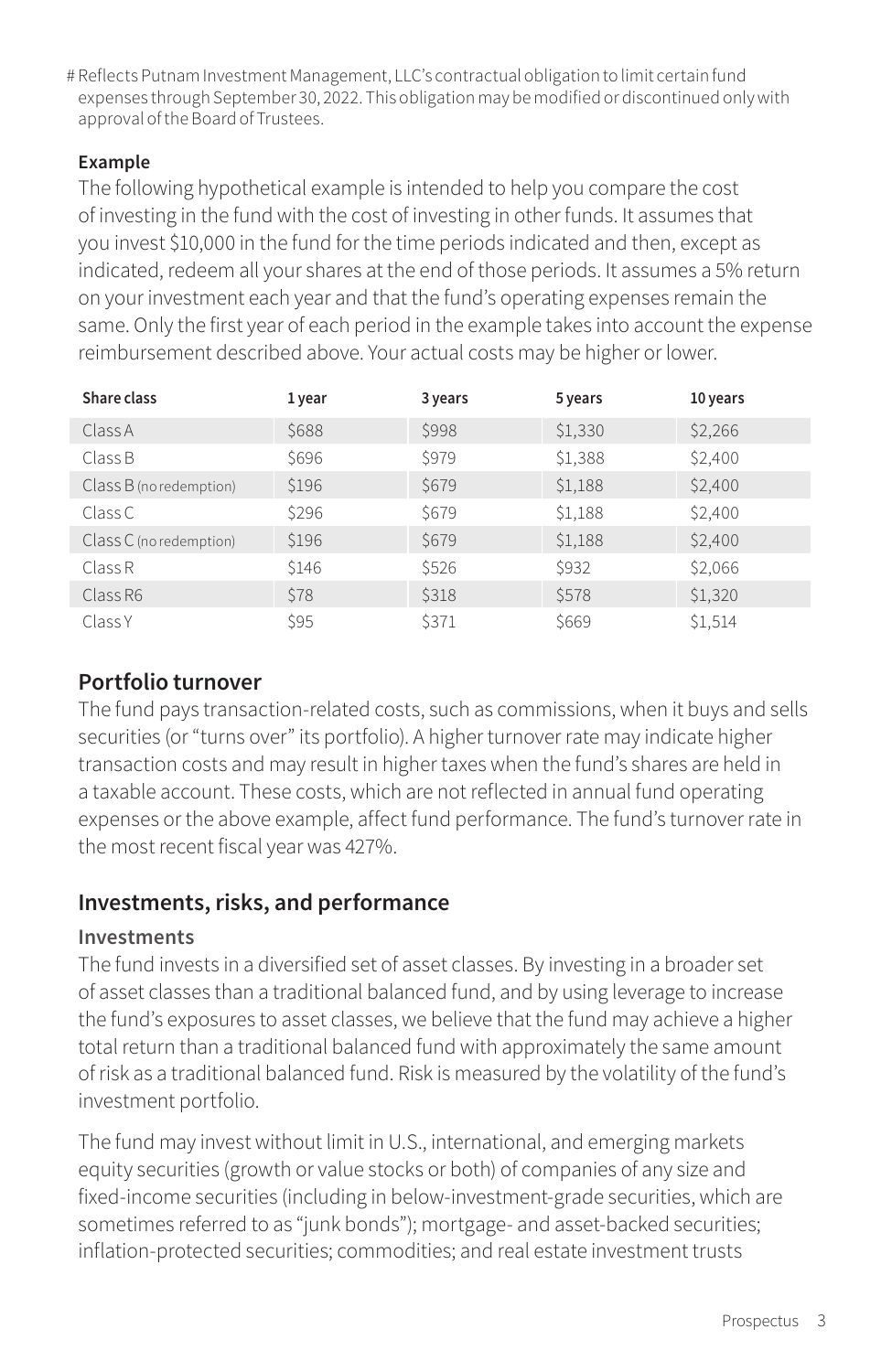(REITs). These asset classes offer different return potential and exposure to different investment risks.

We allocate the fund's assets among asset classes in a manner intended to diversify the fund's exposure to these different types of risk. We typically use leverage to adjust or to increase the fund's exposure to certain asset classes in order to diversify, or balance, risk exposure. We believe that better risk diversification creates the potential for the fund to perform well in a variety of market environments. Because the potential risks and returns of asset classes, the costs of leverage, and the benefits of diversification vary over time and with market conditions, we make dynamic adjustments to the fund's asset allocations as the market environment changes. We use qualitative analysis, which includes evaluation of the business cycle environment and its impact on different asset classes, and quantitative techniques, which incorporate individual valuation and relative valuation measures, to establish asset class allocations that we believe will enable the fund to perform well in a variety of environments. We also use active trading strategies, such as active security selection, tactical asset allocation, currency transactions and options transactions. Certain of these strategies may introduce additional investment leverage.

When making particular investments within an asset class, we may consider, among other factors, a company's valuation, financial strength, growth potential, competitive position in its industry, projected future earnings, cash flows and dividends when deciding whether to buy or sell equity investments, and, among other factors, credit, interest rate and prepayment risks when deciding whether to buy or sell fixedincome investments. We may also take into account general market conditions when making investment decisions. We typically use derivatives, such as futures, options, certain foreign currency transactions, warrants and swap contracts, to a significant extent for hedging purposes, to obtain leverage, and to adjust the return and volatility characteristics of the fund's investments. We may also engage in short sales of securities.

#### **Risks**

It is important to understand that you can lose money by investing in the fund.

Our allocation of assets among asset classes may hurt performance, and our efforts to diversify risk through the use of leverage and allocation decisions may not be successful. If the quantitative models or data that are used in managing the fund prove to be incorrect or incomplete, investment decisions made in reliance on the models or data may not produce the desired results and the fund may realize losses.

The value of investments in the fund's portfolio may fall or fail to rise over extended periods of time for a variety of reasons, including general economic, political or financial market conditions, investor sentiment and market perceptions, government actions, geopolitical events or changes, and factors related to a specific issuer, geography, industry or sector. These and other factors may lead to increased volatility and reduced liquidity in the fund's portfolio holdings. The novel coronavirus (COVID-19) pandemic and efforts to contain its spread are likely to negatively affect the value,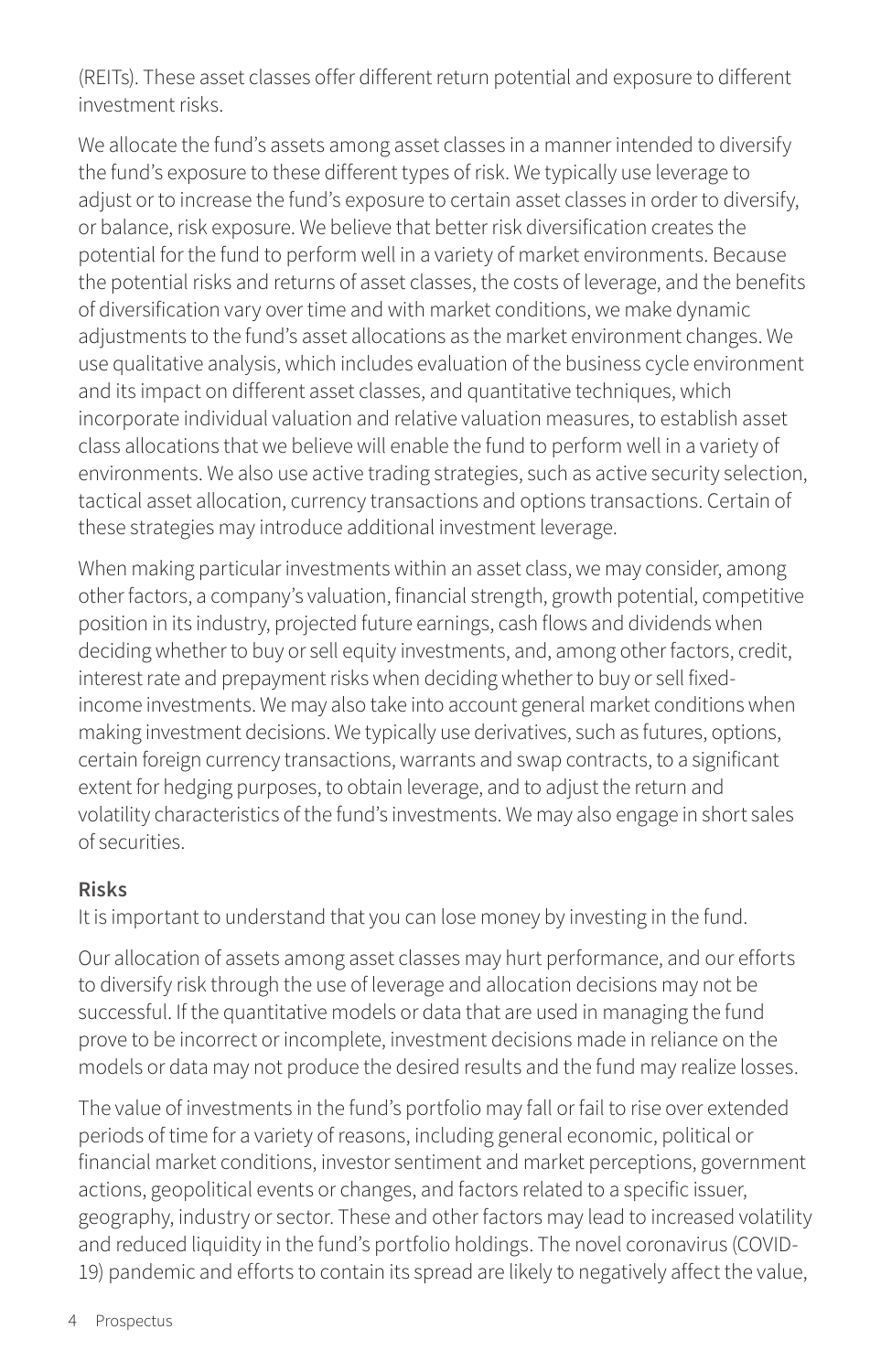volatility, and liquidity of the securities and other assets in which the fund invests and exacerbate other risks that apply to the fund. These effects could negatively impact the fund's performance and lead to losses on your investment in the fund. Growth stocks may be more susceptible to earnings disappointments, and value stocks may fail to rebound. These risks are generally greater for small and midsize companies.

Bond investments are subject to interest rate risk, which is the risk that the value of the fund's bond investments is likely to fall if interest rates rise. Bond investments also are subject to credit risk, which is the risk that the issuer of the bond may default on payment of interest or principal. Bond investments may be more susceptible to downgrades or defaults during economic downturns or other periods of economic stress. Interest rate risk is generally greater for longer-term bonds, and credit risk is generally greater for below-investment-grade bonds, which may be considered speculative. Mortgage-backed investments, unlike traditional debt investments, are also subject to prepayment risk, which means that they may increase in value less than other bonds when interest rates decline and decline in value more than other bonds when interest rates rise. We may have to invest the proceeds from prepaid investments, including mortgage-backed investments, in other investments with less attractive terms and yields.

The value of international investments traded in foreign currencies may be adversely impacted by fluctuations in exchange rates. International investments, particularly investments in emerging markets, may carry risks associated with potentially less stable economies or governments (such as the risk of seizure by a foreign government, the imposition of currency or other restrictions, or high levels of inflation), and may be or become illiquid. Our active trading strategies may lose money or not earn a return sufficient to cover trading and other costs. REITs are subject to the risk of economic downturns that have an adverse impact on real estate markets. Commodity-linked notes are subject to the same risks as commodities, such as weather, disease, political, tax and other regulatory developments and other factors affecting the value of commodities. Our use of leverage obtained through derivatives increases the risk of investing in the fund by increasing investment exposure. Derivatives also involve the risk, in the case of many over-the-counter instruments, of the potential inability to terminate or sell derivatives positions and the potential failure of the other party to the instrument to meet its obligations. Our use of short selling may result in losses if the securities appreciate in value.

There is no guarantee that the investment techniques, analyses, or judgments that we apply in making investment decisions for the fund will produce the intended outcome or that the investments we select for the fund will perform as well as other securities that were not selected for the fund. We, or the fund's other service providers, may experience disruptions or operating errors that could negatively impact the fund.

The fund may not achieve its goal, and it is not intended to be a complete investment program. An investment in the fund is not insured or guaranteed by the Federal Deposit Insurance Corporation or any other government agency.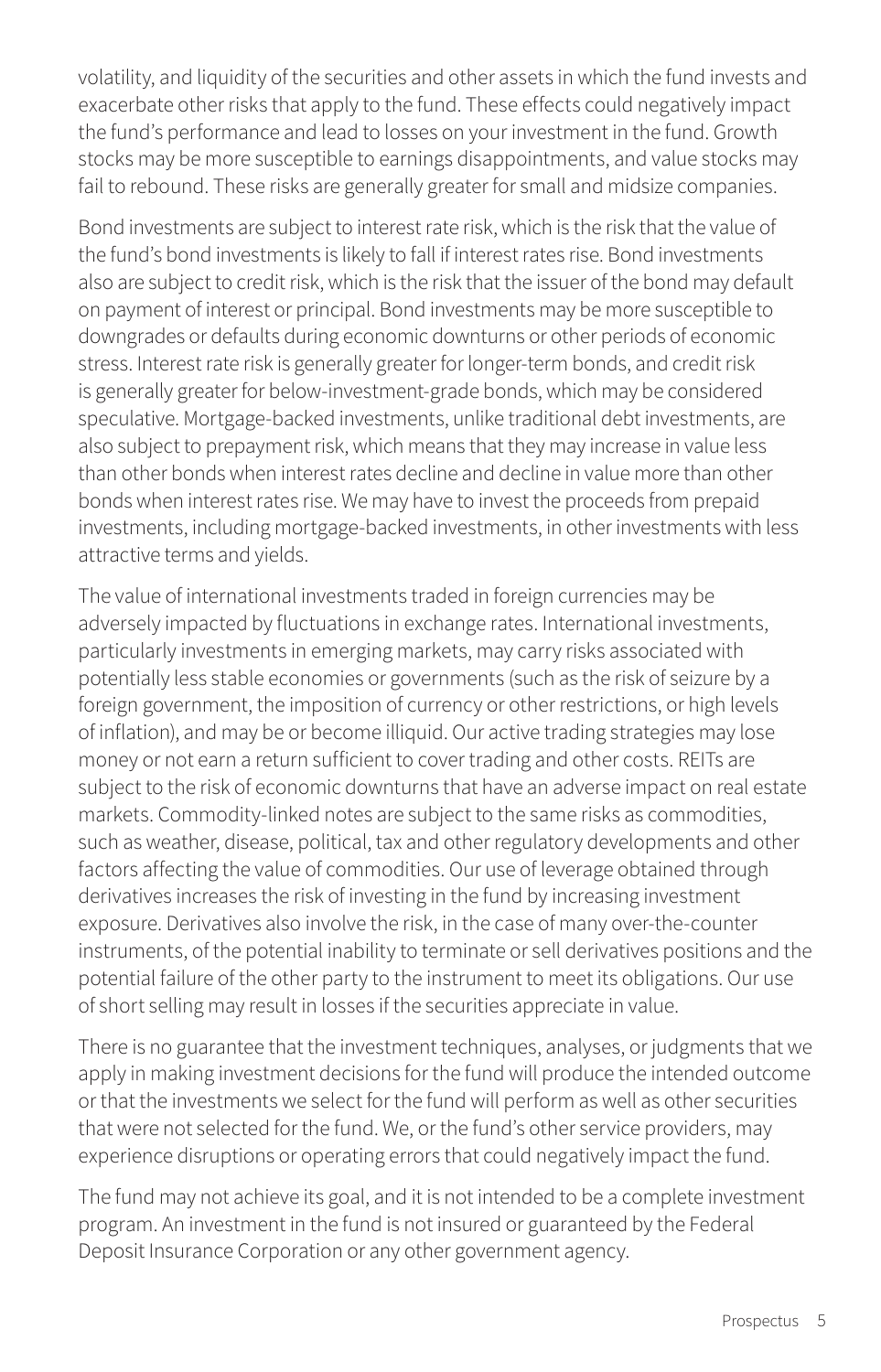#### **Performance**

The performance information below gives some indication of the risks associated with an investment in the fund by showing the fund's performance year to year and over time. The bar chart does not reflect the impact of sales charges. If it did, performance would be lower. Please remember that past performance is not necessarily an indication of future results. Monthly performance figures for the fund are available at [putnam.com.](https://www.putnam.com/individual?ref=SP735.pdf)



#### **Annual total returns for class A shares before sales charges**

#### **Average annual total returns after sales charges** *(for periods ended 12/31/20)*

| Share class                                                                                     | 1 year   | 5 years | Since inception<br>(9/19/11) |
|-------------------------------------------------------------------------------------------------|----------|---------|------------------------------|
| Class A before taxes                                                                            | $-4.91%$ | 3.71%   | 3.25%                        |
| Class A after taxes on distributions                                                            | $-4.91%$ | 2.97%   | 2.44%                        |
| Class A after taxes on distributions and sale<br>of fund shares                                 | $-2.91%$ | 2.60%   | $2.27\%$                     |
| Class B before taxes                                                                            | $-4.91%$ | 3.82%   | 3.24%                        |
| Class C before taxes                                                                            | $-0.82%$ | 4.17%   | 3.14%                        |
| Class R before taxes                                                                            | 0.71%    | 4.70%   | 3.66%                        |
| Class R6 before taxes*                                                                          | 1.34%    | 5.39%   | 4.30%                        |
| Class Y before taxes                                                                            | 1.16%    | 5.22%   | 4.19%                        |
| Putnam Dynamic Risk Allocation<br>Blended Index** (no deduction for fees,<br>expenses or taxes) | 9.58%    | 8.14%   | 6.01%                        |

\* Performance for class R6 shares prior to their inception (7/2/12) is derived from the historical performance of class Y shares and has not been adjusted for the lower investor servicing fees applicable to class R6 shares; had it, returns would have been higher.

\*\* The Putnam Dynamic Risk Allocation Blended Index is an unmanaged index administered by Putnam Management. Effective September 1, 2020, the composition of the Putnam Dynamic Risk Allocation Blended Index is 60% MSCI World Index (ND) and 40% FTSE World Government Bond Index. Prior to September 1, 2020, the Putnam Dynamic Risk Allocation Blended Index was comprised as follows: 50% MSCI World Index (ND), 40% Bloomberg Global Aggregate Bond Index, and 10% S&P GSCI. The composition of this benchmark was changed because, in Putnam Investment Management, LLC's opinion, the new composition more accurately reflects the fund's risk allocation investment approach.

FTSE Russell is the source and owner of the trademarks, service marks, and copyrights related to the FTSE Indexes. FTSE® is a trademark of FTSE Russell.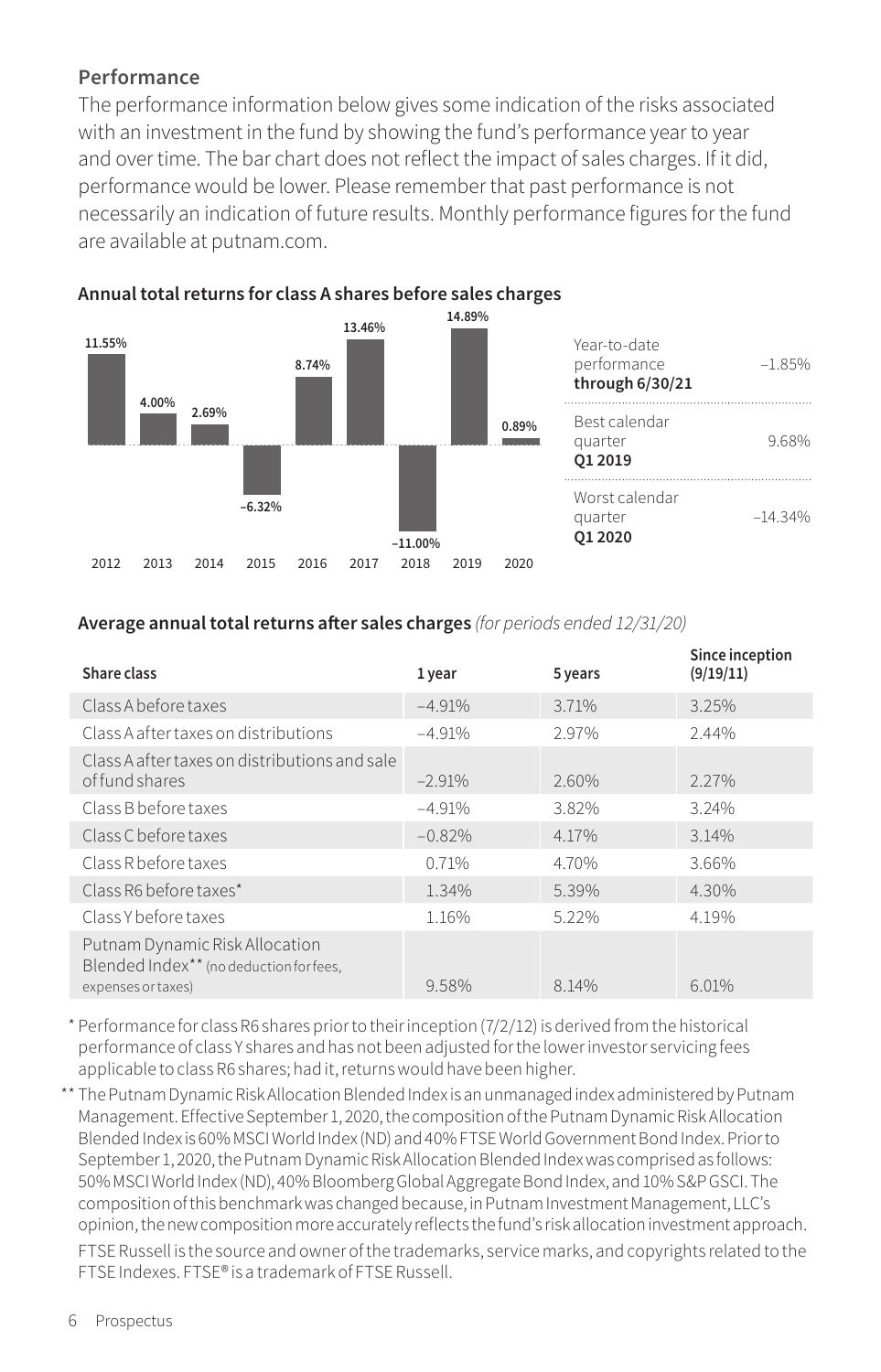After-tax returns reflect the historical highest individual federal marginal income tax rates and do not reflect state and local taxes. Actual after-tax returns depend on an investor's tax situation and may differ from those shown. After-tax returns are shown for class A shares only and will vary for other classes. These after-tax returns do not apply if you hold your fund shares through a 401(k) plan, an IRA, or another tax-advantaged arrangement.

Class B share performance reflects conversion to class A shares after eight years.

Effective March 1, 2021, Class C shares generally convert to Class A shares eight years after purchase. Prior to March 1, 2021, Class C shares generally converted to Class A shares ten years after purchase. Class C share performance does not reflect conversion to class A shares after eight years; had it, returns for the since inception period would have been higher.

# **Your fund's management**

**Investment advisor** Putnam Investment Management, LLC

#### **Portfolio managers** Robert Schoen

Co-Chief Investment Officer, Global Asset Allocation, portfolio manager of the fund since 2011

#### Brett Goldstein

Co-Chief Investment Officer, Global Asset Allocation, portfolio manager of the fund since 2019

#### Adrian Chan

Portfolio Manager, portfolio manager of the fund since 2021

#### James Fetch

Co-Head of Global Asset Allocation, portfolio manager of the fund since 2011

#### Jason Vaillancourt

Co-Head of Global Asset Allocation, portfolio manager of the fund since 2011

#### **Sub-advisor**

Putnam Investments Limited\*

\* Though the investment advisor has retained the services of Putnam Investments Limited (PIL), PIL does not currently manage any assets of the fund.

## **Purchase and sale of fund shares**

You can open an account, purchase and/or sell fund shares, or exchange them for shares of another Putnam fund by contacting your financial professional or by calling Putnam Investor Services at 1-800-225-1581. Purchases of class B shares are closed to new and existing investors except by exchange from class B shares of another Putnam fund or through dividend and/or capital gains reinvestment.

When opening an account, you must complete and mail a Putnam account application, along with a check made payable to the fund, to: Putnam Investments, P.O. Box 219697, Kansas City, MO 64121-9697. The minimum initial investment of \$500 is currently waived, although Putnam reserves the right to reject initial investments under \$500 at its discretion. There is no minimum for subsequent investments.

You can sell your shares back to the fund or exchange them for shares of another Putnam fund any day the New York Stock Exchange (NYSE) is open. Shares may be sold or exchanged by mail, by phone, or online at [putnam.com.](https://www.putnam.com?ref=SP735.pdf) Some restrictions may apply.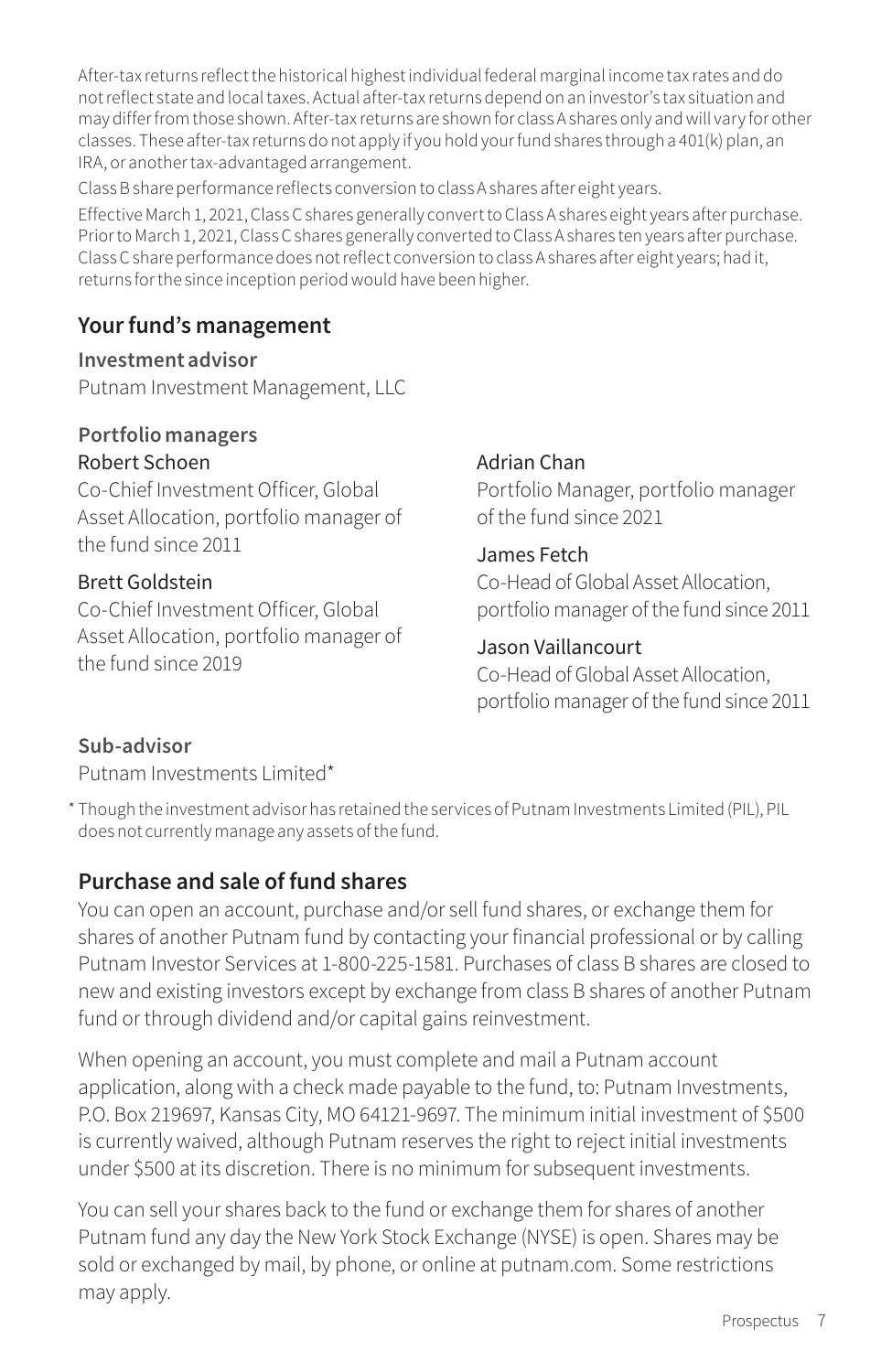# **Tax information**

The fund's distributions will be taxed as ordinary income or capital gains unless you hold the shares through a tax-advantaged arrangement, in which case you will generally be taxed only upon withdrawal of monies from the arrangement.

## **Financial intermediary compensation**

If you purchase the fund through a broker/dealer or other financial intermediary (such as a bank or financial professional), the fund and its related companies may pay that intermediary for the sale of fund shares and related services. Please bear in mind that these payments may create a conflict of interest by influencing the broker/dealer or other intermediary to recommend the fund over another investment. Ask your advisor or visit your advisor's website for more information.

# **What are the fund's main investment strategies and related risks?**

This section contains greater detail on the fund's main investment strategies and the related risks you would face as a fund shareholder. It is important to keep in mind that risk and reward generally go hand in hand; the higher the potential reward, the greater the risk. As mentioned in the fund summary, we pursue the fund's goal by allocating the fund's assets among many different asset classes and using leverage and active trading strategies.

The fund has the flexibility to make allocations to a broader range of asset classes without regard to any fixed or targeted ranges. The fund also seeks to adjust its exposure to asset classes, typically using leverage, in order to balance its exposure to the types of risks associated with particular asset classes. The fund adjusts its allocations dynamically as market conditions change.

A description of the fund's dynamic risk allocation strategy, as well as the types of investments that the fund may make and the associated risks, follows.

• **Dynamic risk allocation strategy.** The fund invests in a diversified set of asset classes, which offer different return potential and different levels of exposure to equity risk, interest rate risk, credit risk, and inflation risk. The fund adjusts its allocations to asset classes with the goal of diversifying, or balancing, its exposure to these types of risk, and it typically uses leverage to adjust or to increase its allocations to asset classes in order to diversify, or balance, risk exposure. We believe that better risk diversification creates the potential for the fund to perform well in a variety of market environments, even those in which equity investments or fixed-income investments may struggle. The fund's efforts to diversify risk exposure may help to reduce the frequency and severity of periods during which the fund experiences negative returns, although there can be no guarantee that this will be the case.

The fund's strategies are designed to seek opportunities for returns over the long term that are superior to the returns of traditional balanced funds, but with similar levels of risk, as measured by the volatility of the fund's portfolio. Volatility refers to the tendency of investments and markets to fluctuate in value over time. The greater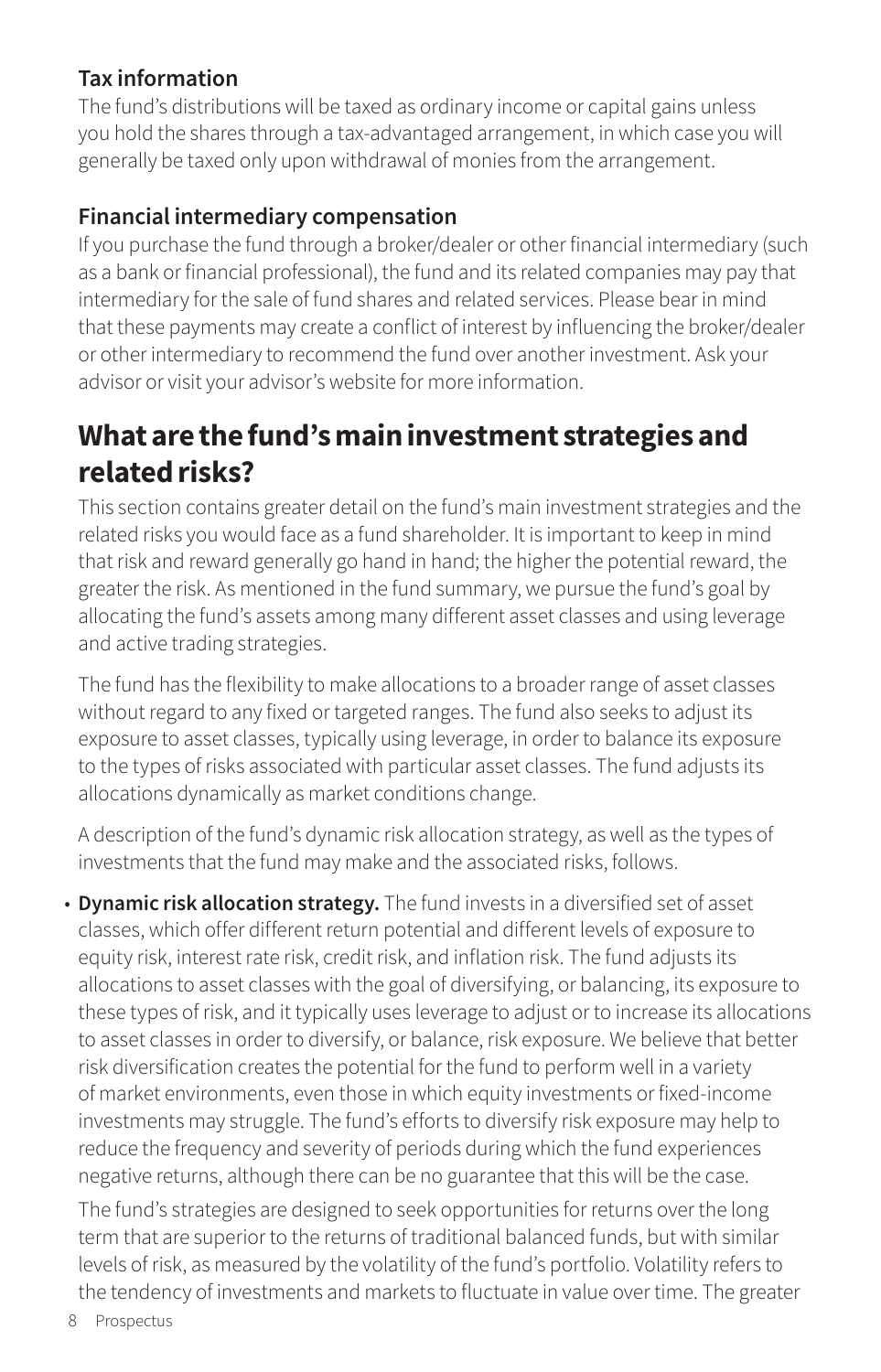an investment's or a market's volatility, the more sharply its value may fluctuate. A fund's volatility is often measured as the standard deviation of the fund's monthly returns and expressed as a percentage.

The fund differs from a traditional balanced fund that invests relatively stable portions of its assets in equity investments and fixed-income investments. While a traditional balanced fund may allocate, for example, 60% of its assets to equity investments and 40% to fixed-income investments, a significant majority of the traditional balanced fund's risk, or volatility, will typically come from its exposure to equity investments. In contrast, we will generally place less emphasis on equity investments and more emphasis on fixed-income investments and other asset classes, using strategies generally intended to result in approximately the same overall risk, or volatility, as traditional balanced funds, but with greater diversification of the sources of risk.

Our strategy of allocating the fund's assets among many asset classes generally depends upon our ability to estimate the expected returns, volatility, and correlations of the relevant markets for success. Expected returns and volatility for different asset classes vary over time, as do the correlations of different asset classes. To address this variation, our allocations are dynamic, which means that we adjust the fund's allocations to take advantage of opportunities that arise from different economic conditions. While this flexibility is generally expected to result in diversification of the portfolio across multiple asset classes, the fund may focus on one or more asset classes from time to time. Asset classes may not perform as expected and may not display the level of correlation that we anticipated. If our assessment of the risk and return potential of asset classes is incorrect, the fund could significantly underperform the markets in general, particular markets, or other funds that make similar investments. If our assessment of the correlations between different asset classes is incorrect, the fund may not achieve the level of diversification that we anticipated, which may increase the risk of underperformance or negative performance. Within each asset class, we make specific investments on the basis of quantitative analysis in addition to fundamental research and analysis, including use of proprietary models and data supplied by third parties. Even if our asset allocation decisions are successful, the fund may fail to meet its goal or may lose money if the particular investments that we make within each asset class do not perform as we expect.

• **Leverage.** In pursuing our strategy of diversifying risk by placing less emphasis on equity investments than a traditional balanced fund and increasing exposure to asset classes that typically provide lower returns than equity investments, we will generally seek to enhance the fund's total returns by using investment leverage through derivatives to increase the fund's exposure to investments. We may make an investment directly, or we may obtain exposure to the investment synthetically through the use of one or more derivatives. We treat a synthetic investment as having the same net notional investment exposure as the equivalent direct investment. The fund's active trading strategies may involve the use of derivatives that introduce additional investment leverage. There are costs associated with investment leverage,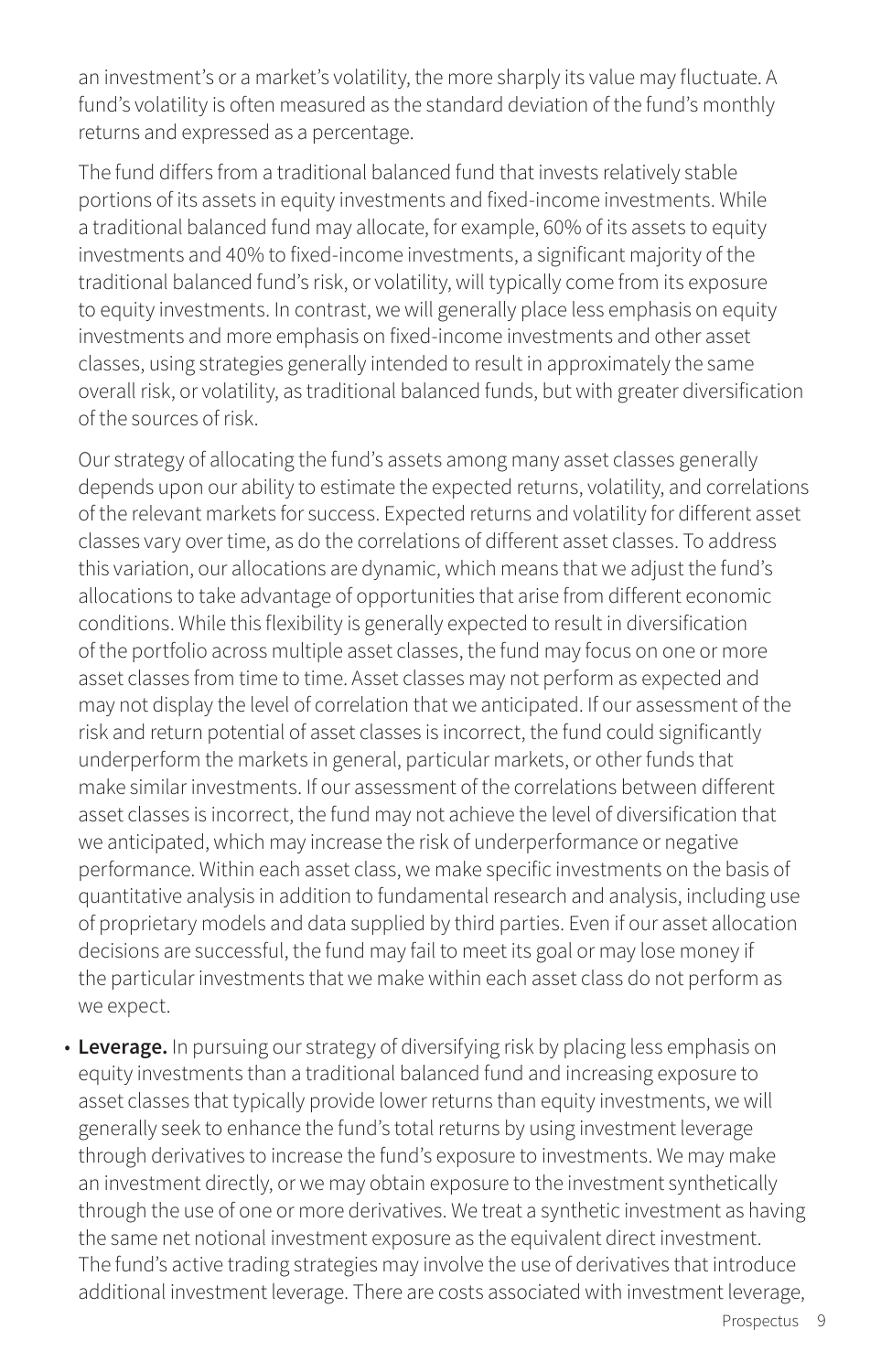and these costs may vary over time. When determining the appropriate amount of investment leverage for the fund, we will take into account these costs, as well as our goal that the fund will experience approximately the same volatility as a traditional balanced fund. If our judgments about the performance of asset classes or investments prove incorrect while the fund's exposure to underperforming asset classes or investments is increased through the use of investment leverage, a relatively small market movement may result in significant losses to the fund.

• **Common stocks.** Common stock represents an ownership interest in a company. The value of a company's stock may fall as a result of factors directly relating to that company, such as decisions made by its management or lower demand for the company's products or services. A stock's value may also fall because of factors affecting not just the company, but also other companies in the same industry or in a number of different industries, such as increases in production costs. From time to time, the fund may invest a significant portion of its assets in companies in one or more related industries or sectors, which would make the fund more vulnerable to adverse developments affecting those industries or sectors.

The value of a company's stock may also be affected by changes in financial markets that are relatively unrelated to the company or its industry, such as changes in interest rates or currency exchange rates. In addition, a company's stock generally pays dividends only after the company invests in its own business and makes required payments to holders of its bonds and other debt. For this reason, the value of a company's stock will usually react more strongly than its bonds and other debt to actual or perceived changes in the company's financial condition or prospects.

Growth stocks — Stocks of companies we believe are fast-growing may trade at a higher multiple of current earnings than other stocks. The values of these stocks may be more sensitive to changes in current or expected earnings than the values of other stocks. If our assessment of the prospects for a company's earnings growth is wrong, or if our judgment of how other investors will value the company's earnings growth is wrong, then the price of the company's stock may fall or may not approach the value that we have placed on it. In addition, growth stocks, at times, may not perform as well as value stocks or the stock market in general, and may be out of favor with investors for varying periods of time.

Value stocks — Companies whose stocks we believe are undervalued by the market may have experienced adverse business developments or may be subject to special risks that have caused their stocks to be out of favor. If our assessment of a company's prospects is wrong, or if other investors do not similarly recognize the value of the company, then the price of the company's stock may fall or may not approach the value that we have placed on it. In addition, value stocks, at times, may not perform as well as growth stocks or the stock market in general, and may be out of favor with investors for varying periods of time.

• **Small and midsize companies.** These companies, some of which may have a market capitalization of less than \$1 billion, are more likely than larger companies to have limited product lines, markets or financial resources, lack profitability or depend on a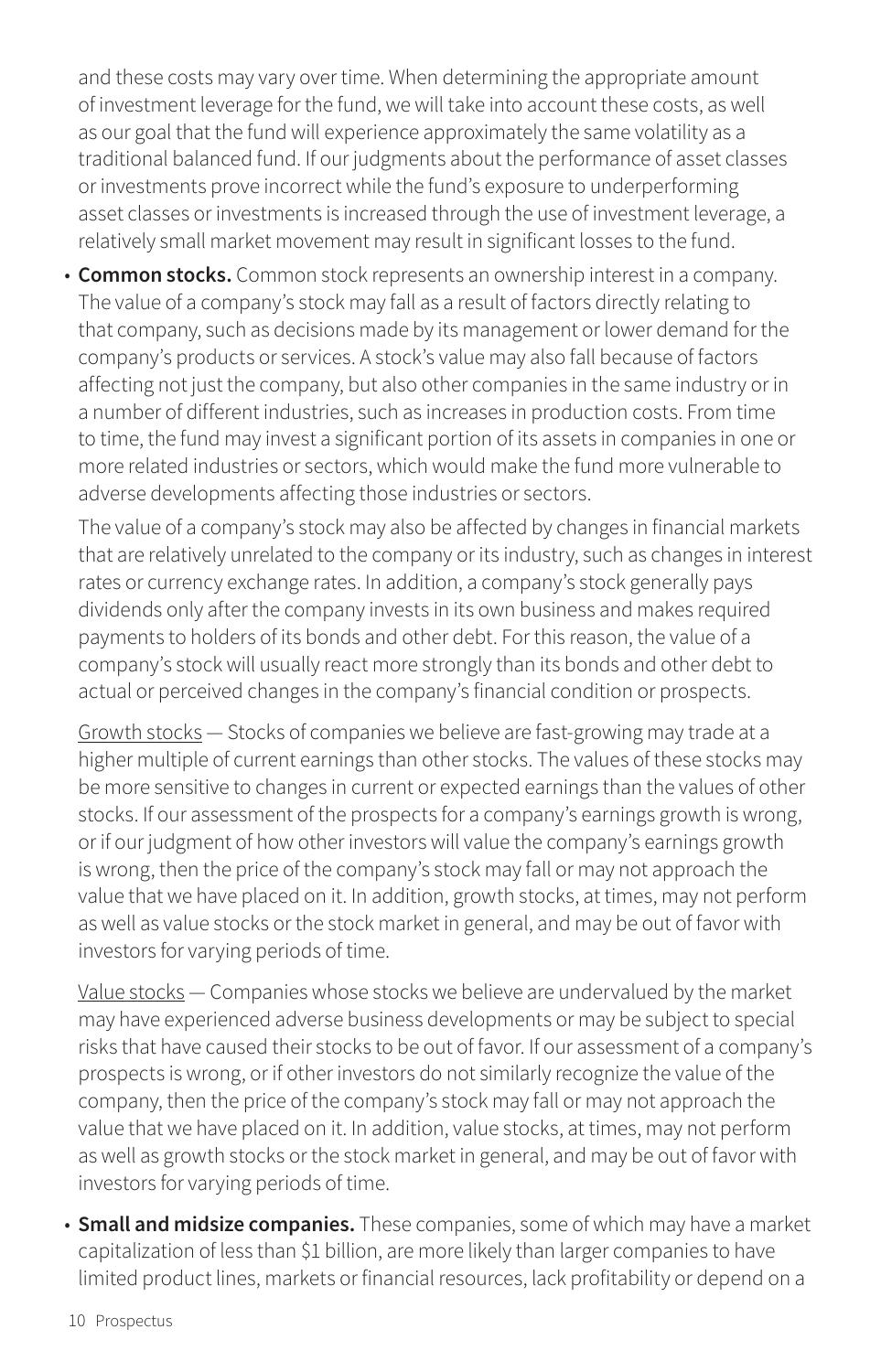small management group. Stocks of these companies often trade in smaller volumes, and their prices may fluctuate more than stocks of larger companies. Stocks of small and midsize companies may therefore be more vulnerable to adverse developments than those of larger companies. In addition, stocks of small and midsize companies, at times, may not perform as well as stocks of larger companies or the stock market in general, and may be out of favor with investors for varying periods of time. Small companies in foreign countries could be relatively smaller than those in the United States. The fund may invest in small and midsize companies without limit.

• **Interest rate risk.** The values of bonds and other debt instruments usually rise and fall in response to changes in interest rates. Interest rates can change in response to the supply and demand for credit, government and/or central bank monetary policy and action, inflation rates, and other factors. Declining interest rates generally result in an increase in the value of existing debt instruments, and rising interest rates generally result in a decrease in the value of existing debt instruments. Changes in a debt instrument's value usually will not affect the amount of interest income paid to the fund, but will affect the value of the fund's shares. Interest rate risk is generally greater for investments with longer maturities.

Some investments give the issuer the option to call or redeem an investment before its maturity date. If an issuer calls or redeems an investment during a time of declining interest rates, we might have to reinvest the proceeds in an investment offering a lower yield, and therefore the fund might not benefit from any increase in value as a result of declining interest rates.

The fund may invest in inflation-protected securities issued by the U.S. Department of Treasury, by non-U.S. governments, or by private issuers. Inflation-protected securities are debt instruments whose principal and/or interest are adjusted for inflation. Inflation-protected securities issued by the U.S. Treasury pay a fixed rate of interest that is applied to an inflation-adjusted principal amount. The principal amount is adjusted based on changes in the Consumer Price Index, a measure of inflation. The principal due at maturity is typically equal to the inflation-adjusted principal amount, or to the instrument's original par value, whichever is greater. Because the principal amount would be adjusted downward during a period of deflation, the fund will be subject to deflation risk with respect to its investments in these securities. In addition, if the fund purchases inflation-adjusted debt instruments in the secondary market whose principal values have been adjusted upward due to inflation since issuance, the fund may experience a loss if there is a subsequent period of deflation.

• **Credit risk.** Investors normally expect to be compensated in proportion to the risk they are assuming. Thus, debt of issuers with poor credit prospects usually offers higher yields than debt of issuers with more secure credit. Higher-rated investments generally have lower credit risk.

We may invest without limit in higher-yield, higher-risk debt investments that are below investment-grade, including investments in the lowest rating category of the rating agency, and in unrated investments that we believe are of comparable quality.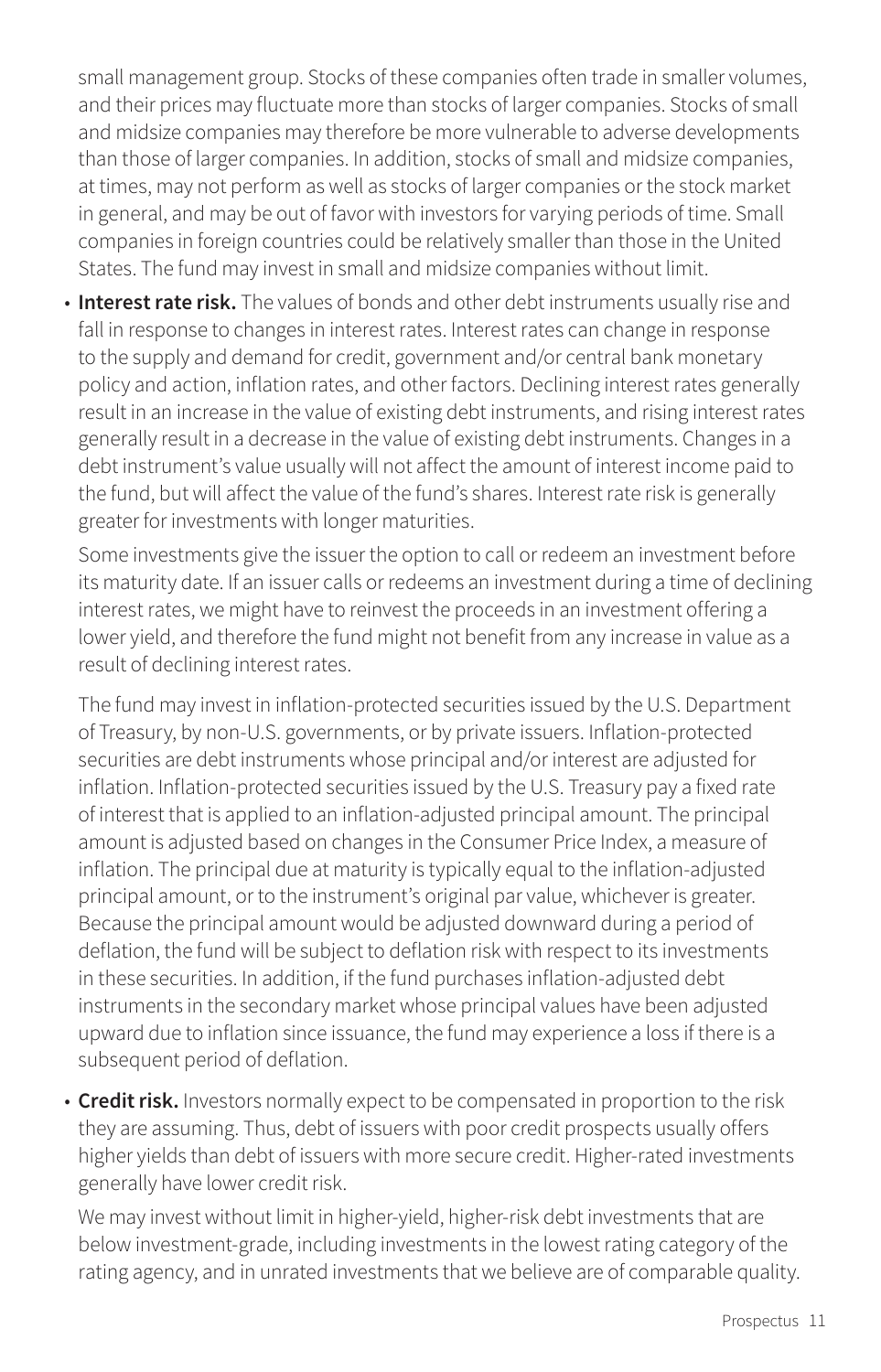We will not necessarily sell an investment if its rating is reduced (or increased) after we buy it.

Investments rated below BBB or its equivalent are below-investment-grade in quality and may be considered speculative. This rating reflects a greater possibility that the issuers may be unable to make timely payments of interest and principal and thus default. If default occurs, or is perceived as likely to happen, the value of the investment will usually be more volatile and is likely to fall. The value of a debt instrument may also be affected by changes in, or perceptions of, the financial condition of the issuer, borrower, counterparty, or other entity, or underlying collateral or assets, or changes in, or perceptions of, specific or general market, economic, industry, political, regulatory, geopolitical, environmental, public health, and other conditions. A default or expected default could also make it difficult for us to sell the investment at a price approximating the value we had previously placed on it. Lower-rated debt usually has a more limited market than higher-rated debt, which may at times make it difficult for us to buy or sell certain debt instruments or to establish their fair value. Credit risk is generally greater for zero-coupon bonds and other investments that are issued at less than their face value and that are required to make interest payments only at maturity rather than at intervals during the life of the investment.

Bond investments may be more susceptible to downgrades or defaults during economic downturns or other periods of economic stress, which in turn could affect the market values and marketability of many or all bond obligations of issuers in a state, U.S. territory, or possession. For example, the novel coronavirus (COVID-19) pandemic has significantly stressed the financial resources of many tax-exempt debt issuers. This may make it less likely that issuers can meet their financial obligations when due and may adversely impact the value of their bonds, which could negatively impact the performance of the fund. In light of the uncertainty surrounding the magnitude, duration, reach, costs and effects of the COVID-19 pandemic, as well as actions that have been or could be taken by governmental authorities or other third parties, it is difficult to predict the level of financial stress and duration of such stress issuers may experience.

Credit ratings are based largely on the issuer's historical financial condition and the rating agencies' investment analysis at the time of rating. The rating assigned to any particular investment does not necessarily reflect the issuer's current financial condition, and does not reflect an assessment of the investment's volatility or liquidity. Although we consider credit ratings in making investment decisions, we perform our own investment analysis and do not rely only on ratings assigned by the rating agencies. Our success in achieving the fund's goal may depend more on our own credit analysis when we buy lower-rated debt than when we buy investmentgrade debt. We may have to participate in legal proceedings involving the issuer. This could increase the fund's operating expenses and decrease its net asset value.

Although investment-grade investments generally have lower credit risk, they may share some of the risks of lower-rated investments.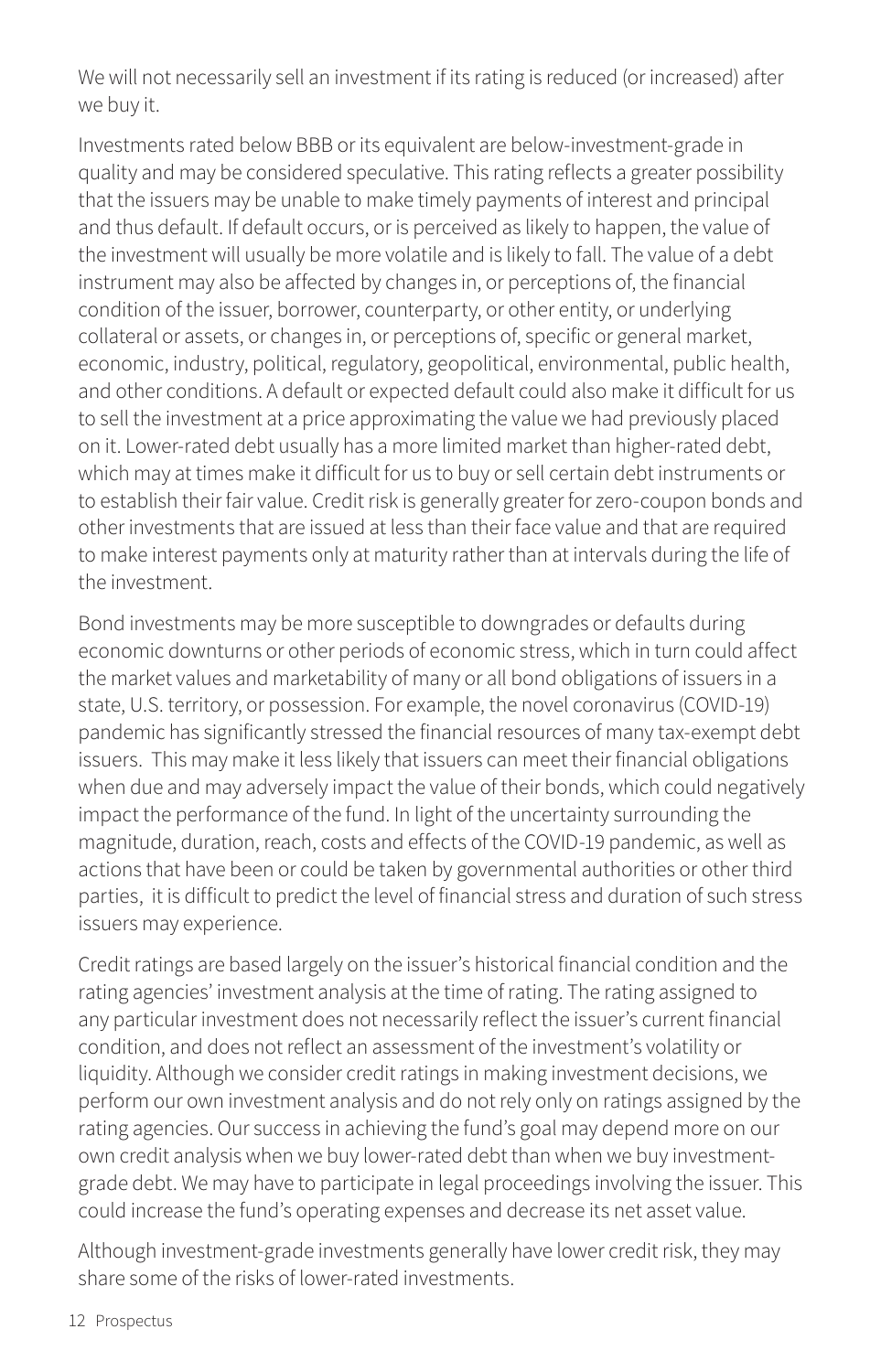Mortgage-backed securities may be subject to the risk that underlying borrowers will be unable to meet their obligations.

• **Prepayment risk.** Traditional debt investments typically pay a fixed rate of interest until maturity, when the entire principal amount is due. In contrast, payments on securitized debt instruments, including mortgage-backed and asset-backed investments, typically include both interest and partial payment of principal. Principal may also be prepaid voluntarily, or as a result of refinancing or foreclosure. We may have to invest the proceeds from prepaid investments in other investments with less attractive terms and yields.

Compared to debt that cannot be prepaid, mortgage-backed investments are less likely to increase in value during periods of declining interest rates and have a higher risk of decline in value during periods of rising interest rates. These investments may increase the volatility of the fund. Some mortgage-backed investments receive only the interest portion or the principal portion of payments on the underlying mortgages. The yields and values of these investments are extremely sensitive to changes in interest rates and in the rate of principal payments on the underlying mortgages. The market for these investments may be volatile and limited, which may make them difficult to buy or sell. Asset-backed securities are structured like mortgage-backed securities, but instead of mortgage loans or interests in mortgage loans, the underlying assets may include such items as motor vehicle installment sales or installment loan contracts, leases of various types of real and personal property and receivables from credit card agreements. Asset-backed securities are subject to risks similar to those of mortgage-backed securities.

- **Foreign investments.** Foreign investments involve certain special risks, including:
	- –Unfavorable changes in currency exchange rates: Foreign investments are typically issued and traded in foreign currencies. As a result, their values may be affected by changes in exchange rates between foreign currencies and the U.S. dollar.
	- Political and economic developments: Foreign investments may be subject to the risks of seizure by a foreign government, direct or indirect impact of sovereign debt default, imposition of economic sanctions or restrictions on the exchange or export of foreign currency, and tax increases.
	- –Unreliable or untimely information: There may be less information publicly available about a foreign company than about most publicly-traded U.S. companies, and foreign companies are usually not subject to accounting, auditing and financial reporting standards and practices as stringent as those in the United States. Foreign securities may trade on markets that are closed when U.S. markets are open. As a result, accurate pricing information based on foreign market prices may not always be available.
	- Limited legal recourse: Legal remedies for investors may be more limited than the remedies available in the United States.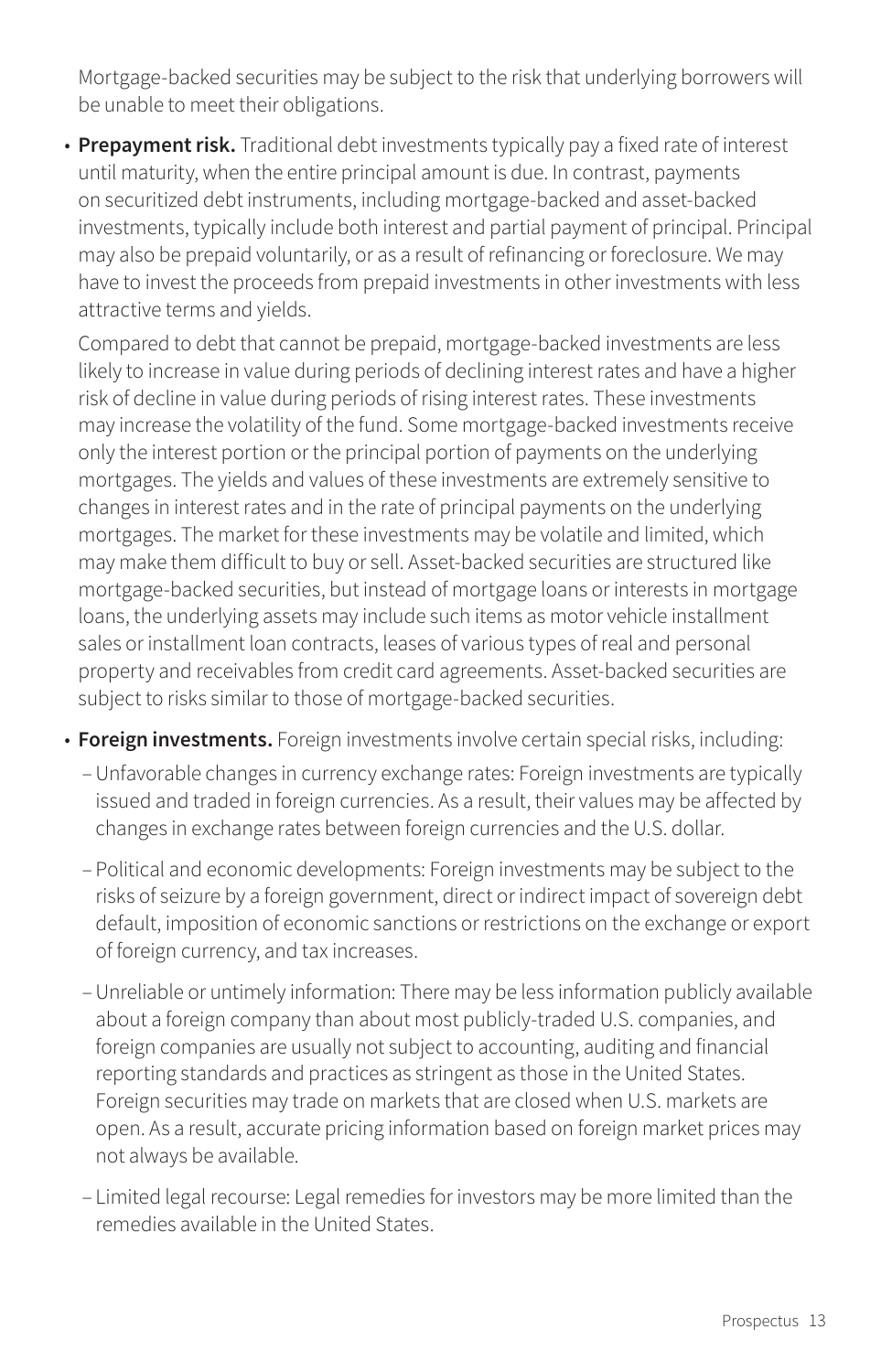- Limited markets: Certain foreign investments may be less liquid (harder to buy and sell) and more volatile than most U.S. investments, which means we may at times be unable to sell these foreign investments at desirable prices. In addition, there may be limited or no markets for bonds of issuers that become distressed. For the same reason, we may at times find it difficult to value the fund's foreign investments.
- Trading practices: Brokerage commissions and other fees are generally higher for foreign investments than for U.S. investments. The procedures and rules governing foreign transactions and custody may also involve delays in payment, delivery or recovery of money or investments.

The risks of foreign investments are typically increased in countries with less developed markets, which are sometimes referred to as emerging markets. Emerging markets may have less developed economies and legal and regulatory systems, and may be susceptible to greater political and economic instability than developed foreign markets. Countries with emerging markets are also more likely to experience high levels of inflation or currency devaluation, and investments in emerging markets may be more volatile and less liquid than investments in developed markets. For these and other reasons, investments in emerging markets are often considered speculative.

Certain risks related to foreign investments may also apply to some extent to U.S. traded investments that are denominated in foreign currencies, investments in U.S. companies that are traded in foreign markets, or investments in U.S. companies that have significant foreign operations.

• **Derivatives.** We may engage in a variety of transactions involving derivatives, such as futures, options, warrants and swap contracts. As described above, investments in derivatives are an important component of the fund's investment strategies. Derivatives are financial instruments whose value depends upon, or is derived from, the value of something else, such as one or more underlying investments, pools of investments, indexes or currencies. We may make use of "short" derivatives positions, the values of which typically move in the opposite direction from the price of the underlying investment, pool of investments, index or currency. We may use derivatives both for hedging and non-hedging purposes. For example, we may use derivatives to increase or decrease the fund's exposure to long-or short-term interest rates (in the United States or abroad) or to a particular currency or group of currencies. We may also use derivatives as a substitute for a direct investment in the securities of one or more issuers. However, we may also choose not to use derivatives based on our evaluation of market conditions or the availability of suitable derivatives. Investments in derivatives may be applied toward meeting a requirement to invest in a particular kind of investment if the derivatives have economic characteristics similar to that investment. The fund's investment in derivatives may be limited by its intention to qualify as a regulated investment company.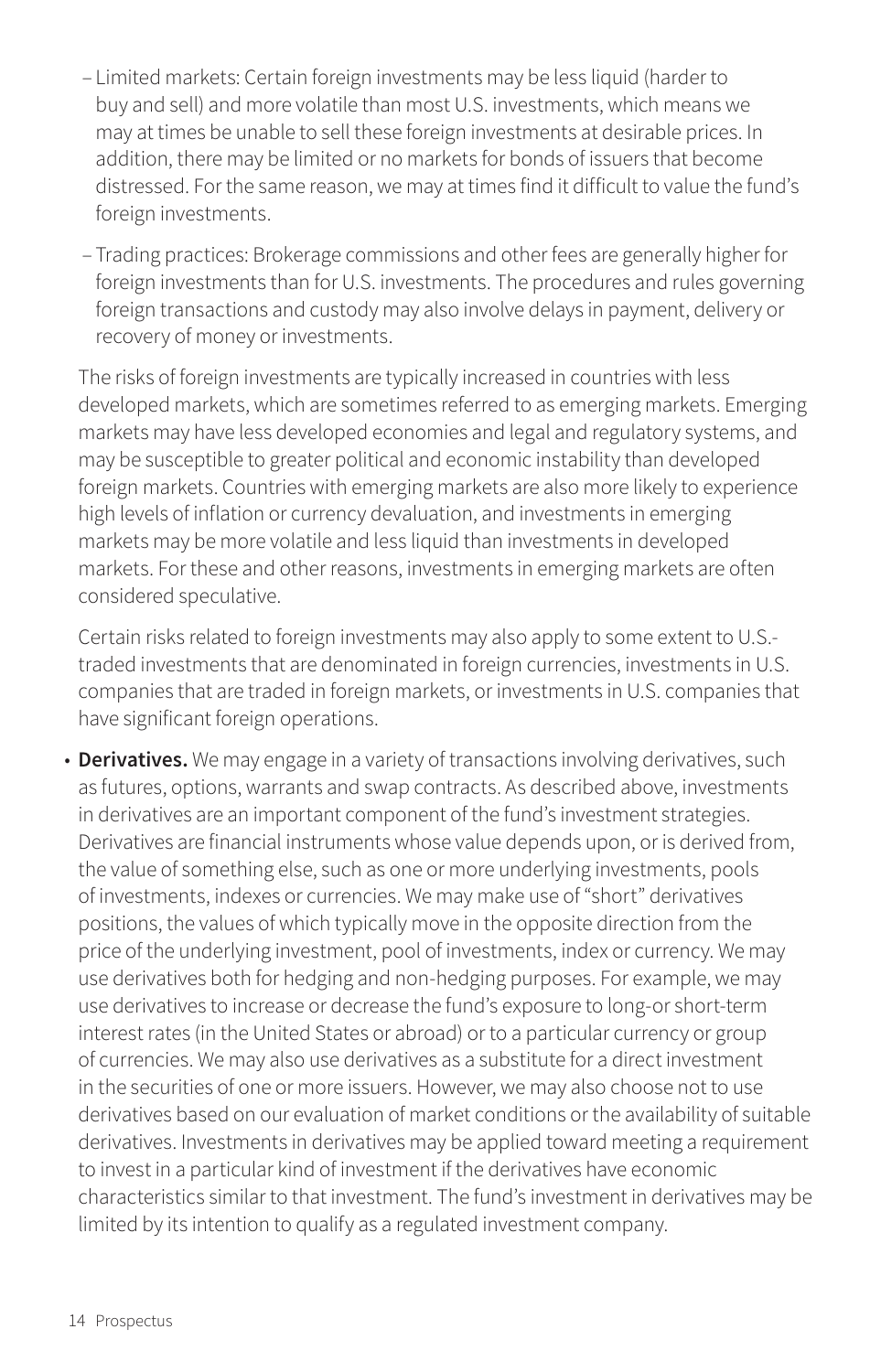Derivatives involve special risks and may result in losses. The successful use of derivatives depends on our ability to manage these sophisticated instruments. Some derivatives are "leveraged," which means they provide the fund with investment exposure greater than the value of the fund's investment in the derivatives. As a result, these derivatives may magnify or otherwise increase investment losses to the fund. The risk of loss from certain short derivatives positions is theoretically unlimited. The value of derivatives may move in unexpected ways due to the use of leverage or other factors, especially in unusual market conditions, and may result in increased volatility.

Other risks arise from the potential inability to terminate or sell derivatives positions. A liquid secondary market may not always exist for the fund's derivatives positions. In fact, many over-the-counter instruments (investments not traded on an exchange) will not be liquid. Over-the-counter instruments also involve the risk that the other party to the derivatives transaction will not meet its obligations. For further information about additional types and risks of derivatives and the fund's asset segregation policies, see *Miscellaneous Investments, Investment Practices and Risks* in the SAI.

- **Liquidity and illiquid investments.** We may invest up to 15% of the fund's net assets in illiquid investments, which may be considered speculative and which may be difficult to sell. The sale of many of these investments is prohibited or limited by law or contract. Some investments may be difficult to value for purposes of determining the fund's net asset value. Certain other investments may not have an active trading market due to adverse market, economic, industry, political, regulatory, geopolitical, environmental, public health, and other conditions, including investors trying to sell large quantities of a particular investment or type of investment, or lack of market makers or other buyers for a particular investment or type of investment. We may not be able to sell the fund's illiquid investments when we consider it desirable to do so, or we may be able to sell them only at less than their value.
- **Real estate investment trusts (REITs).** A REIT pools investors' funds for investment primarily in income-producing real estate properties or real estate-related loans (such as mortgages). The real estate properties in which REITs invest typically include properties such as office buildings, retail and industrial facilities, hotels, apartment buildings and healthcare facilities. We will invest in publicly-traded REITs listed on national securities exchanges. The yields available from investments in REITs depend on the amount of income and capital appreciation generated by the related properties. Investments in REITs are subject to the risks associated with direct ownership in real estate, including economic downturns that have an adverse effect on real estate markets.
- **Commodity-linked notes.** Commodity-linked notes are debt securities whose maturity values or interest rates are determined by reference to a single commodity or to all or a portion of a commodities index. Commodity-linked notes may be positively or negatively indexed, meaning their maturity value may be structured to increase or decrease as commodity values change. Investments in commoditylinked notes are subject to the risks associated with the overall commodities markets and other factors that affect the value of commodities, including weather, disease,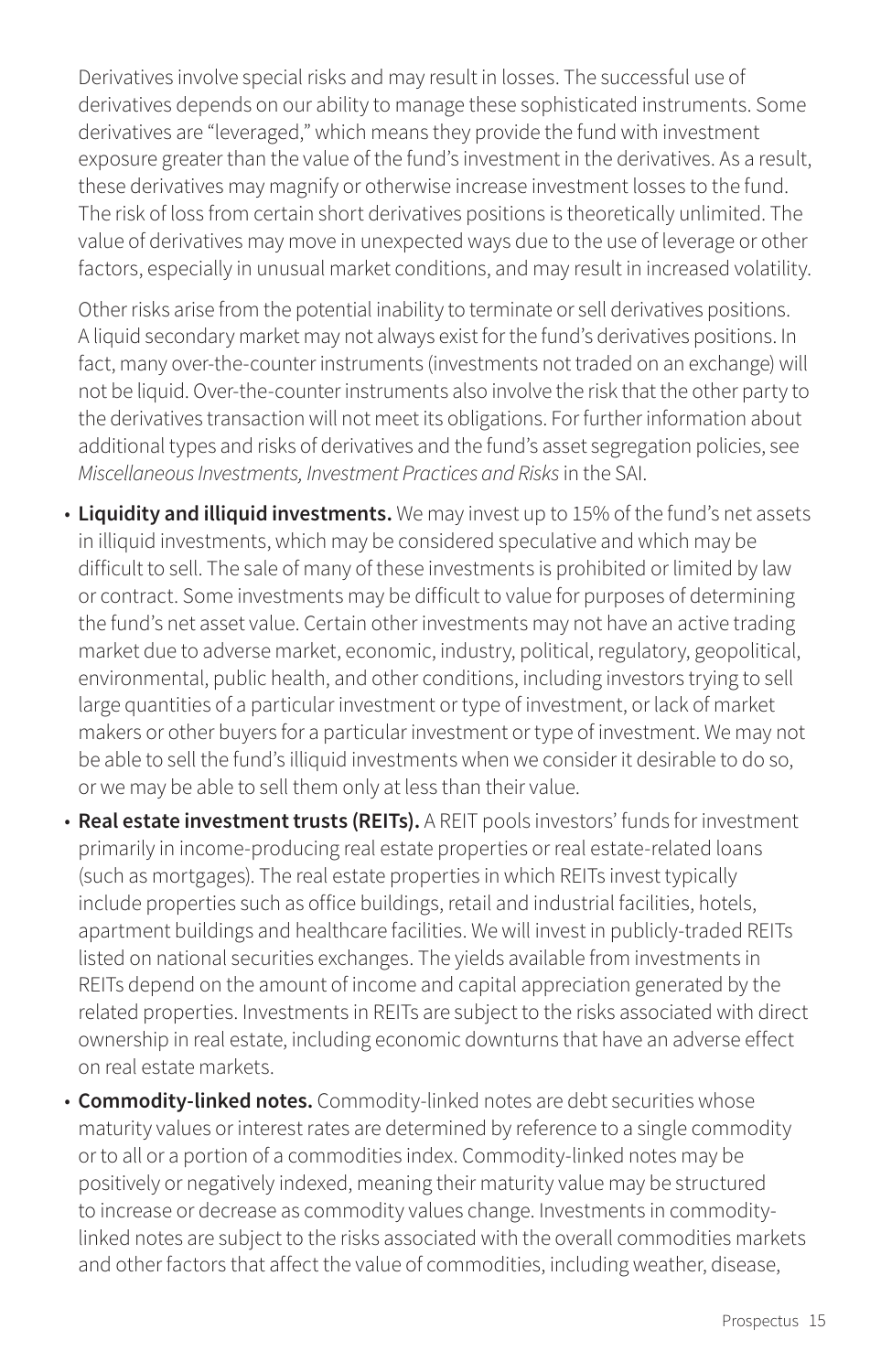political, tax and other regulatory developments. Commodity-linked notes may be more volatile and less liquid than the underlying measure(s), have substantial risk of loss with respect to both principal and interest and are subject to the credit risks associated with the issuer. The fund's investment in commodity-linked notes may be limited by its intention to qualify as a regulated investment company. For further information about commodity-linked securities, see *Miscellaneous Investments, Investment Practices and Risks* in the SAI.

- **Short sales.** We may engage in short sales, which are transactions in which a fund sells a security it does not own to a third party by borrowing the security in anticipation of purchasing the same security at the market price on a later date to close out the short position. The price the fund pays at the later date may be more or less than the price at which the fund sold the security. If the price of the security sold short increases between the time of the short sale and the time the fund replaces the borrowed security, the fund will incur a loss which is theoretically unlimited. The fund's investment strategy of reinvesting proceeds received from selling securities short may effectively create leverage, which can amplify the effects of market volatility on the fund's share price and make the fund's returns more volatile. This is because leverage tends to magnify the effect of any increase or decrease in the value of the fund's portfolio securities. The use of leverage may also cause the fund to liquidate portfolio positions at undesirable prices in order to satisfy its obligations.
- **Market risk.** The value of investments in the fund's portfolio may fall or fail to rise over extended periods of time for a variety of reasons, including general economic, political or financial market conditions, investor sentiment and market perceptions (including, perceptions about monetary policy, interest rates or the risk of default); government actions (including protectionist measures, intervention in the financial markets or other regulation, and changes in fiscal, monetary or tax policies); geopolitical events or changes (including natural disasters, epidemics or pandemics, terrorism and war); and factors related to a specific issuer, geography, industry or sector. Foreign financial markets have their own market risks, and they may be more or less volatile than U.S. markets and may move in different directions. During a general downturn in financial markets, multiple asset classes may decline in value simultaneously. These and other factors may lead to increased volatility and reduced liquidity in the fund's portfolio holdings. During those periods, the fund may experience high levels of shareholder redemptions, and may have to sell securities at times when it would otherwise not do so, and at unfavorable prices. These risks may be exacerbated during economic downturns or other periods of economic stress.

The novel coronavirus (COVID-19) pandemic and efforts to contain its spread have negatively affected, and are likely to continue to negatively affect, the global economy, the economies of the United States and other individual countries, and the financial performance of individual issuers, sectors, industries, asset classes, and markets in significant and unforeseen ways. The COVID-19 pandemic has resulted in significant market volatility, exchange trading suspensions and closures, declines in global financial markets, higher default rates, and economic downturns and recessions, and these effects may continue for an extended period of time and may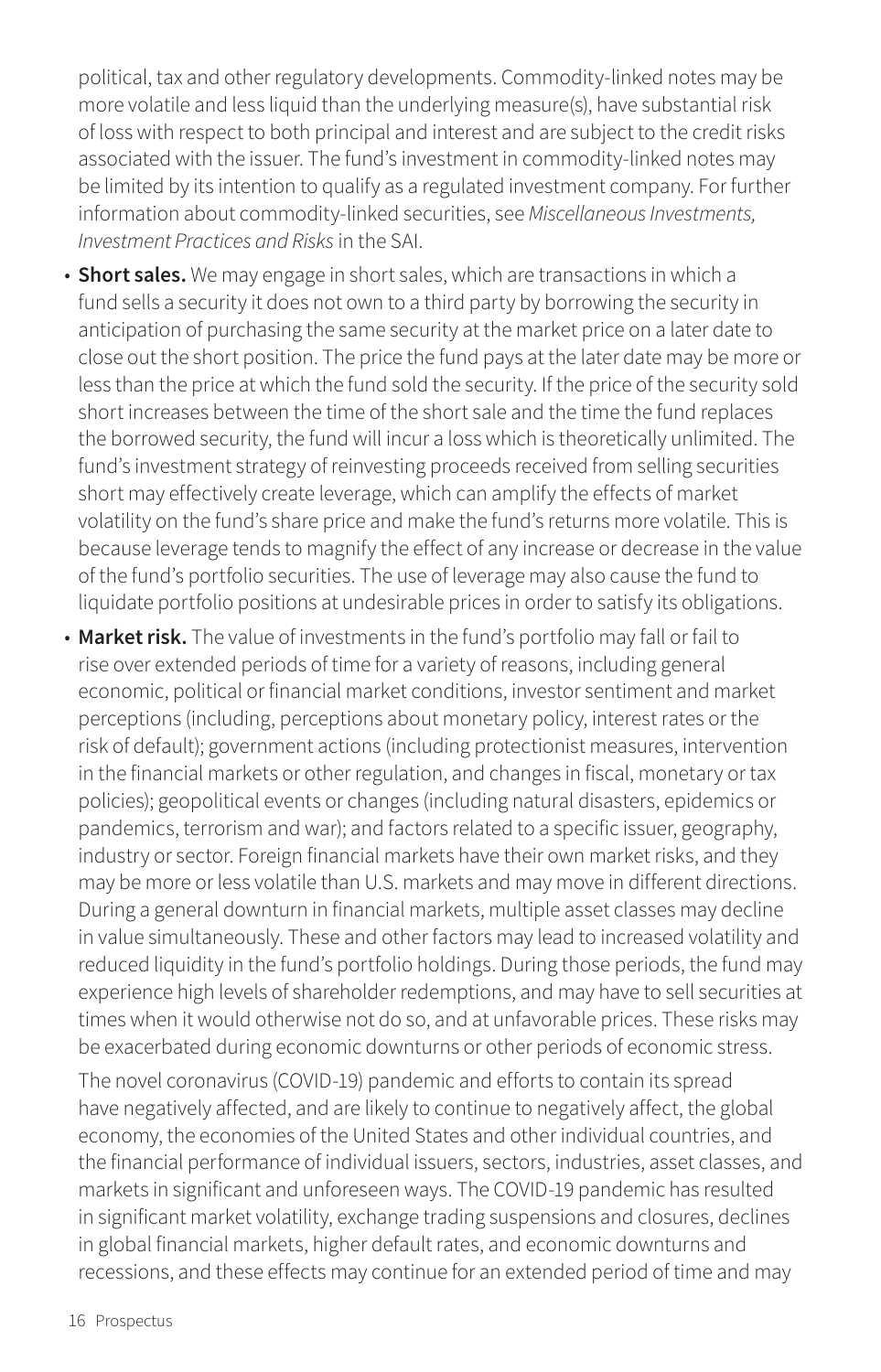increase in severity over time. In addition, actions taken by government and quasigovernmental authorities and regulators throughout the world in response to the COVID-19 pandemic, including significant fiscal and monetary policy changes, may affect the value, volatility, and liquidity of some securities and other assets. Given the significant uncertainty surrounding the magnitude, duration, reach, costs and effects of the COVID-19 pandemic, as well as actions that have been or could be taken by governmental authorities or other third parties, it is difficult to predict its potential impacts on the fund's investments. The effects of the COVID-19 pandemic also are likely to exacerbate other risks that apply to the fund, including the risks disclosed in this prospectus, which could negatively impact the fund's performance and lead to losses on your investment in the fund.

• **Model risk.** We use proprietary models and data supplied by third parties. We use models and data to, among other things, identify and assess trends and market opportunities and provide risk management insights. We regularly enhance and update our models to reflect developing research, fundamental analysis, and access to new data. If the quantitative models or data used in managing the fund prove to be incorrect or incomplete, investment decisions made in reliance on the models or data may not produce the desired results and may cause the fund to underperform its benchmark or other funds with a similar investment goal, and the fund may realize losses. In addition, models may incorrectly forecast future behavior, leading to potential losses. Use of these models in unforeseen or certain low-probability scenarios (often involving a market disruption of some kind) also may result in losses for the fund.

All models require data. Some of the models that we may use are typically constructed based on historical data, and the success of these models is dependent largely on the accuracy and reliability of the supplied historical data. If incorrect data is entered into a model, the resulting output will be incorrect.

- **Other investments.** In addition to the main investment strategies described above, the fund may make other types of investments, such as investments in preferred stocks, convertible securities and bank loans. The fund may also loan portfolio securities to earn income. These practices may be subject to other risks, as described under *Miscellaneous Investments, Investment Practices and Risks* in the SAI.
- **Management and operational risk.** The fund is actively managed and its performance will reflect, in part, our ability to make investment decisions that seek to achieve the fund's investment objective. There is no guarantee that the investment techniques, analyses, or judgments that we apply in making investment decisions for the fund will produce the intended outcome or that the investments we select for the fund will perform as well as other securities that were not selected for the fund. As a result, the fund may underperform its benchmark or other funds with a similar investment goal and may realize losses. In addition, we, or the fund's other service providers, may experience disruptions or operating errors that could negatively impact the fund. Although service providers may have operational risk management policies and procedures and take appropriate precautions to avoid and mitigate risks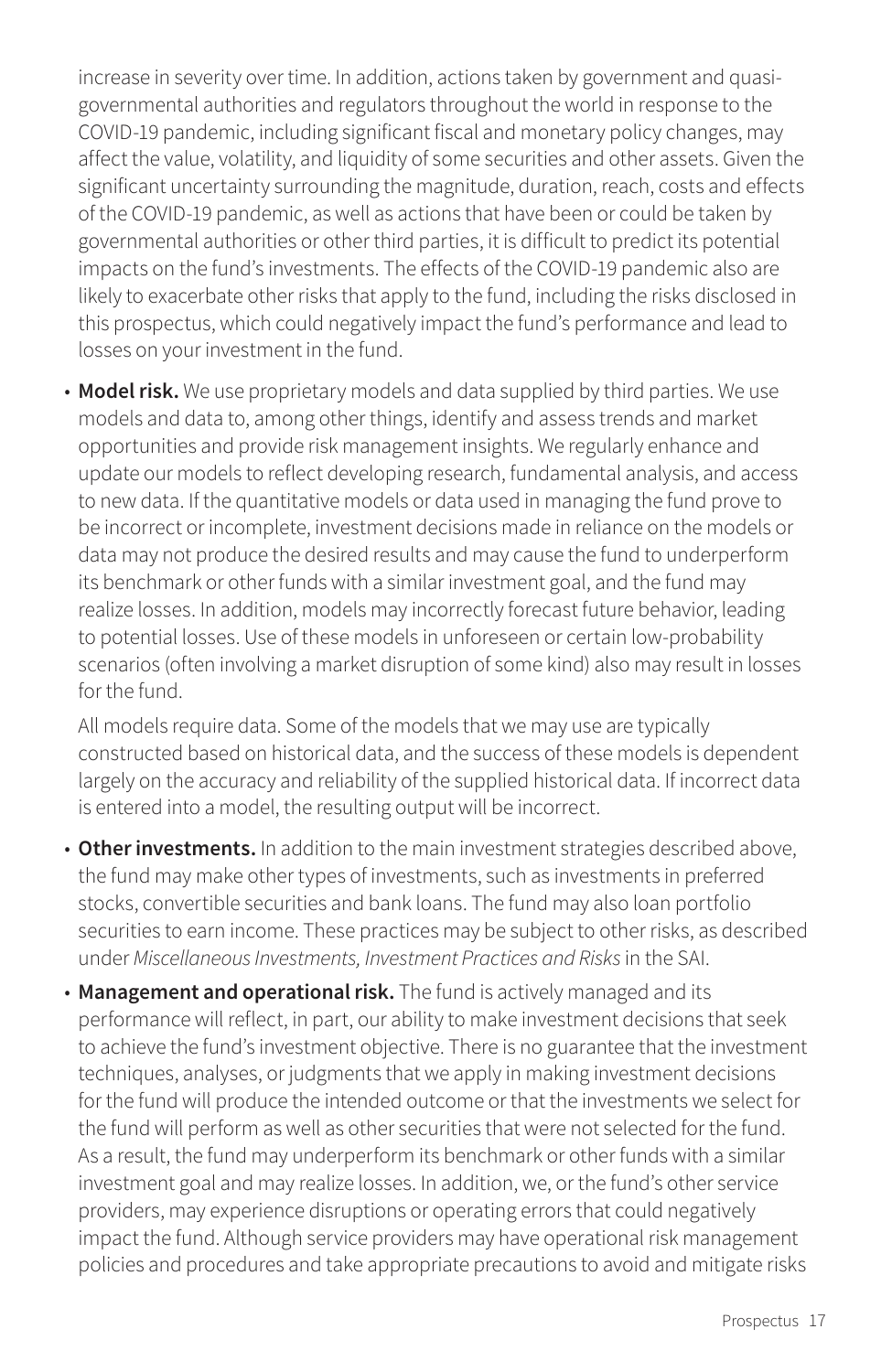that could lead to disruptions and operating errors, it may not be possible to identify all of the operational risks that may affect the fund or to develop processes and controls to completely eliminate or mitigate their occurrence or effects.

- **Temporary defensive strategies.** In response to adverse market, economic, political or other conditions, we may take temporary defensive positions, such as investing some or all of the fund's assets in cash and cash equivalents, that differ from the fund's usual investment strategies. However, we may choose not to use these temporary defensive strategies for a variety of reasons, even in very volatile market conditions. These strategies may cause the fund to miss out on investment opportunities, and may prevent the fund from achieving its goal. Additionally, while temporary defensive strategies are mainly designed to limit losses, such strategies may not work as intended.
- **Changes in policies.** The Trustees may change the fund's goal, investment strategies and other policies set forth in this prospectus without shareholder approval, except as otherwise provided in the prospectus or SAI.
- **Portfolio turnover rate.** The fund's portfolio turnover rate measures how frequently the fund buys and sells investments. A portfolio turnover rate of 100%, for example, would mean that the fund sold and replaced securities valued at 100% of the fund's assets within a one-year period. The fund expects to engage in frequent trading. Funds with high turnover may be more likely to realize capital gains that must be distributed to shareholders as taxable income. High turnover may also cause a fund to pay more brokerage commissions and other transaction costs, which may detract from performance. The fund's portfolio turnover rate and the amount of brokerage commissions it pays will vary over time based on market conditions.
- **Portfolio holdings.** The SAI includes a description of the fund's policies with respect to the disclosure of its portfolio holdings. For more specific information on the fund's portfolio, you may visit the Putnam Investments website, [putnam.com/individual,](https://www.putnam.com/individual?ref=SP735.pdf) where the fund's top 10 holdings and related portfolio information may be viewed monthly beginning approximately 15 days after the end of each month, and full portfolio holdings may be viewed monthly beginning on the 8th business day after the end of each month. This information will remain available on the website at least until the fund files a Form N-CSR or publicly available Form N-PORT with the SEC for the period that includes the date of the information, after which such information can be found on the SEC's website at http://www.sec.gov.

# **Who oversees and manages the fund?**

# **The fund's Trustees**

As a shareholder of a mutual fund, you have certain rights and protections, including representation by a Board of Trustees. The Putnam Funds' Board of Trustees oversees the general conduct of the fund's business and represents the interests of the Putnam fund shareholders. At least 75% of the members of the Putnam Funds' Board of Trustees are independent, which means they are not officers of the fund or affiliated with Putnam Investment Management, LLC (Putnam Management).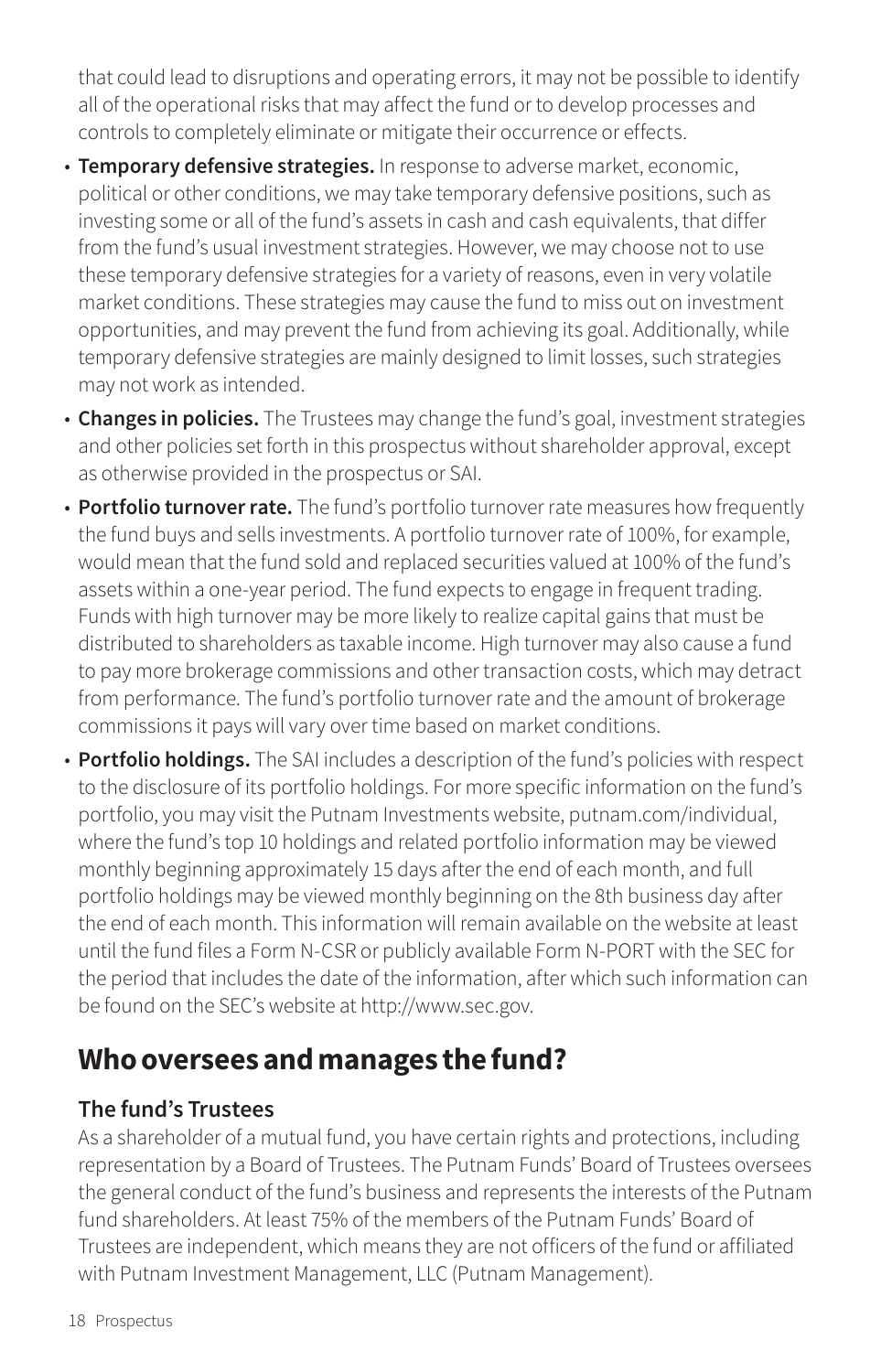The Trustees periodically review the fund's investment performance and the quality of other services such as administration, custody, and investor services. At least annually, the Trustees review the fees paid to Putnam Management and its affiliates for providing or overseeing these services, as well as the overall level of the fund's operating expenses. In carrying out their responsibilities, the Trustees are assisted by an administrative staff, auditors and legal counsel that are selected by the Trustees and are independent of Putnam Management and its affiliates.

#### **Contacting the fund's Trustees**

Address correspondence to: The Putnam Funds Trustees 100 Federal Street Boston, MA 02110

## **The fund's investment manager**

The Trustees have retained Putnam Management, which has managed mutual funds since 1937, to be the fund's investment manager, responsible for making investment decisions for the fund and managing the fund's other affairs and business.

The basis for the Trustees' approval of the fund's management contract and the sub-management contract described below is discussed in the fund's semiannual report to shareholders dated November 30, 2020.

The fund pays a monthly management fee to Putnam Management. The fee is calculated by applying a rate to the fund's average net assets for the month. The rate is based on the monthly average of the aggregate net assets of all open-end funds sponsored by Putnam Management (excluding net assets of funds that are invested in, or that are invested in by, other Putnam funds to the extent necessary to avoid "double counting" of those assets), and generally declines as the aggregate net assets increase.

The fund paid Putnam Management a management fee (after any applicable waivers) of 0.37% of average net assets for the fund's last fiscal year.

Putnam Management's address is 100 Federal Street, Boston, MA 02110.

Putnam Management has retained its affiliate PIL to make investment decisions for such fund assets as may be designated from time to time for its management by Putnam Management. PIL is not currently managing any fund assets. If PIL were to manage any fund assets, Putnam Management (and not the fund) would pay a quarterly sub-management fee to PIL for its services at the annual rate of 0.35% of the average net asset value (NAV) of any fund assets managed by PIL. PIL, which provides a full range of international investment advisory services to institutional clients, is located at 16 St James's Street, London, England, SW1A 1ER.

Pursuant to this arrangement, Putnam investment professionals who are based in foreign jurisdictions may serve as portfolio managers of the fund or provide other investment services, consistent with local regulations.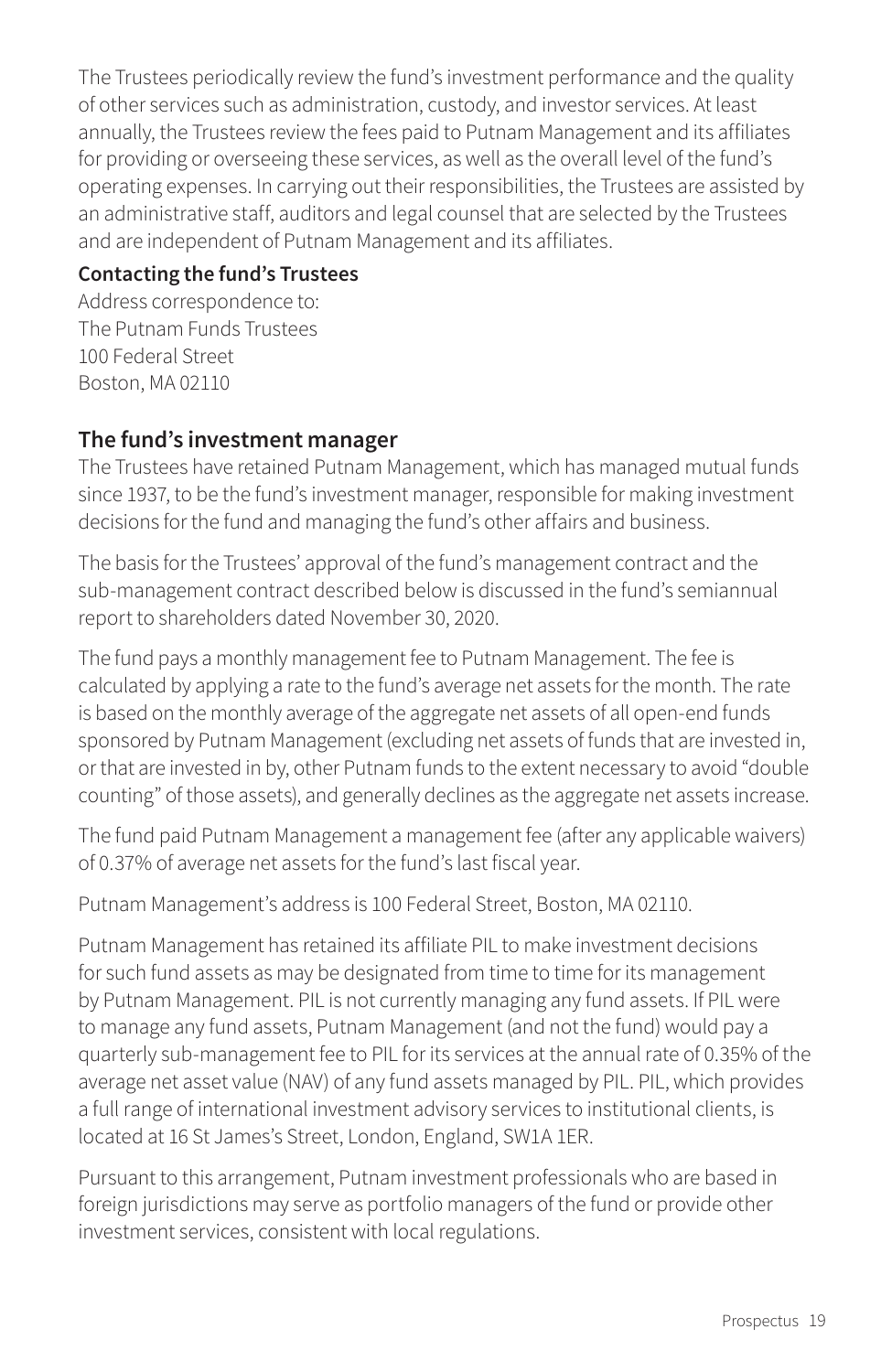• **Portfolio managers.** The officers of Putnam Management identified below are jointly and primarily responsible for the day-to-day management of the fund's portfolio.

| Portfolio managers | Joined fund | Employer                                   | Positions over past five years                                                                               |
|--------------------|-------------|--------------------------------------------|--------------------------------------------------------------------------------------------------------------|
| Robert Schoen      | 2011        | <b>Putnam Management</b><br>1997 – Present | Co-Chief Investment Officer,<br>Global Asset Allocation<br>Previously, Co-Head of Global<br>Asset Allocation |
| Brett Goldstein    | 2019        | <b>Putnam Management</b><br>2010 - Present | Co-Chief Investment Officer,<br>Global Asset Allocation<br>Previously, Portfolio Manager<br>and Analyst      |
| Adrian Chan        | 2021        | <b>Putnam Management</b><br>2003 - Present | Portfolio Manager                                                                                            |
| James Fetch        | 2011        | <b>Putnam Management</b><br>1994 – Present | Co-Head of Global Asset<br>Allocation                                                                        |
| Jason Vaillancourt | 2011        | <b>Putnam Management</b><br>1999 – Present | Co-Head of Global Asset<br>Allocation                                                                        |

The SAI provides information about these individuals' compensation, other accounts managed by these individuals and these individuals' ownership of securities in the fund.

# **How does the fund price its shares?**

The price of the fund's shares is based on its NAV. The NAV per share of each class equals the total value of its assets, less its liabilities, divided by the number of its outstanding shares. Shares are only valued as of the scheduled close of regular trading on the NYSE each day the exchange is open.

The fund values its investments for which market quotations are readily available at market value. It values all other investments and assets at their fair value, which may differ from recent market prices. For example, the fund may value a stock traded on a U.S. exchange at its fair value when the exchange closes early or trading in the stock is suspended. It may also value a stock at fair value if recent transactions in the stock have been very limited or if, in the case of a security traded on a market that closes before the NYSE closes, material information about the issuer becomes available after the close of the relevant market.

Market quotations are not considered to be readily available for many debt securities. These securities are generally valued at fair value on the basis of valuations provided by an independent pricing service approved by the fund's Trustees or dealers selected by Putnam Management. Pricing services and dealers determine valuations for normal institutional-size trading units of such securities using information with respect to transactions in the bond being valued, market transactions for comparable securities and various relationships, generally recognized by institutional traders, between securities. To the extent a pricing service or dealer is unable to value a security or provides a valuation that Putnam Management does not believe accurately reflects the security's fair value, the security will be valued at fair value by Putnam Management.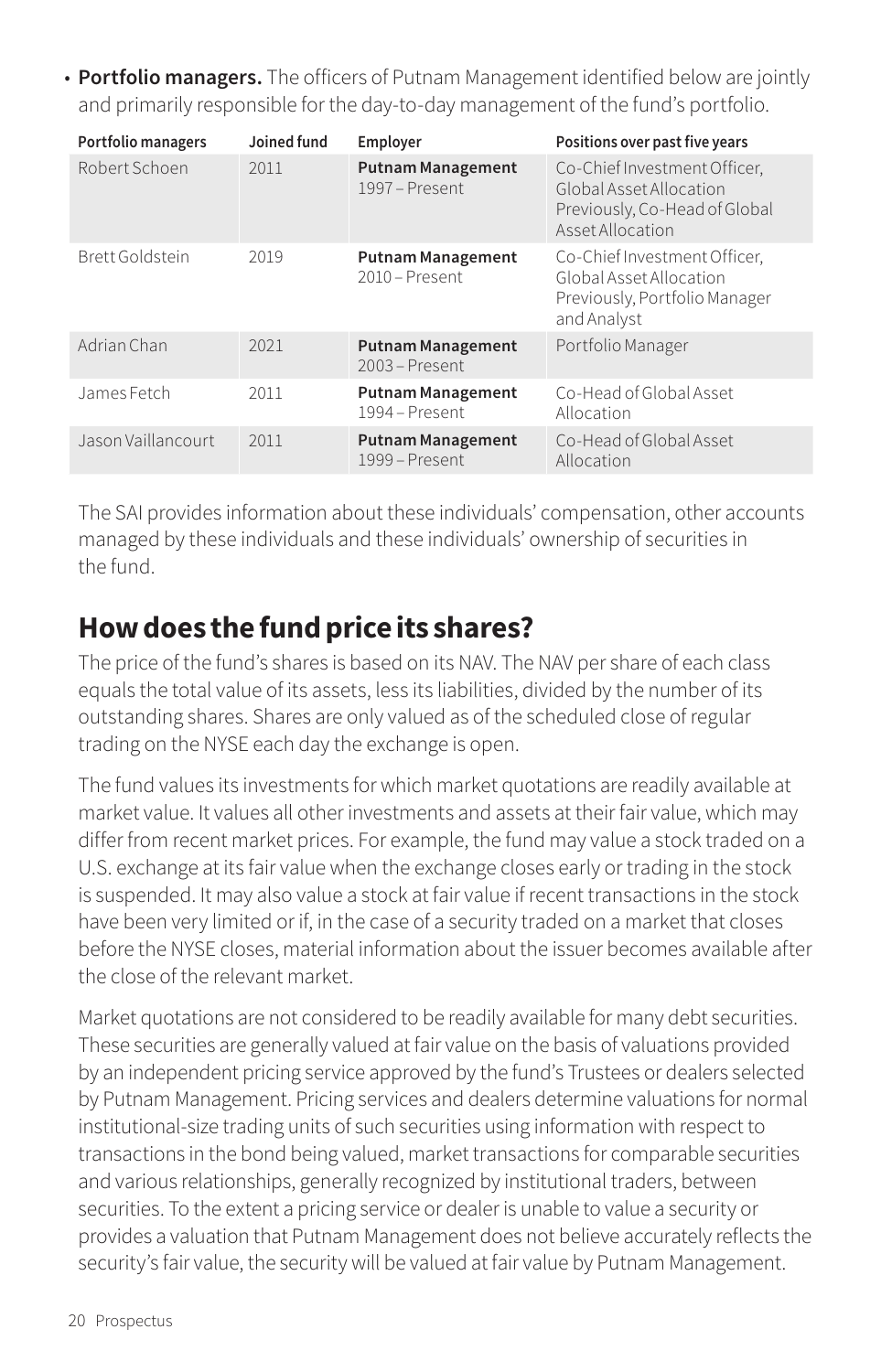The fund translates prices for its investments quoted in foreign currencies into U.S. dollars at current exchange rates, which are generally determined as of 4:00 p.m. Eastern Time each day the NYSE is open. As a result, changes in the value of those currencies in relation to the U.S. dollar may affect the fund's NAV. Because foreign markets may be open at different times than the NYSE, the value of the fund's shares may change on days when shareholders are not able to buy or sell them. Many securities markets and exchanges outside the U.S. close before the close of the NYSE, and, the closing prices for securities in those markets or exchanges may not reflect events that occur after the close but before the scheduled close of regular trading on the NYSE. As a result, the fund has adopted fair value pricing procedures, which, among other things, require the fund to fair value foreign equity securities if there has been a movement in the U.S. market, after the close of the foreign securities market, that exceeds a specified threshold that may change from time to time. If events materially affecting the values of the fund's foreign fixed-income investments occur between the close of foreign markets and the scheduled close of regular trading on the NYSE, these investments will also be valued at their fair value. As noted above, the value determined for an investment using the fund's fair value pricing procedures may differ from recent market prices for the investment.

The fund's most recent NAV is available on Putnam Investments' website at [putnam.com/individual](https://www.putnam.com/individual?ref=SP735.pdf) or by contacting Putnam Investor Services at 1-800-225-1581.

# **How do I buy fund shares?**

#### **Opening an account**

You can open a fund account and purchase class A, B and C shares by contacting your financial representative or Putnam Investor Services at 1-800-225-1581 and obtaining a Putnam account application. Purchases of class B shares are closed to new and existing investors except by exchange from class B shares of another Putnam fund or through dividend and/or capital gains reinvestment. The completed application, along with a check made payable to the fund, must then be returned to Putnam Investor Services at the following address:

Putnam Investments P.O. Box 219697 Kansas City, MO 64121-9697

You can open a fund account with as little as \$500. The minimum investment is waived if you make regular investments weekly, semi-monthly or monthly through automatic deductions from your bank checking or savings account. Although Putnam is currently waiving the minimum, it reserves the right to reject initial investments under the minimum at its discretion.

The fund sells its shares at the offering price, which is the NAV plus any applicable sales charge (class A shares only). Your financial representative or Putnam Investor Services generally must receive your completed buy order before the close of regular trading on the NYSE for your shares to be bought at that day's offering price.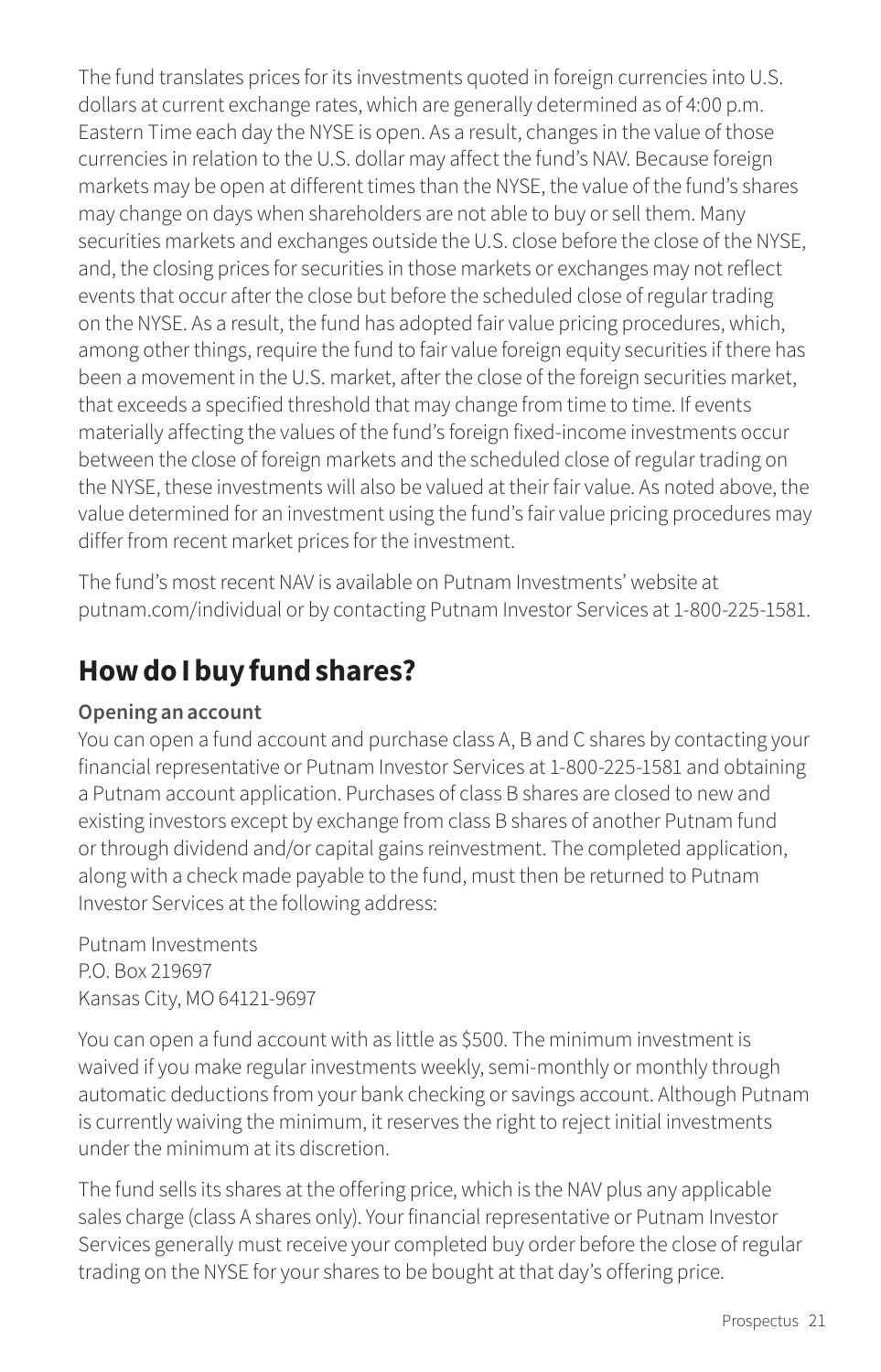If you participate in an employer-sponsored retirement plan that offers the fund, please consult your employer for information on how to purchase shares of the fund through the plan, including any restrictions or limitations that may apply.

Federal law requires mutual funds to obtain, verify, and record information that identifies investors opening new accounts. Investors must provide their full name, residential or business address, Social Security or tax identification number, and date of birth. Entities, such as trusts, estates, corporations and partnerships must also provide additional identifying documentation. For trusts, the fund must obtain and verify identifying information for each trustee listed in the account registration. For certain legal entities, the fund must also obtain and verify identifying information regarding beneficial owners and/or control persons. The fund is unable to accept new accounts if any required information is not provided. If Putnam Investor Services cannot verify identifying information after opening your account, the fund reserves the right to close your account at the then-current NAV, which may be more or less than your original investment, net of any applicable sales charges. Putnam Investor Services may share identifying information with third parties for the purpose of verification subject to the terms of Putnam's privacy policy.

Also, the fund may periodically close to new purchases of shares or refuse any order to buy shares if the fund determines that doing so would be in the best interests of the fund and its shareholders.

#### **Purchasing additional shares**

Once you have an existing account, you can make additional investments at any time in any amount in the following ways:

- **Through a financial representative.** Your representative will be responsible for furnishing all necessary documents to Putnam Investor Services and may charge you for his or her services.
- **Through Putnam's Systematic Investing Program.** You can make regular investments weekly, semi-monthly or monthly through automatic deductions from your bank checking or savings account.
- **Via the Internet or phone.** If you have an existing Putnam fund account and you have completed and returned an Electronic Investment Authorization Form, you can buy additional shares online at [putnam.com](https://www.putnam.com/?ref=SP735.pdf) or by calling Putnam Investor Services at 1-800-225-1581.
- **By mail.** You may also request a book of investment stubs for your account. Complete an investment stub and write a check for the amount you wish to invest, payable to the fund. Return the check and investment stub to Putnam Investor Services.
- **By wire transfer.** You may buy fund shares by bank wire transfer of same-day funds. Please call Putnam Investor Services at 1-800-225-1581 for wiring instructions. Any commercial bank can transfer same-day funds by wire. The fund will normally accept wired funds for investment on the day received if they are received by the fund's designated bank before the close of regular trading on the NYSE. Your bank may charge you for wiring same-day funds. Although the fund's designated bank does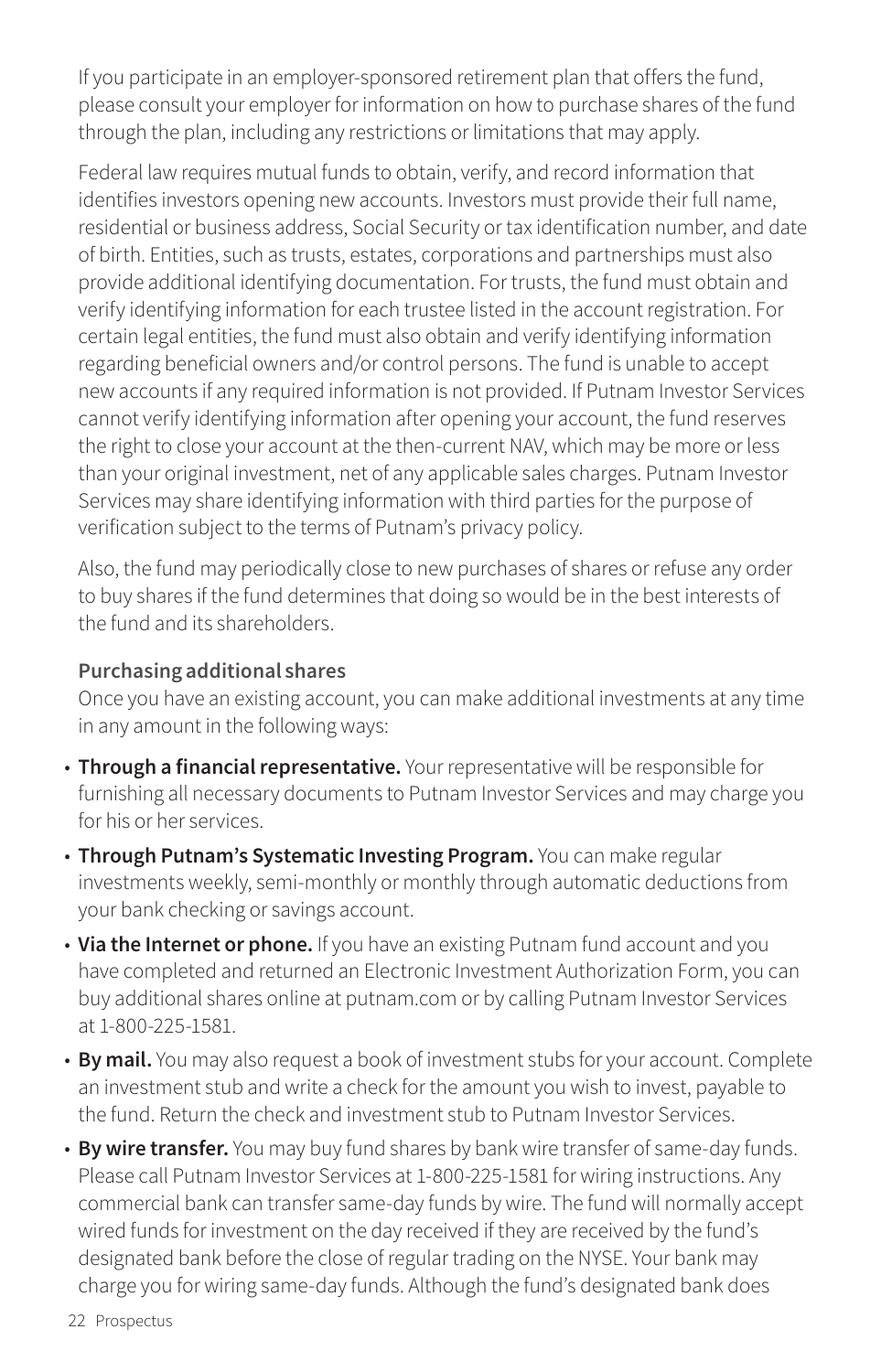not currently charge you for receiving same-day funds, it reserves the right to charge for this service. You cannot buy shares for employer-sponsored retirement plans by wire transfer.

# **Which class of shares is best for me?**

This prospectus offers you three classes of fund shares: A, B and C. Employersponsored retirement plans may also choose class R or R6 shares, and certain investors described below may also choose class Y or R6 shares. Purchases of class B shares are closed to new and existing investors except by exchange from class B shares of another Putnam fund or through dividend and/or capital gains reinvestment.

Each share class represents investments in the same portfolio of securities, but each class has its own sales charge and expense structure, as illustrated in the *Fund summary — Fees and expenses* section, allowing you and your financial representative to choose the class that best suits your investment needs. When you purchase shares of a fund, you must choose a share class. Deciding which share class best suits your situation depends on a number of factors that you should discuss with your financial representative, including:

- **How long you expect to hold your investment.** Class B shares charge a contingent deferred sales charge (CDSC) on redemptions that is phased out over the first six years; class C shares charge a CDSC on redemptions in the first year.
- **How much you intend to invest.** While investments of less than \$100,000 can be made in any share class, class A offers sales charge discounts starting at \$50,000.
- **Total expenses associated with each share class.** As shown in the section entitled *Fund summary — Fees and expenses*, each share class offers a different combination of up-front and ongoing expenses. Generally, the lower the up-front sales charge, the greater the ongoing expenses.

## **Here is a summary of the differences among the classes of shares**

#### **Class A shares**

- Initial sales charge of up to 5.75%
- Lower sales charges available for investments of \$50,000 or more
- No deferred sales charge (except that a deferred sales charge of 1.00% may be imposed on certain redemptions of shares bought without an initial sales charge)
- Lower annual expenses, and higher dividends, than class B or C shares because of lower 12b-1 fees.

#### **Class B shares**

- Purchases of class B shares are closed to new and existing investors except by exchange from class B shares of another Putnam fund or through dividend and/or capital gains reinvestment.
- No initial sales charge; your entire investment goes to work immediately
- Deferred sales charge of up to 5.00% if shares are sold within six years of purchase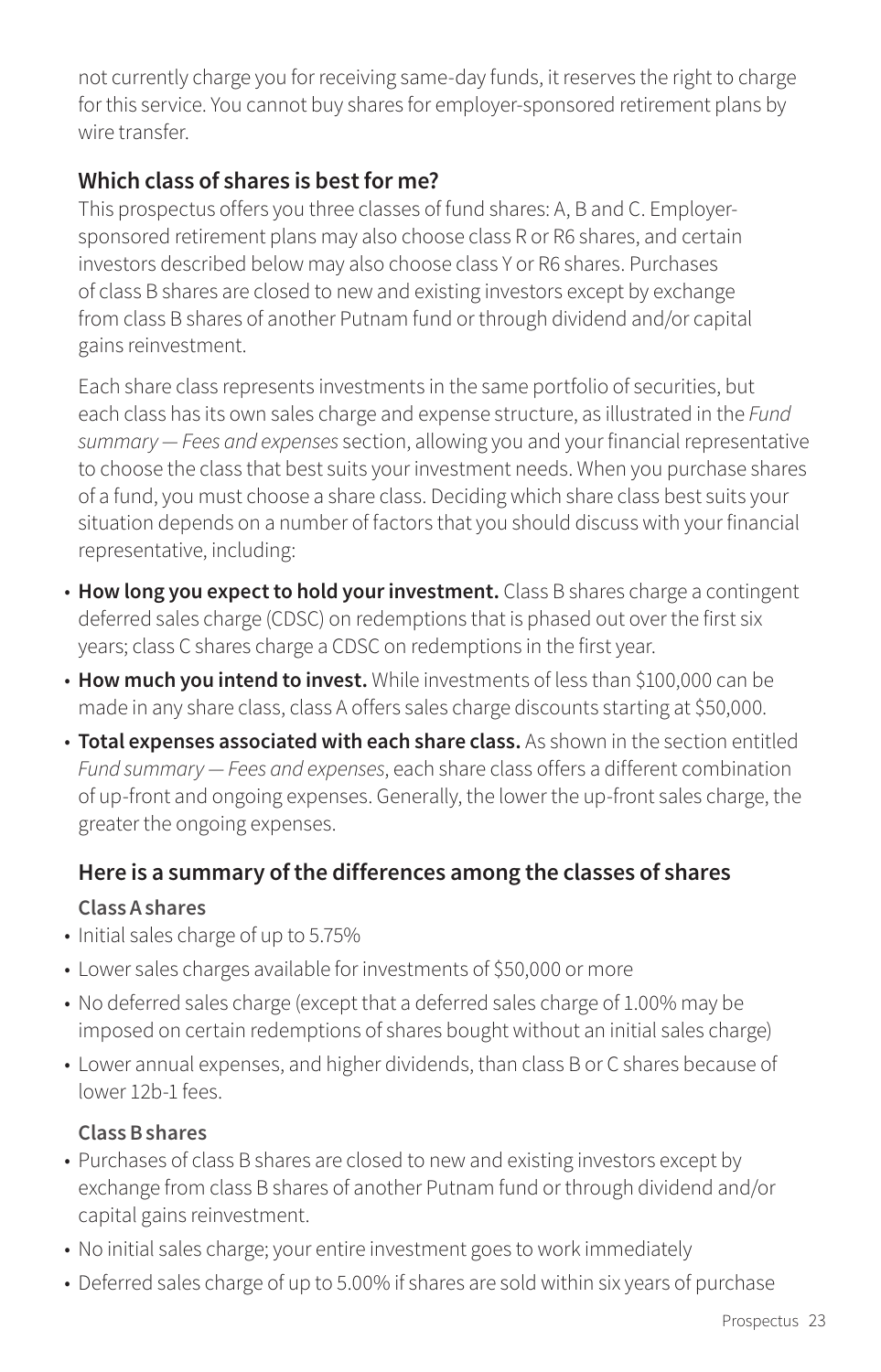- Higher annual expenses, and lower dividends, than class A shares because of higher 12b-1 fees
- Convert automatically to class A shares after eight years, thereby reducing future 12b-1 fees.

#### **Class C shares**

- No initial sales charge; your entire investment goes to work immediately
- Deferred sales charge of 1.00% if shares are sold within one year of purchase
- Higher annual expenses, and lower dividends, than class A shares because of higher 12b-1 fees
- Convert automatically to class A shares after eight years, thereby reducing future 12b-1 fees, provided that Putnam Investor Services or the financial intermediary through which a shareholder purchased class C shares has records verifying that the class C shares have been held for at least eight years, and that class A shares are available for purchase by residents in the shareholder's jurisdiction. In certain cases, records verifying that the class C shares have been held for at least eight years may not be available (for example, participant level share lot aging may not be tracked by group retirement plan recordkeeping platforms through which class C shares of the fund are held in an omnibus account). If such records are unavailable, Putnam Investor Services or the relevant financial intermediary may not effect the conversion or may effect the conversion on a different schedule determined by Putnam Investor Services or the financial intermediary, which may be shorter or longer than eight years. Investors should consult their financial representative for more information about their eligibility for class C share conversion. Prior to March 1, 2021, class C shares converted to class A shares after ten years.
- Orders for class C shares of one or more Putnam funds, other than class C shares sold to employer-sponsored retirement plans, will be refused when the total value of the purchase, plus existing account balances that are eligible to be linked under a right of accumulation for purchases of class A shares (as described below), is \$1,000,000 or more. Investors considering cumulative purchases of \$1,000,000 or more should consider whether class A shares would be more advantageous and consult their financial representative.
- May be exchanged automatically for class A shares if the shareholder is investing through an account or platform with a financial intermediary, to the extent described in the Appendix, provided that class A shares are available for purchase by residents in the shareholder's jurisdiction.

#### **Class R shares (available only to employer-sponsored retirement plans)**

- No initial sales charge; your entire investment goes to work immediately
- No deferred sales charge
- Lower annual expenses, and higher dividends, than class B or C shares because of lower 12b-1 fees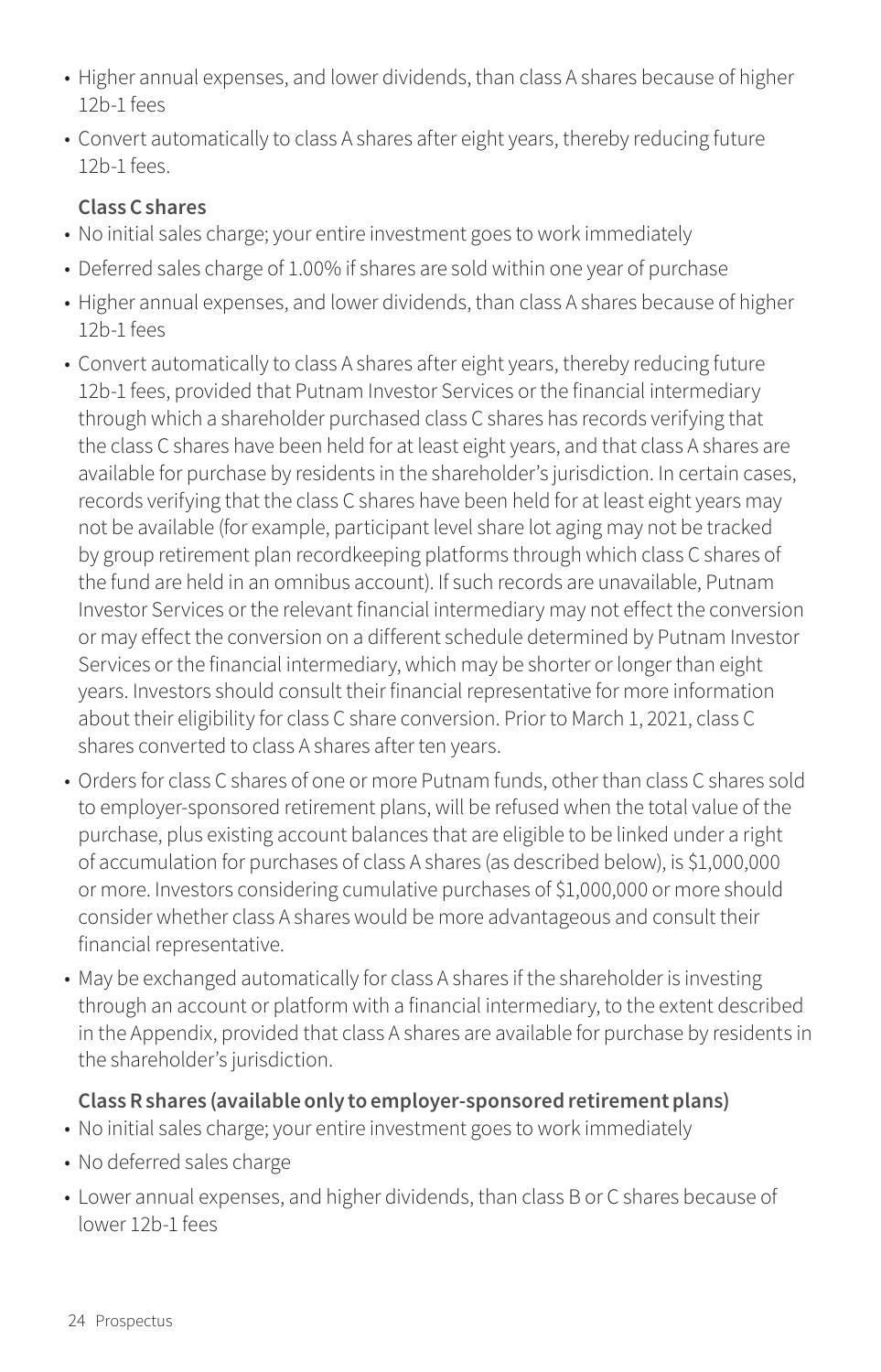- Higher annual expenses, and lower dividends, than class A shares because of higher 12b-1 fees
- No conversion to class A shares, so no reduction in future 12b-1 fees.

#### **Class R6 shares (available only to investors listed below)**

- The following investors may purchase class R6 shares:
	- employer-sponsored retirement plans that are clients of third-party administrators (including affiliates of Putnam) that have entered into agreements with Putnam;
	- investors purchasing shares through an asset-based fee program that is sponsored by a registered broker-dealer or other financial institution;
	- investors purchasing shares through a commission-based platform of a registered broker-dealer or other financial institution that charges you additional fees or commissions, other than those described in the prospectus and statement of additional information, and that has entered into an agreement with Putnam Retail Management to offer class R6 shares through such a program;
	- corporations, endowments, foundations and other institutional investors that have been approved by Putnam; and
	- unaffiliated investment companies (whether registered or private) that have been approved by Putnam.
- No initial sales charge; your entire investment goes to work immediately
- No deferred sales charge
- Lower annual expenses, and higher dividends, than class A, B, C or R shares because of no 12b-1 fees and lower investor servicing fees
- Lower annual expenses, and higher dividends, than class Y shares because of lower investor servicing fees.

#### **Class Y shares (available only to investors listed below)**

- The following investors may purchase class Y shares if approved by Putnam:
	- employer-sponsored retirement plans that are clients of third-party administrators (including affiliates of Putnam) that have entered into agreements with Putnam;
	- bank trust departments and trust companies that have entered into agreements with Putnam and offer institutional share class pricing to their clients;
	- corporate individual retirement accounts (IRAs) administered by Putnam, if another retirement plan of the sponsor is eligible to purchase class Y shares;
	- college savings plans that qualify for tax-exempt treatment under Section 529 of the Internal Revenue Code;
	- other Putnam funds and Putnam investment products;
	- investors purchasing shares through an asset-based fee program that is sponsored by a registered broker-dealer or other financial institution;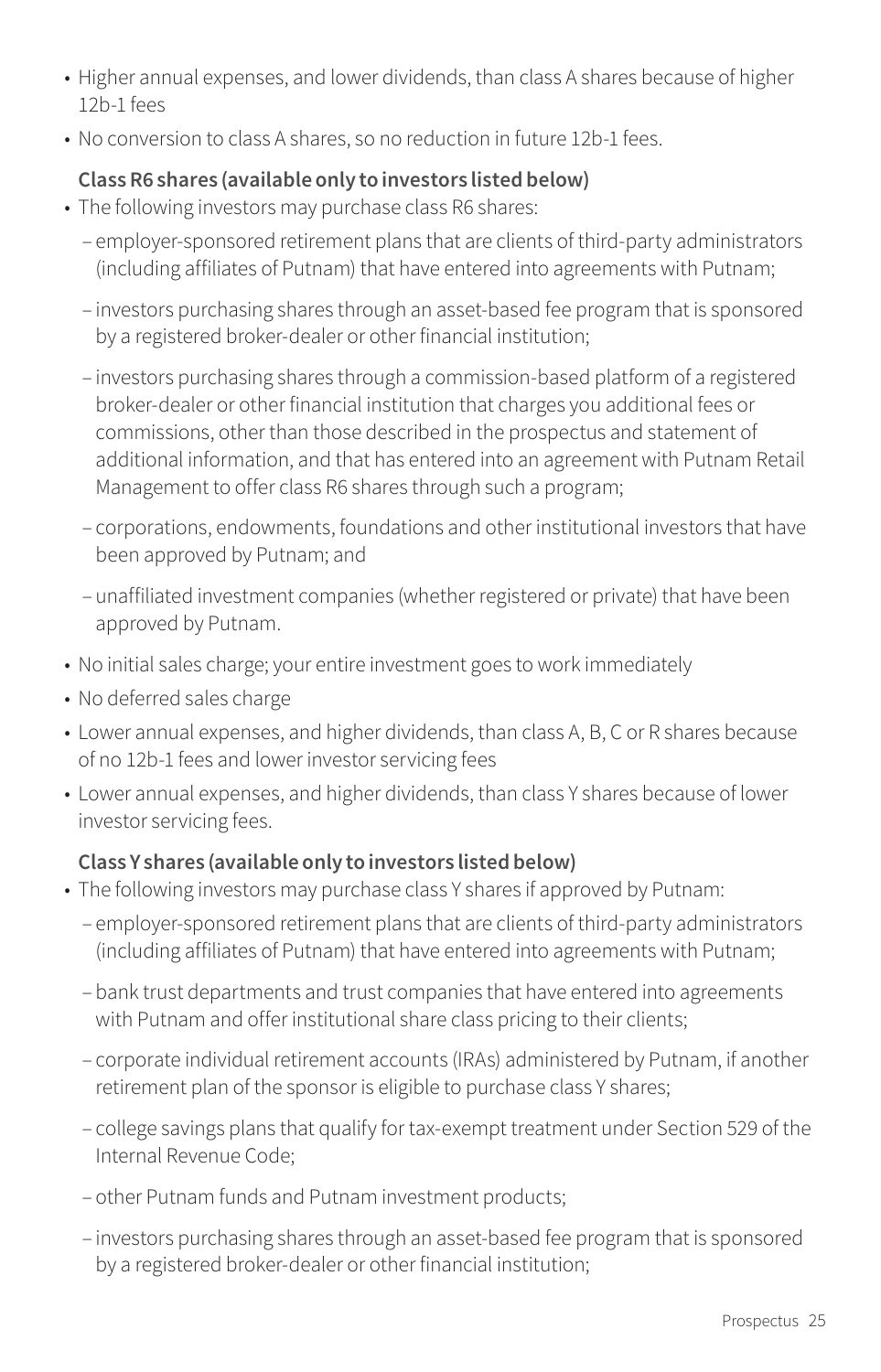- investors purchasing shares through a commission-based platform of a registered broker-dealer or other financial institution that charges you additional fees or commissions, other than those described in the prospectus and SAI, and that has entered into an agreement with Putnam Retail Management Limited Partnership (PRM) to offer class Y shares through such a program;
- clients of a financial representative who are charged a fee for consulting or similar services;
- corporations, endowments, foundations, and other institutional investors that have been approved by Putnam;
- unaffiliated investment companies (whether registered or private) that have been approved by Putnam;
- current and retired Putnam employees and their immediate family members (including an employee's spouse, domestic partner, fiancé(e), or other family members who are living in the same household) as well as, in each case, Putnamoffered health savings accounts, IRAs, and other similar tax-advantaged plans solely owned by the foregoing individuals; current and retired directors of Putnam Investments, LLC; current and retired Great-West Life & Annuity Insurance Company employees; and current and retired Trustees of the fund. Upon the departure of any member of this group of individuals from Putnam, Great-West Life & Annuity Insurance Company, or the fund's Board of Trustees, the member's class Y shares convert automatically to class A shares, unless the member's departure is a retirement, as determined by Putnam in its discretion for employees and directors of Putnam and employees of Great-West Life & Annuity Insurance Company and by the Board of Trustees in its discretion for Trustees; provided that conversion will not take place with respect to class Y shares held by former Putnam employees and their immediate family members in health savings accounts where it is not operationally practicable due to platform or other limitations; and
- personal and family member IRAs of registered representatives and other employees of broker-dealers and other financial institutions having a sales agreement with Putnam Retail Management, if (1) the registered representative or other employee is the broker of record or financial representative for the account, (2) the broker-dealer or other financial institution's policies prohibit the use of class A shares or other classes of fund shares that pay 12b-1 fees in such accounts to avoid potential prohibited transactions under Internal Revenue Service rules due to the account owners' status as "disqualified persons" under those rules, and (3) the broker-dealer or other financial institution has an agreement with Putnam Retail Management related to the use of class Y shares in these accounts.

Trust companies or bank trust departments that purchased class Y shares for trust accounts may transfer them to the beneficiaries of the trust accounts, who may continue to hold them or exchange them for class Y shares of other Putnam funds. Defined contribution plans (including corporate IRAs) that purchased class Y shares under prior eligibility criteria may continue to purchase class Y shares.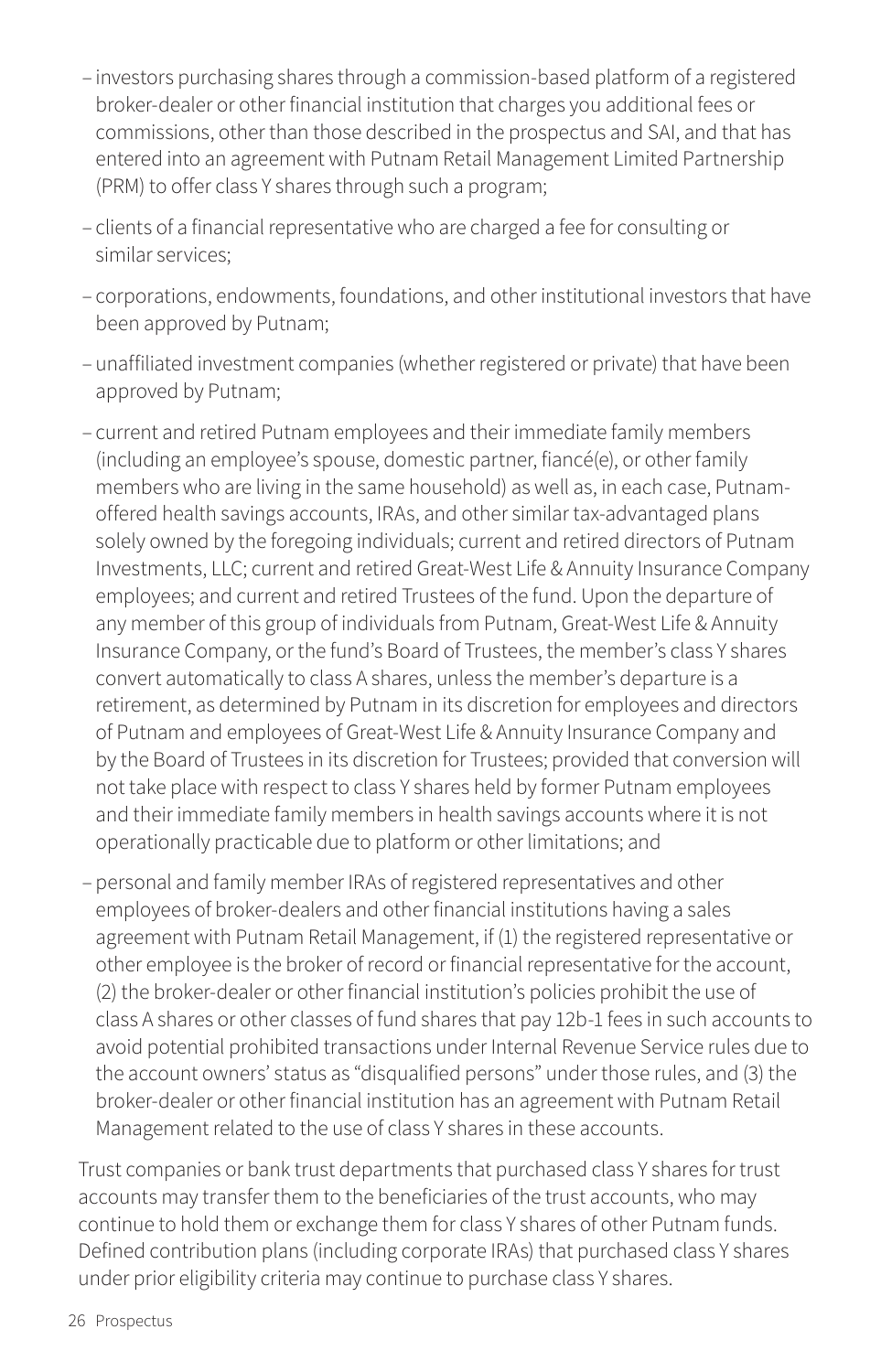- No initial sales charge; your entire investment goes to work immediately
- No deferred sales charge
- Lower annual expenses, and higher dividends, than class A, B, C or R shares because of no 12b-1 fees.
- Higher annual expenses, and lower dividends, than class R6 shares because of higher investor servicing fees.

|                                           | Class A sales charge as a percentage of*: |                  |  |  |  |
|-------------------------------------------|-------------------------------------------|------------------|--|--|--|
| Amount of purchase at offering price (\$) | Net amount invested                       | Offering price** |  |  |  |
| Under 50,000                              | 6.10%                                     | 5.75%            |  |  |  |
| 50,000 but under 100,000                  | 4.71                                      | 4.50             |  |  |  |
| 100,000 but under 250,000                 | 3.63                                      | 3.50             |  |  |  |
| 250,000 but under 500,000                 | 2.56                                      | 2.50             |  |  |  |
| 500,000 but under 1,000,000               | 2.04                                      | 2.00             |  |  |  |
| 1.000.000 and above                       | <b>NONE</b>                               | <b>NONE</b>      |  |  |  |

#### **Initial sales charges for class A shares**

\* Because of rounding in the calculation of offering price and the number of shares purchased, actual sales charges you pay may be more or less than these percentages.

\*\*Offering price includes sales charge.

#### **Reducing your class A sales charge**

The fund offers two principal ways for you to qualify for discounts on initial sales charges on class A shares, often referred to as "breakpoint discounts":

• **Right of accumulation.** You can add the amount of your current purchases of class A shares of the fund and other Putnam funds to the value of your existing accounts in the fund and other Putnam funds. Individuals can also include purchases by, and accounts owned by, their spouse and minor children, including accounts established through different financial representatives. For your current purchases, you will pay the initial sales charge applicable to the total value of the linked accounts and purchases, which may be lower than the sales charge otherwise applicable to each of your current purchases. Shares of Putnam money market funds, other than money market fund shares acquired by exchange from other Putnam funds, are not included for purposes of the right of accumulation.

To calculate the total value of your existing accounts and any linked accounts, the fund will use the higher of (a) the current maximum public offering price of those shares or (b) if you purchased the shares after December 31, 2007, the initial value of the total purchases, or, if you held the shares on December 31, 2007, the market value at maximum public offering price on that date, in either case, less the market value on the applicable redemption date of any of those shares that you have redeemed.

• **Statement of intention.** A statement of intention is a document in which you agree to make purchases of class A shares in a specified amount within a period of 13 months. For each purchase you make under the statement of intention, you will pay the initial sales charge applicable to the total amount you have agreed to purchase.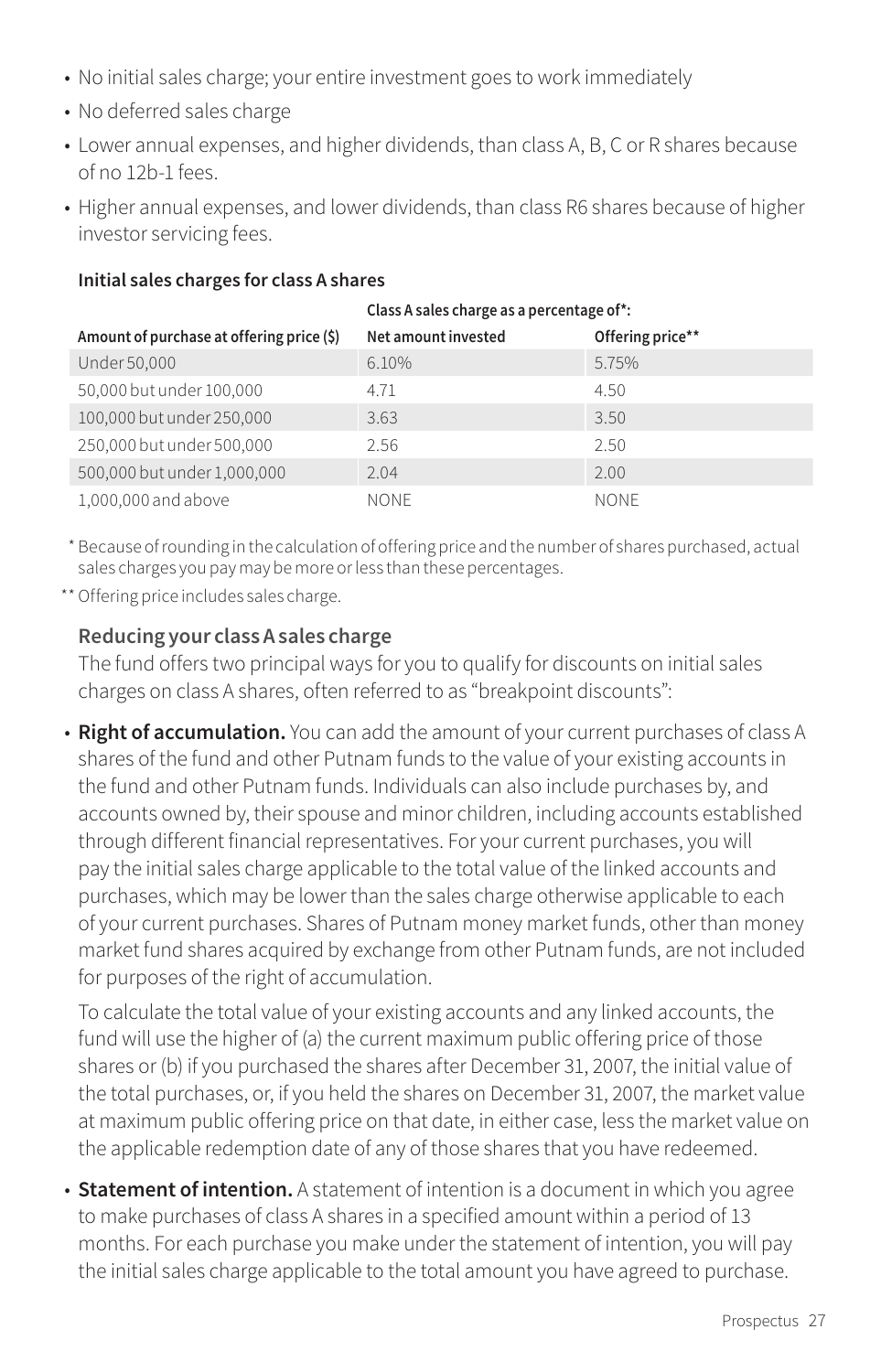While a statement of intention is not a binding obligation on you, if you do not purchase the full amount of shares within 13 months, the fund will redeem shares from your account in an amount equal to the difference between the higher initial sales charge you would have paid in the absence of the statement of intention and the initial sales charge you actually paid.

Account types that may be linked with each other to obtain breakpoint discounts using the methods described above include:

- Individual accounts
- Joint accounts
- Accounts established as part of a retirement plan and IRA accounts (some restrictions may apply)
- Shares of Putnam funds owned through accounts in the name of your dealer or other financial intermediary (with documentation identifying beneficial ownership of shares)
- Accounts held as part of a Section 529 college savings plan managed by Putnam Management (some restrictions may apply)

In order to obtain a breakpoint discount, you should inform your financial representative at the time you purchase shares of the existence of other accounts or purchases that are eligible to be linked for the purpose of calculating the initial sales charge. The fund or your financial representative may ask you for records or other information about other shares held in your accounts and linked accounts, including accounts opened with a different financial representative. Restrictions may apply to certain accounts and transactions. Further details about breakpoint discounts can be found on Putnam Investments' website at [putnam.com/individual](https://www.putnam.com/individual?ref=SP735.pdf) by selecting *Mutual Funds,* then *Pricing and performance,* and then *About fund costs,* and in the SAI.

• **Additional reductions and waivers of sales charges.** In addition to the breakpoint discount methods described above for class A shares, the fund may sell the classes of shares specified below without a sales charge or CDSC under the circumstances described below. The sales charge and CDSC waiver categories described below do not apply to customers purchasing shares of the fund through any of the financial intermediaries specified in the Appendix to this prospectus (each, a "Specified Intermediary").

#### **Different financial intermediaries may impose different sales charges. Please refer to the Appendix for the sales charge or CDSC waivers that are applicable to each Specified Intermediary.**

#### **Class A shares**

The following categories of investors are eligible to purchase class A shares without payment of a sales charge:

(i) current and former Trustees of the fund, their family members, business and personal associates; current and former employees of Putnam Management and certain current and former corporate affiliates, their family members,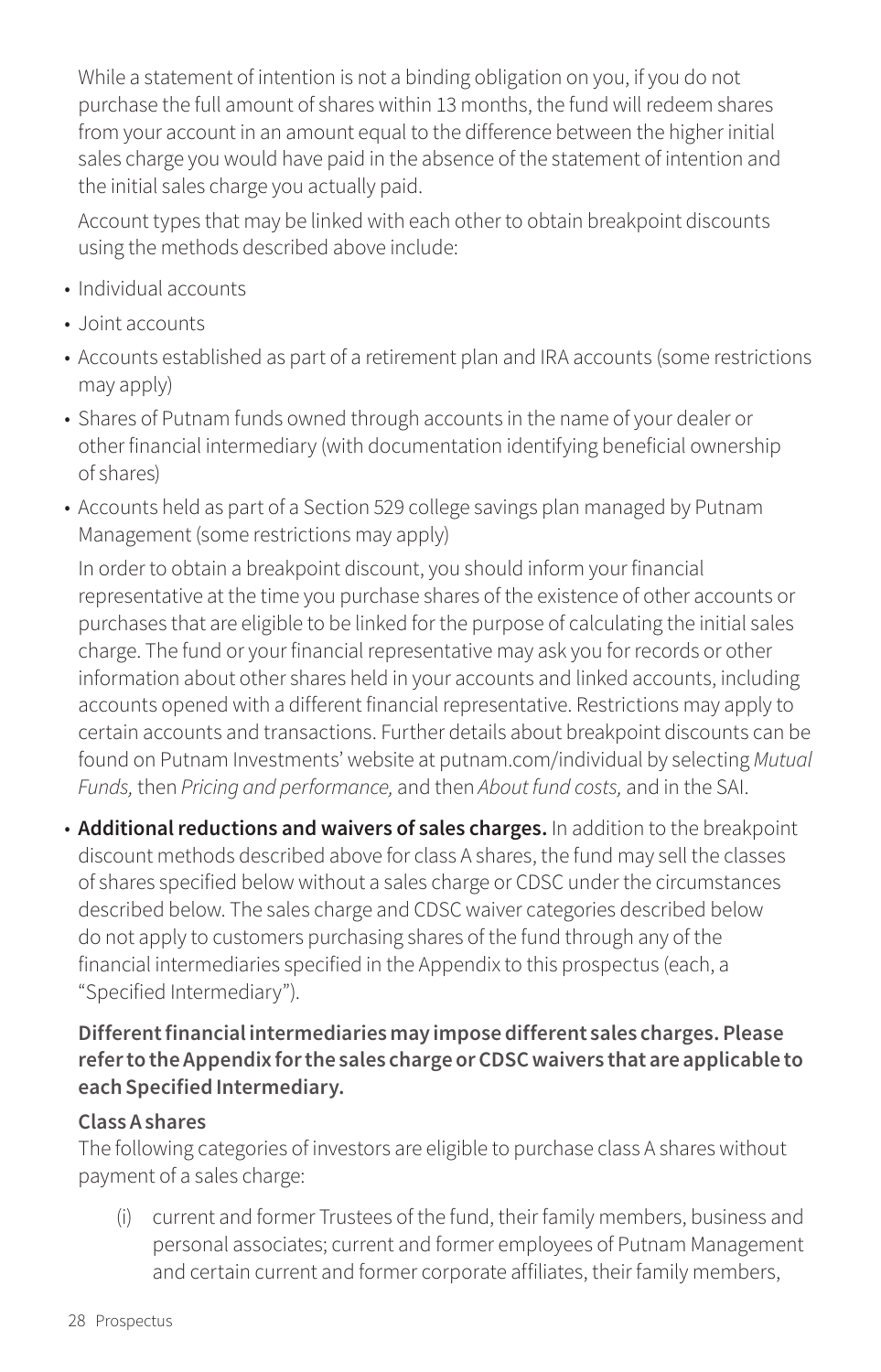business and personal associates; employer-sponsored retirement plans for the foregoing; and partnerships, trusts or other entities in which any of the foregoing has a substantial interest;

- (ii) clients of administrators or other service providers of employer-sponsored retirement plans (for purposes of this waiver, employer-sponsored retirement plans do not include SEP IRAs, SIMPLE IRAs or SARSEPs) (not applicable to tax-exempt funds);
- (iii) registered representatives and other employees of broker-dealers having sales agreements with Putnam Retail Management; employees of financial institutions having sales agreements with Putnam Retail Management or otherwise having an arrangement with any such broker-dealer or financial institution with respect to sales of fund shares; and their immediate family members (spouses and children under age 21, including step-children and adopted children);
- (iv) a trust department of any financial institution purchasing shares of the fund in its capacity as trustee of any trust (other than a tax-qualified retirement plan trust), through an arrangement approved by Putnam Retail Management, if the value of the shares of the fund and other Putnam funds purchased or held by all such trusts exceeds \$1 million in the aggregate;
- (v) clients of (i) broker-dealers, financial institutions, financial intermediaries or registered investment advisors that charge a fee for advisory or investment services or (ii) broker-dealers, financial institutions, or financial intermediaries that have entered into an agreement with Putnam Retail Management to offer shares through a retail self-directed brokerage account with or without the imposition of a transaction fee;
- (vi) college savings plans that qualify for tax-exempt treatment under Section 529 of the Internal Revenue Code of 1986, as amended (the "Code"); and
- (vii) shareholders reinvesting the proceeds from a Putnam Corporate IRA Plan distribution into a nonretirement plan account.

Administrators and other service providers of employer-sponsored retirement plans are required to enter into contractual arrangements with Putnam Investor Services in order to offer and hold fund shares. Administrators and other service providers of employer-sponsored retirement plans seeking to place trades on behalf of their plan clients should consult Putnam Investor Services as to the applicable requirements.

#### **Class B and class C shares**

A CDSC is waived in the event of a redemption under the following circumstances:

- (i) a withdrawal from a Systematic Withdrawal Plan ("SWP") of up to 12% of the net asset value of the account (calculated as set forth in the SAI);
- (ii) a redemption of shares that are no longer subject to the CDSC holding period therefor;
- (iii) a redemption of shares that were issued upon the reinvestment of distributions by the fund;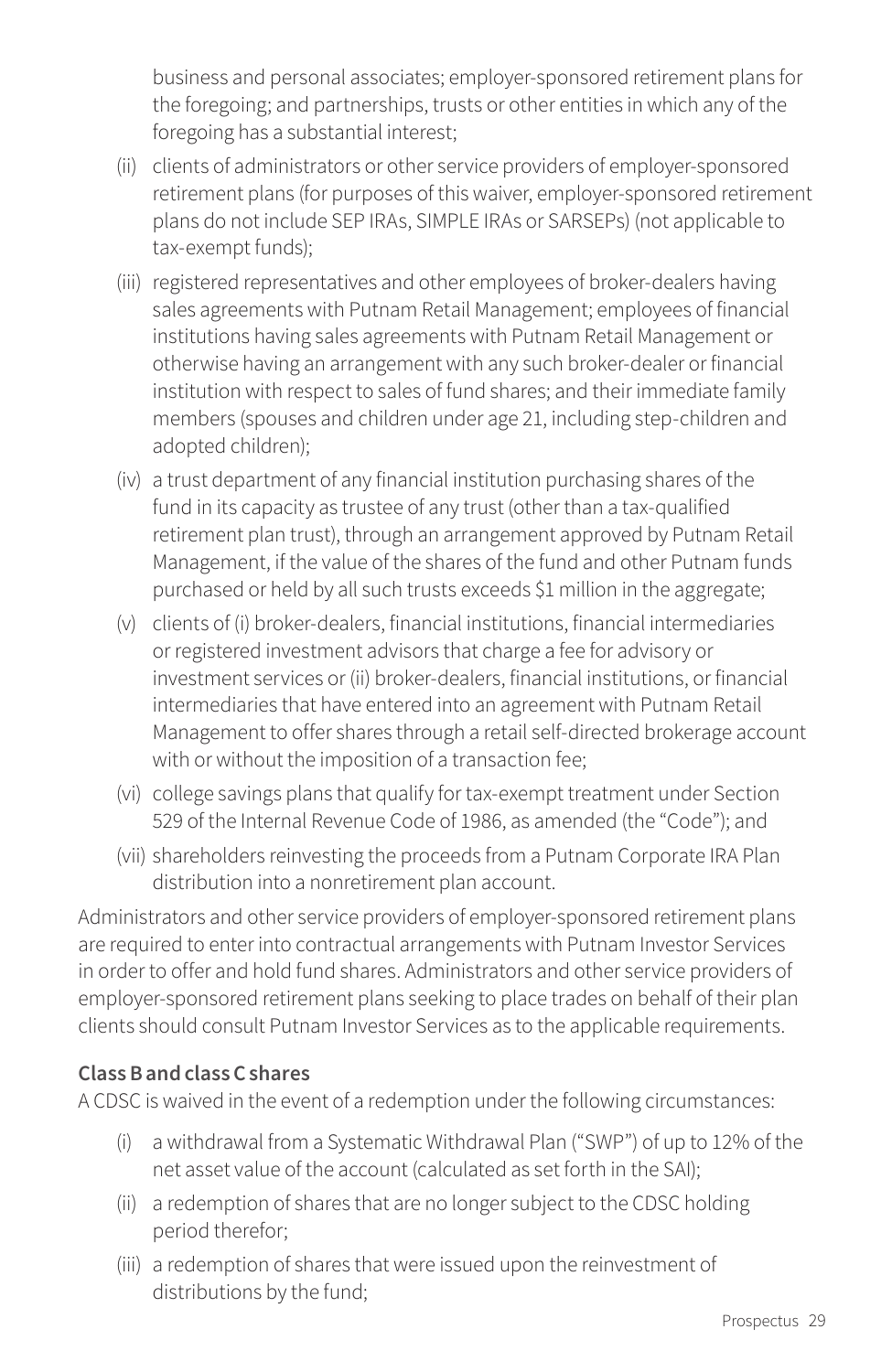- (iv) a redemption of shares that were exchanged for shares of another Putnam fund, provided that the shares acquired in such exchange or subsequent exchanges (including shares of a Putnam money market fund or Putnam Ultra Short Duration Income Fund) will continue to remain subject to the CDSC, if applicable, until the applicable holding period expires; and
- (v) in the case of individual, joint or Uniform Transfers to Minors Act accounts, in the event of death or post-purchase disability of a shareholder, for the purpose of paying benefits pursuant to tax-qualified retirement plans ("Benefit Payments"), or, in the case of living trust accounts, in the event of the death or post-purchase disability of the settlor of the trust.

Additional information about reductions and waivers of sales charges, including deferred sales charges, is included in the SAI. You may consult your financial representative or Putnam Retail Management for assistance.

# **How do I sell or exchange fund shares?**

You can sell your shares back to the fund or exchange them for shares of another Putnam fund any day the NYSE is open, either through your financial representative or directly to the fund.

If you redeem your shares shortly after purchasing them, your redemption payment for the shares may be delayed until the fund collects the purchase price of the shares, which may be up to 7 calendar days after the purchase date.

Regarding exchanges, not all Putnam funds offer all classes of shares or may be open to new investors. If you exchange shares otherwise subject to a deferred sales charge, the transaction will not be subject to the deferred sales charge. When you redeem the shares acquired through the exchange, however, the redemption may be subject to the deferred sales charge, depending upon when and from which fund you originally purchased the shares. The deferred sales charge will be computed using the schedule of any fund into or from which you have exchanged your shares that would result in your paying the highest deferred sales charge applicable to your class of shares. For purposes of computing the deferred sales charge, the length of time you have owned your shares will be measured from the date of original purchase, unless you originally purchased the shares from another Putnam fund that does not directly charge a deferred sales charge, in which case the length of time you have owned your shares will be measured from the date you exchange those shares for shares of another Putnam fund that does charge a deferred sales charge, and will not be affected by any subsequent exchanges among funds.

• **Selling or exchanging shares through your financial representative.** Your representative must receive your request in proper form before the close of regular trading on the NYSE for you to receive that day's NAV, less any applicable deferred sales charge. Your representative will be responsible for furnishing all necessary documents to Putnam Investor Services on a timely basis and may charge you for his or her services.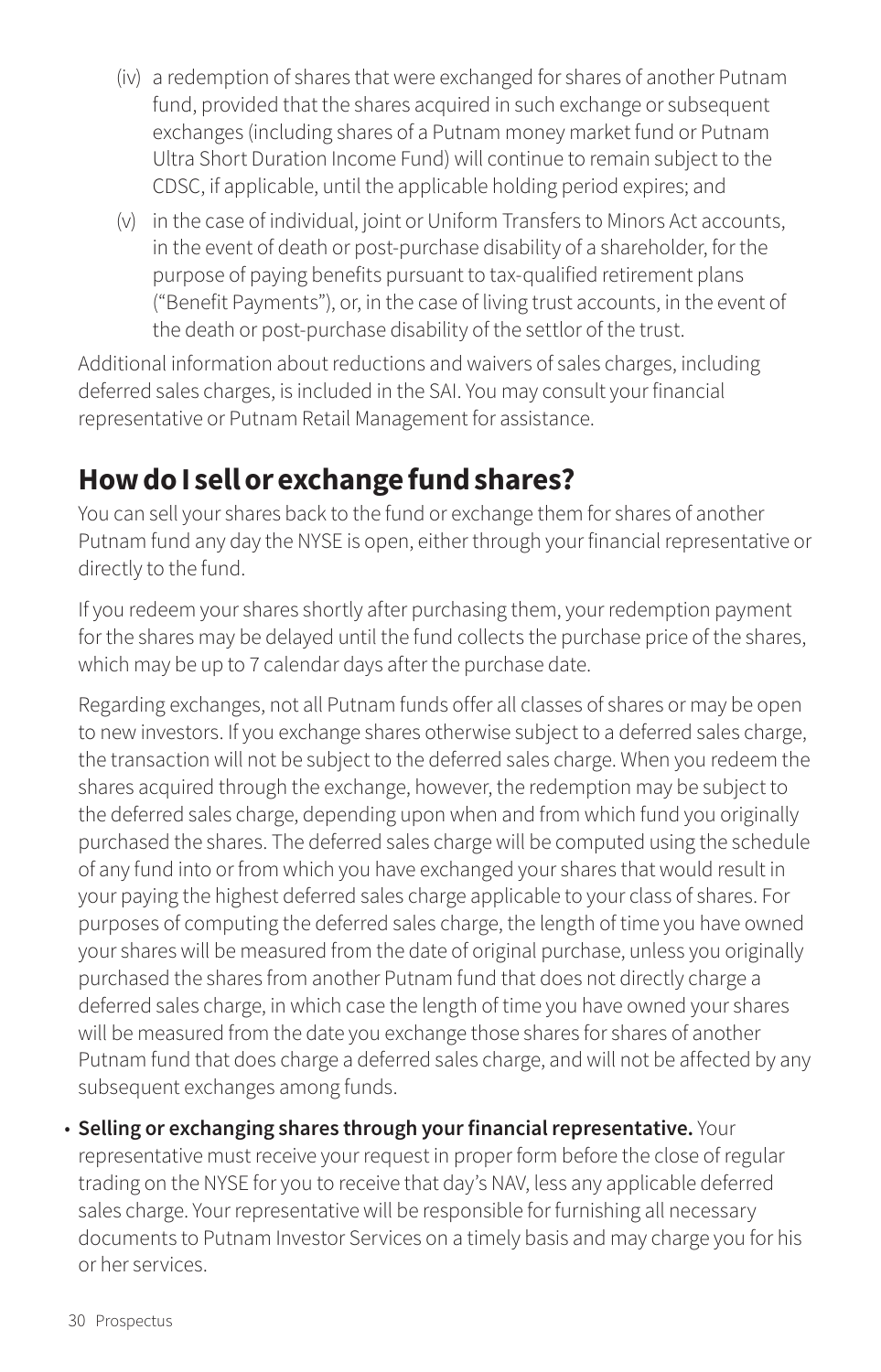- **Selling or exchanging shares directly with the fund.** Putnam Investor Services must receive your request in proper form before the close of regular trading on the NYSE in order to receive that day's NAV, less any applicable deferred sales charge.
- **By mail.** Send a letter of instruction signed by all registered owners or their legal representatives to Putnam Investor Services.
- **By telephone.** You may use Putnam's telephone redemption privilege to redeem shares valued at less than \$100,000 unless you have notified Putnam Investor Services of an address change within the preceding 15 days, in which case other requirements may apply. Unless you indicate otherwise on the account application, Putnam Investor Services will be authorized to accept redemption instructions received by telephone. A telephone exchange privilege is currently available. The telephone redemption and exchange privileges may be modified or terminated without notice.
- **Via the Internet.** You may also exchange shares via the Internet at [putnam.com/individual.](https://www.putnam.com/individual?ref=SP735.pdf)
- **Shares held through your employer's retirement plan.** For information on how to sell or exchange shares of the fund that were purchased through your employer's retirement plan, including any restrictions and charges that the plan may impose, please consult your employer.
- **Additional requirements.** In certain situations, for example, if you sell shares with a value of \$100,000 or more, the signatures of all registered owners or their legal representatives must be guaranteed by a bank, broker-dealer or certain other financial institutions. In addition, Putnam Investor Services usually requires additional documents for the sale of shares by a corporation, partnership, agent or fiduciary, or surviving joint owner. For more information concerning Putnam's signature guarantee and documentation requirements, contact Putnam Investor Services.

The fund also reserves the right to revise or terminate the exchange privilege, limit the amount or number of exchanges or reject any exchange. The fund into which you would like to exchange may also reject your exchange. These actions may apply to all shareholders or only to those shareholders whose exchanges Putnam Management determines are likely to have a negative effect on the fund or other Putnam funds. Consult Putnam Investor Services before requesting an exchange. Ask your financial representative or Putnam Investor Services for prospectuses of other Putnam funds. Some Putnam funds are not available in all states.

#### **Deferred sales charges for class B, class C and certain class A shares**

If you sell (redeem) class B shares within six years of purchase, you will generally pay a deferred sales charge according to the following schedule:

| Year after purchase |  |      |      |    |      |    |
|---------------------|--|------|------|----|------|----|
| Charge              |  | 20/0 | 20/0 | 2% | 10/0 | 0% |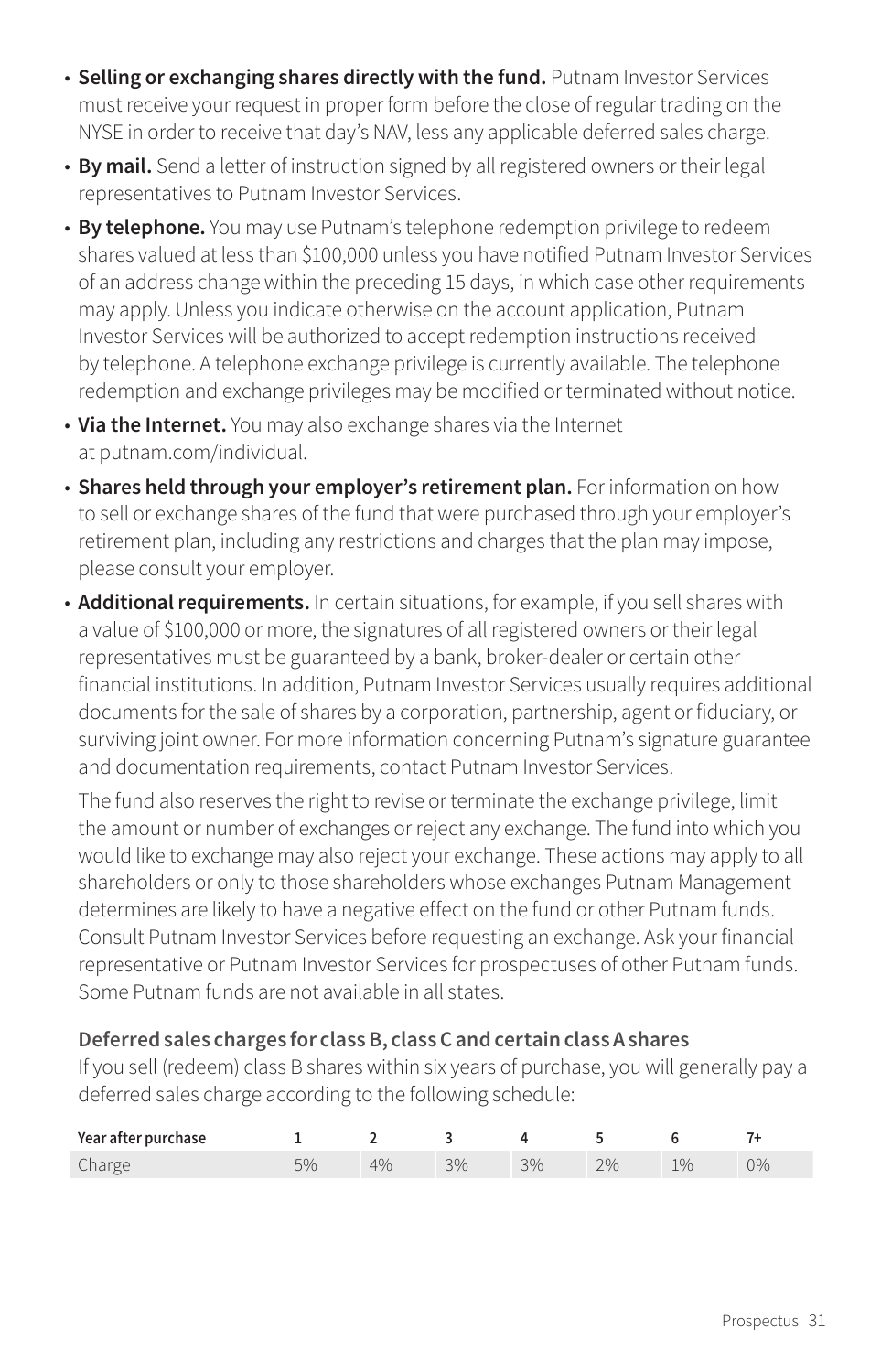A deferred sales charge of 1.00% will apply to class C shares if redeemed within one year of purchase. Class A shares that are part of a purchase of \$1 million or more (other than by an employer-sponsored retirement plan) will be subject to a 1.00% deferred sales charge if redeemed within twelve months of purchase.

Deferred sales charges will be based on the lower of the shares' cost and current NAV. Shares not subject to any charge will be redeemed first, followed by shares held longest. You may sell shares acquired by reinvestment of distributions without a charge at any time.

• **Payment information.** The fund typically expects to send you payment for your shares the business day after your request is received in good order, although if you hold your shares through certain financial intermediaries or financial intermediary programs, the fund typically expects to send payment for your shares within three business days after your request is received in good order. However, it is possible that payment of redemption proceeds may take up to seven days. Under unusual circumstances, the fund may suspend redemptions, or postpone payment for more than seven days, as permitted by federal securities law. Under normal market conditions, the fund typically expects to satisfy redemption requests by using holdings of cash and cash equivalents or selling portfolio assets to generate cash. Under stressed market conditions, the fund may also satisfy redemption requests by borrowing under the fund's lines of credit or interfund lending arrangements. For additional information regarding the fund's lines of credit and interfund lending arrangements, please see the SAI.

To the extent consistent with applicable laws and regulations, the fund reserves the right to satisfy all or a portion of a redemption request by distributing securities or other property in lieu of cash ("in-kind" redemptions), under both normal and stressed market conditions. The fund generally expects to use in-kind redemptions only in stressed market conditions or stressed conditions specific to the fund, such as redemption requests that represent a large percentage of the fund's net assets in order to minimize the effect of the large redemption on the fund and its remaining shareholders. The fund will not use in-kind redemptions for retail investors who hold shares of the fund through a financial intermediary. Any in-kind redemption will be effected through a pro rata distribution of all publicly traded portfolio securities or securities for which quoted bid prices are available, subject to certain exceptions. The securities distributed in an in-kind redemption will be valued in the same manner as they are valued for purposes of computing the fund's net asset value. Once distributed in-kind to an investor, securities may increase or decrease in value before the investor is able to convert them into cash. Any transaction costs or other expenses involved in liquidating securities received in an in-kind redemption will be borne by the redeeming investor. The fund has committed, in connection with an election under Rule 18f-1 under the Investment Company Act of 1940, to pay all redemptions of fund shares by a single shareholder during any 90-day period in cash, up to the lesser of (i) \$250,000 or (ii) 1% of the fund's net assets measured as of the beginning of such 90-day period. For information regarding procedures for in-kind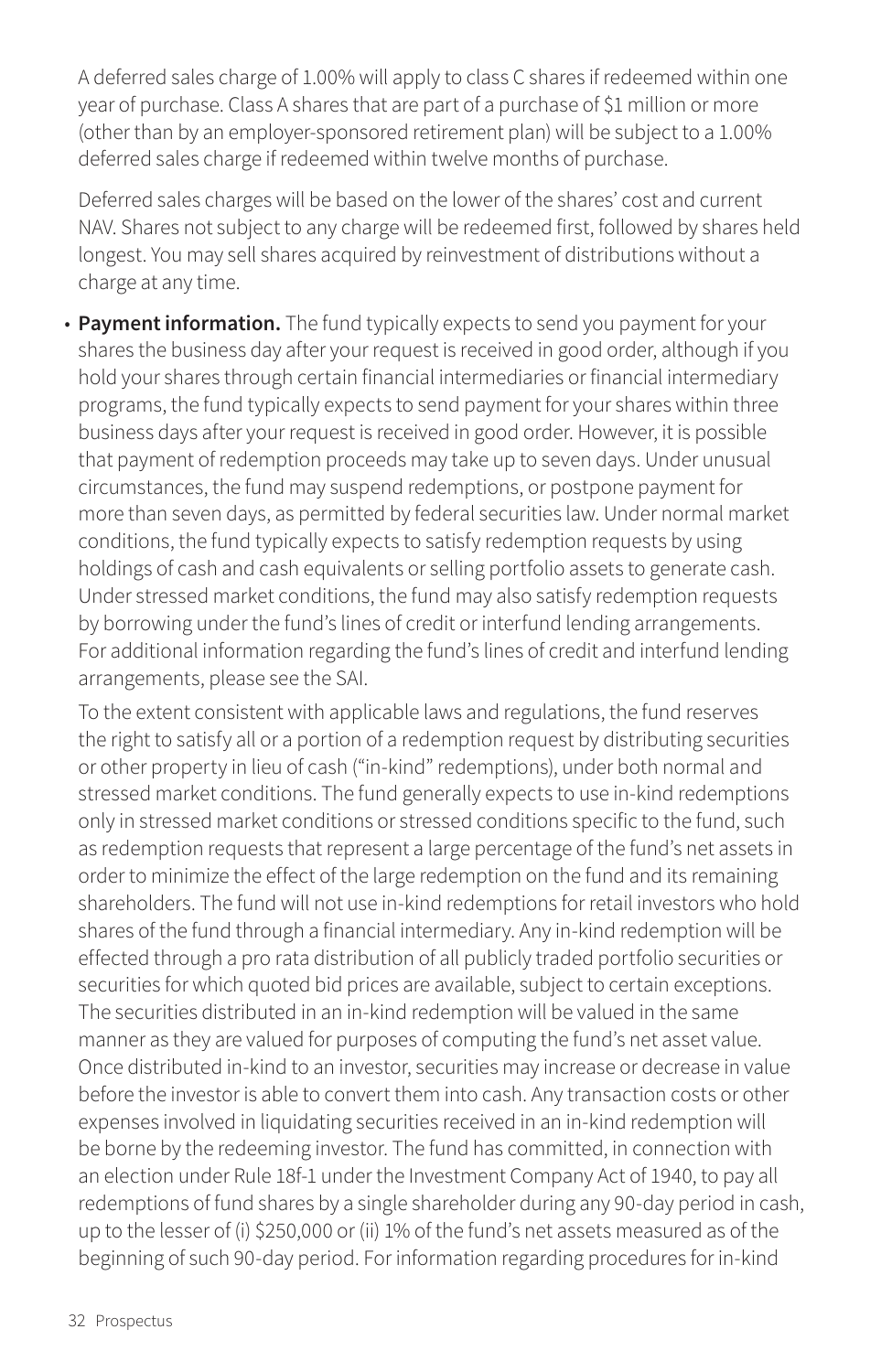redemptions, please contact Putnam Retail Management. You will not receive interest on uncashed redemption checks.

• **Redemption by the fund.** If you own fewer shares than the minimum set by the Trustees (presently 20 shares), the fund may redeem your shares without your permission and send you the proceeds after providing you with at least 60 days' notice to attain the minimum. To the extent permitted by applicable law, the fund may also redeem shares if you own more than a maximum amount set by the Trustees. There is presently no maximum, but the Trustees could set a maximum that would apply to both present and future shareholders.

# **Policy on excessive short-term trading**

• **Risks of excessive short-term trading.** Excessive short-term trading activity may reduce the fund's performance and harm all fund shareholders by interfering with portfolio management, increasing the fund's expenses and diluting the fund's NAV. Depending on the size and frequency of short-term trades in the fund's shares, the fund may experience increased cash volatility, which could require the fund to maintain undesirably large cash positions or buy or sell portfolio securities it would not have bought or sold otherwise. The need to execute additional portfolio transactions due to these cash flows may also increase the fund's brokerage and administrative costs and, for investors in taxable accounts, may increase taxable distributions received from the fund.

Because the fund invests in foreign securities, its performance may be adversely impacted and the interests of longer-term shareholders may be diluted as a result of time-zone arbitrage, a short-term trading practice that seeks to exploit changes in the value of the fund's investments that result from events occurring after the close of the foreign markets on which the investments trade, but prior to the later close of trading on the NYSE, the time as of which the fund determines its NAV. If an arbitrageur is successful, he or she may dilute the interests of other shareholders by trading shares at prices that do not fully reflect their fair value.

Because the fund invests in securities that may trade infrequently or may be more difficult to value, such as lower-rated bonds and securities of smaller companies, it may be susceptible to trading by short-term traders who seek to exploit perceived price inefficiencies in the fund's investments. In addition, the market for these securities may at times show "market momentum," in which positive or negative performance may continue from one day to the next for reasons unrelated to the fundamentals of the issuer. Short-term traders may seek to capture this momentum by trading frequently in the fund's shares, which will reduce the fund's performance and may dilute the interests of other shareholders. Because lower-rated debt and securities of smaller companies may be less liquid than higher-rated debt or securities of larger companies, respectively, the fund may also be unable to buy or sell these securities at desirable prices when the need arises (for example, in response to volatile cash flows caused by short-term trading). Similar risks may apply if the fund holds other types of less liquid securities.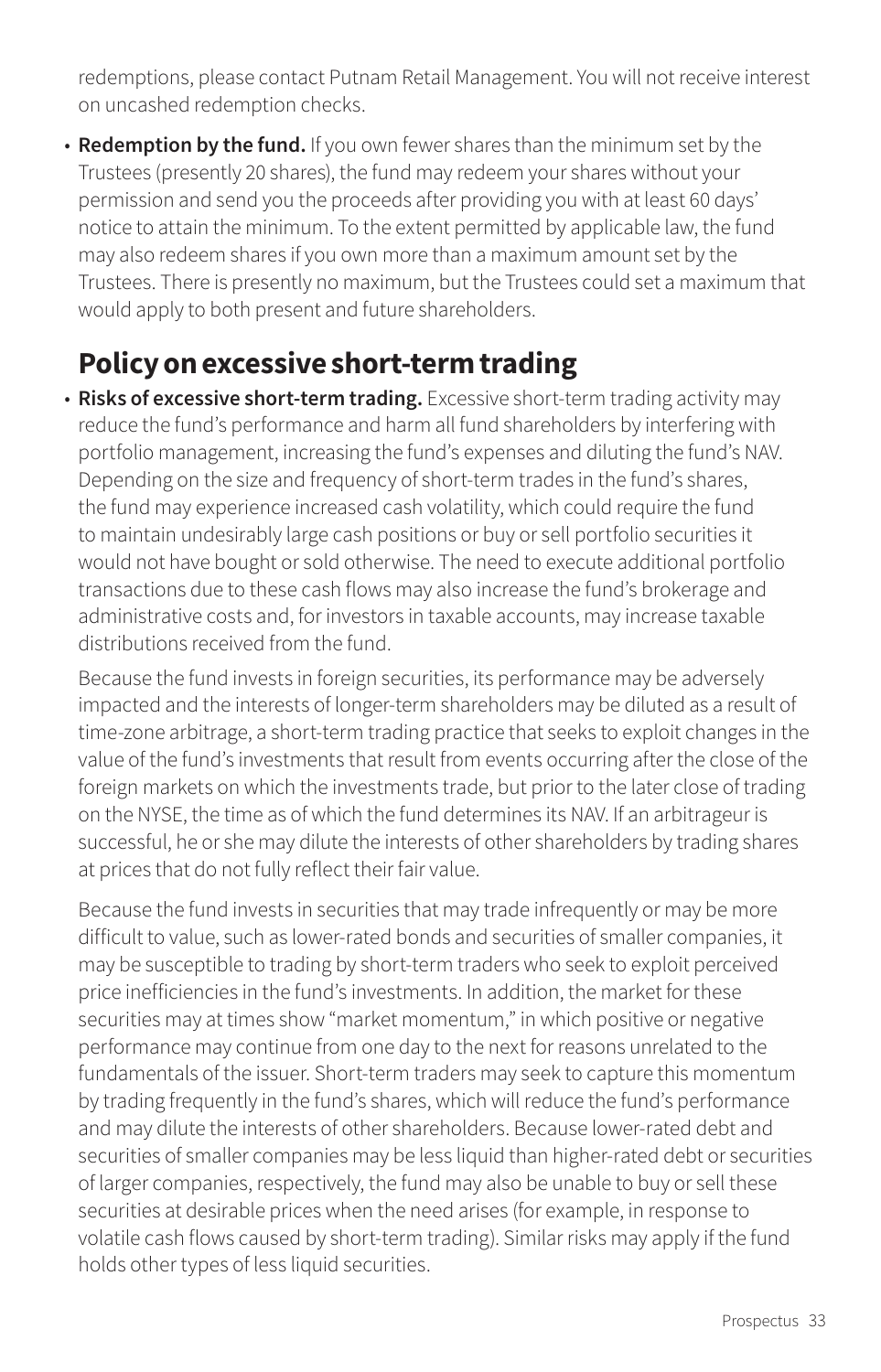- **Fund policies.** In order to protect the interests of long-term shareholders of the fund, Putnam Management and the fund's Trustees have adopted policies and procedures intended to discourage excessive short-term trading. The fund seeks to discourage excessive short-term trading by using fair value pricing procedures to value investments under some circumstances. In addition, Putnam Management monitors activity in those shareholder accounts about which it possesses, or otherwise obtains, the necessary information in order to detect excessive short-term trading patterns and takes steps to deter excessive short-term traders.
- **Account monitoring.** Putnam Management's Compliance Department currently uses multiple reporting tools to detect short-term trading activity occurring in accounts for investors held directly with the Putnam funds as well as in accounts held through financial intermediaries. Putnam Management measures excessive short-term trading in the fund by the number of "round trip" transactions within a specified period of time. A "round trip" transaction is defined as a purchase or exchange into a fund followed, or preceded, by a redemption or exchange out of the same fund. If Putnam Management's Compliance Department determines that an investor has engaged in excessive short-term trading, Putnam Management will issue the investor and/or the investor's financial intermediary, if any, a written warning. Putnam Management's practices for measuring excessive short-term trading activity and issuing warnings may change from time to time. Some types of transactions are exempt from monitoring, including, but not limited to, those in connection with systematic investment or withdrawal plans and reinvestment of dividend and capital gain distributions.
- **Account restrictions.** In addition to these monitoring practices, Putnam Management and the fund reserve the right to reject or restrict purchases or exchanges for any reason. Continued excessive short-term trading activity by an investor or financial intermediary following a warning may lead to termination of the exchange privilege for that investor or the financial intermediary initiating the trades on the investor's behalf. Putnam Management may determine that an investor's trading activity is excessive or otherwise potentially harmful based on various factors, including an investor's or financial intermediary's trading history in the fund or other Putnam funds, and may aggregate activity in multiple accounts in the fund or other Putnam funds that Putnam Management believes are under common ownership or control for purposes of determining whether the activity is excessive. If Putnam Management identifies an investor or financial intermediary engaging in excessive trading, it may revoke certain privileges, such as the telephone exchange privilege or the ability to initiate online exchanges via Putnam's Individual Investor website. Putnam Management may also temporarily or permanently bar the investor or financial intermediary from investing in the fund or other Putnam funds. Putnam Management may take these steps in its discretion even if the investor's activity does not fall within Putnam Management's current monitoring parameters for the fund.
- **Limitations on the fund's policies.** There is no guarantee that these policies will be able to detect excessive trading in all accounts. For example, Putnam Management currently does not have access to sufficient information to identify each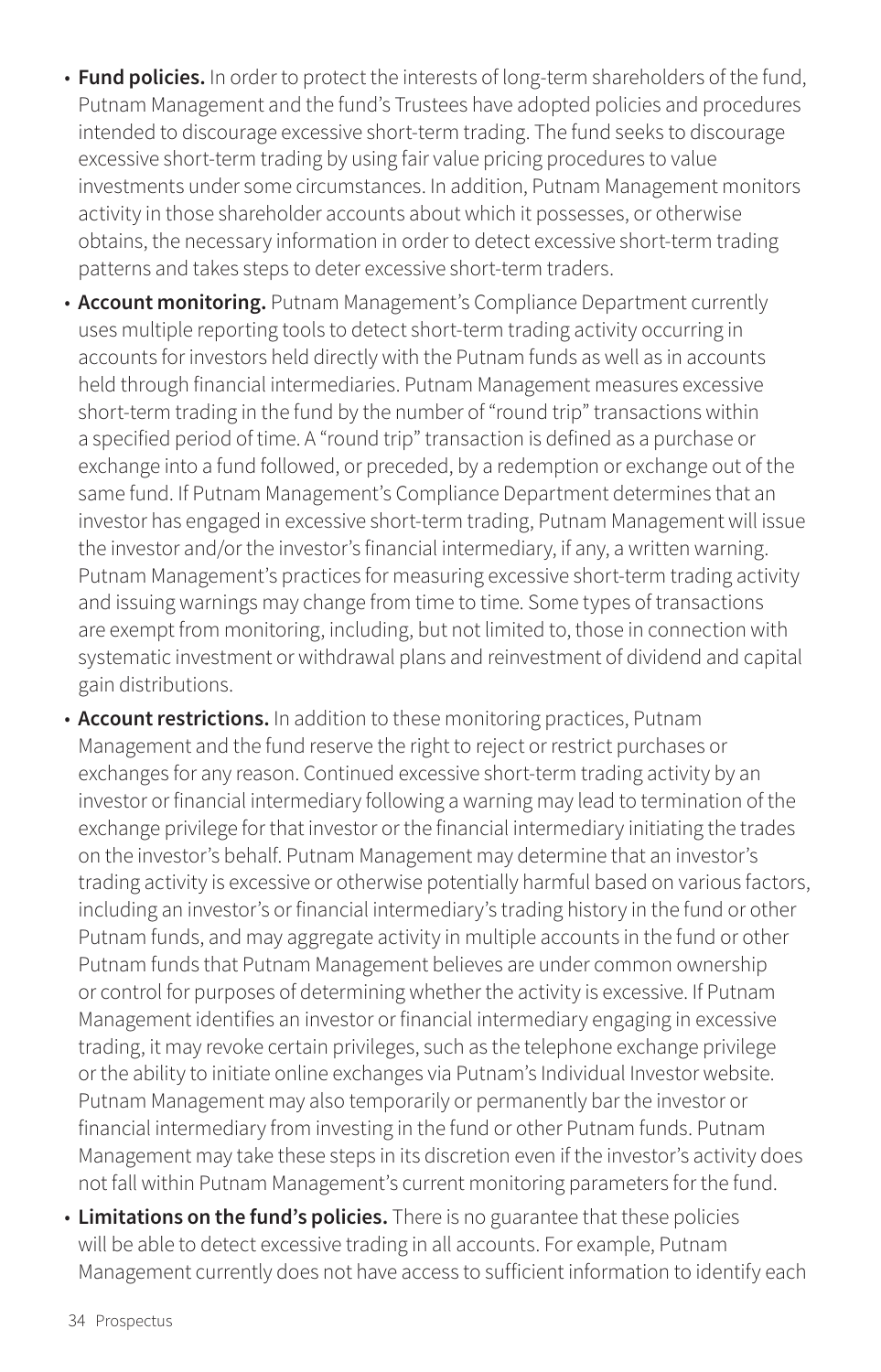investor's trading history, and in certain circumstances there may be operational or technological constraints on its ability to enforce the fund's policies. In addition, even when Putnam Management has sufficient information, its detection methods may not capture all excessive short-term trading.

In particular, many purchase, redemption and exchange orders are received from financial intermediaries that hold omnibus accounts with the fund. Omnibus accounts are accounts in which shares are held in the name of a financial intermediary, such as a retirement plan sponsor, broker, adviser, or third-party administrator or recordkeeper, on behalf of its clients or participants, who are the beneficial owners of the fund shares held in the omnibus account. Putnam Management monitors cash flows into and out of the fund on an ongoing basis. If cash flows or other information indicate that excessive short-term trading may be taking place within an omnibus account, Putnam Management will contact the financial intermediary that maintains the omnibus account to obtain information about trading activity of the beneficial owners and attempt to identify and remedy any excessive trading. However, Putnam Management's ability to monitor and deter excessive short-term traders in omnibus accounts ultimately depends on the capabilities and cooperation of the financial intermediaries that maintain the omnibus accounts. Financial intermediaries may impose different or additional limits on short-term trading.

# **Distribution plans and payments to dealers**

Putnam funds are distributed primarily through dealers (including any broker, dealer, bank, bank trust department, registered investment advisor, financial planner, retirement plan administrator, and any other institution having a selling, services, or any similar agreement with Putnam Retail Management or one of its affiliates). In order to pay for the marketing of fund shares and services provided to shareholders, the fund has adopted distribution and service (12b-1) plans, which increase the annual operating expenses you pay each year in certain share classes, as shown in the table of annual fund operating expenses in the section *Fund summary — Fees and expenses.* Putnam Retail Management and its affiliates also make additional payments to dealers that do not increase your fund expenses, as described below.

• **Distribution and service (12b-1) plans.** The fund's 12b-1 plans provide for payments at annual rates (based on average net assets) of up to 0.35% on class A shares and 1.00% on class B, class C and class R shares. The Trustees currently limit payments on class A and class R shares to 0.25% and 0.50% of average net assets, respectively. Because these fees are paid out of the fund's assets on an ongoing basis, they will increase the cost of your investment. The higher fees for class B, class C and class R shares may cost you more over time than paying the initial sales charge for class A shares. Because class R shares, unlike class B and class C shares, do not convert to class A shares, class R shares may cost you more over time than class B and class C shares. Class R6 and class Y shares, for shareholders who are eligible to purchase them, will be less expensive than other classes of shares because they do not bear sales charges or 12b-1 fees.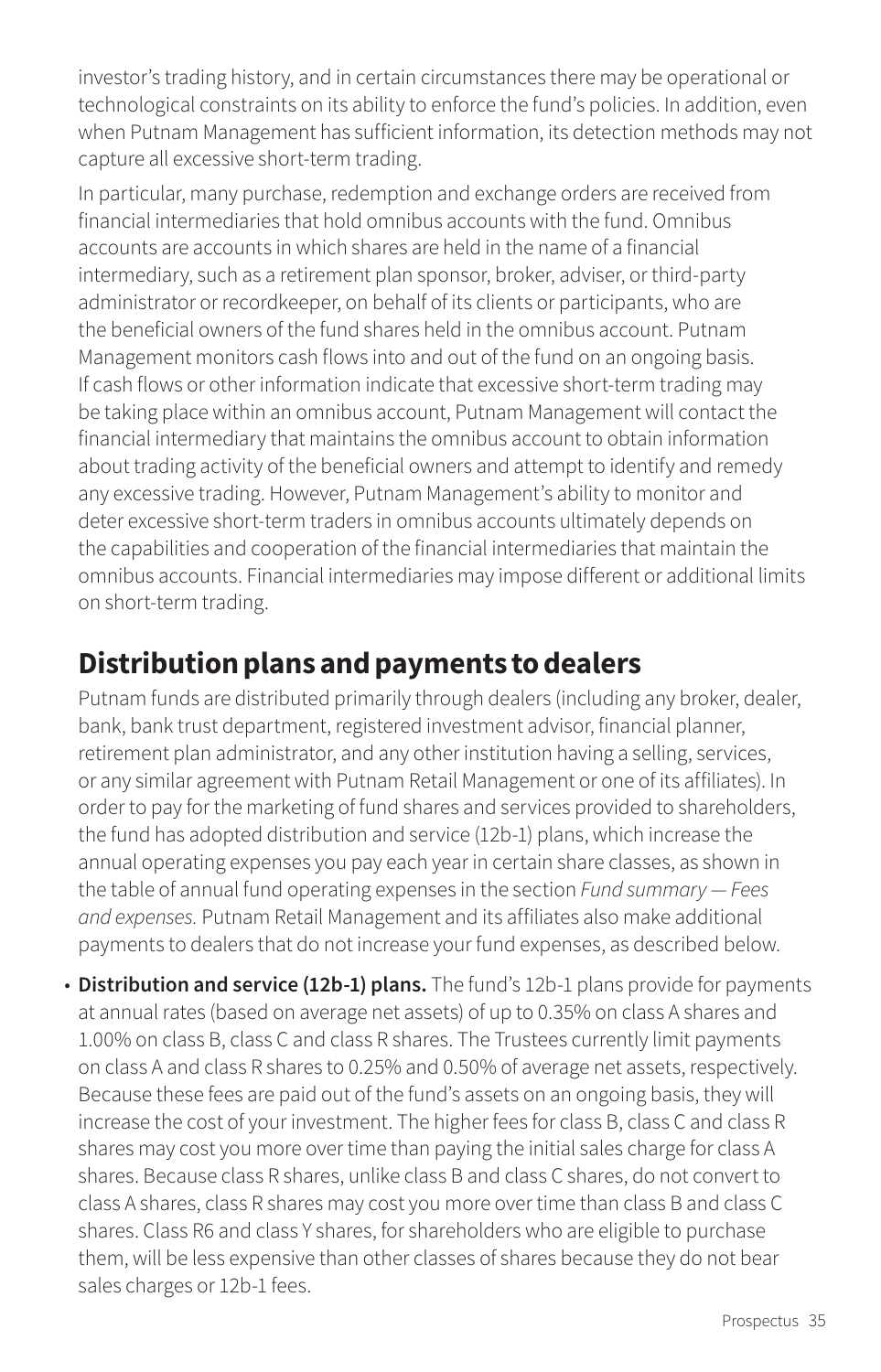• **Payments to dealers.** If you purchase your shares through a dealer, your dealer generally receives payments from Putnam Retail Management representing some or all of the sales charges and distribution and service (12b-1) fees, if any, shown in the tables under *Fund summary — Fees and expenses* at the front of this prospectus.

Putnam Retail Management and its affiliates also pay additional compensation to selected dealers in recognition of their marketing support and/or program servicing (each of which is described in more detail below). These payments may create an incentive for a dealer firm or its representatives to recommend or offer shares of the fund or other Putnam funds to its customers. These additional payments are made by Putnam Retail Management and its affiliates and do not increase the amount paid by you or the fund as shown under *Fund summary — Fees and expenses*.

The additional payments to dealers by Putnam Retail Management and its affiliates are generally based on one or more of the following factors: average net assets of a fund attributable to that dealer, sales or net sales of a fund attributable to that dealer, or reimbursement of ticket charges (fees that a dealer firm charges its representatives for effecting transactions in fund shares), or on the basis of a negotiated lump sum payment for services provided.

*Marketing support payments* are generally available to most dealers engaging in significant sales of Putnam fund shares. These payments are individually negotiated with each dealer firm, taking into account the marketing support services provided by the dealer, including business planning assistance, educating dealer personnel about the Putnam funds and shareholder financial planning needs, placement on the dealer's preferred or recommended fund company list, access to sales meetings, sales representatives and management representatives of the dealer, market data, as well as the size of the dealer's relationship with Putnam Retail Management. Although the total amount of marketing support payments made to dealers in any year may vary, on average, the aggregate payments are not expected, on an annual basis, to exceed 0.085% of the average net assets of Putnam's retail mutual funds attributable to the dealers.

*Program servicing payments*, which are paid in some instances to dealers in connection with investments in the fund through dealer platforms and other investment programs, are not expected, with certain limited exceptions, to exceed 0.20% of the total assets in the program on an annual basis. These payments are made for program or platform services provided by the dealer, including shareholder recordkeeping, reporting, or transaction processing, as well as services rendered in connection with dealer platform development and maintenance, fund/investment selection and monitoring, or other similar services.

You can find a list of all dealers to which Putnam made marketing support and/ or program servicing payments in 2020 in the SAI, which is on file with the SEC and is also available on Putnam's website at [putnam.com.](https://www.putnam.com?ref=SP735.pdf) You can also find other details in the SAI about the payments made by Putnam Retail Management and its affiliates and the services provided by your dealer. Your dealer may charge you fees or commissions in addition to those disclosed in this prospectus. You can also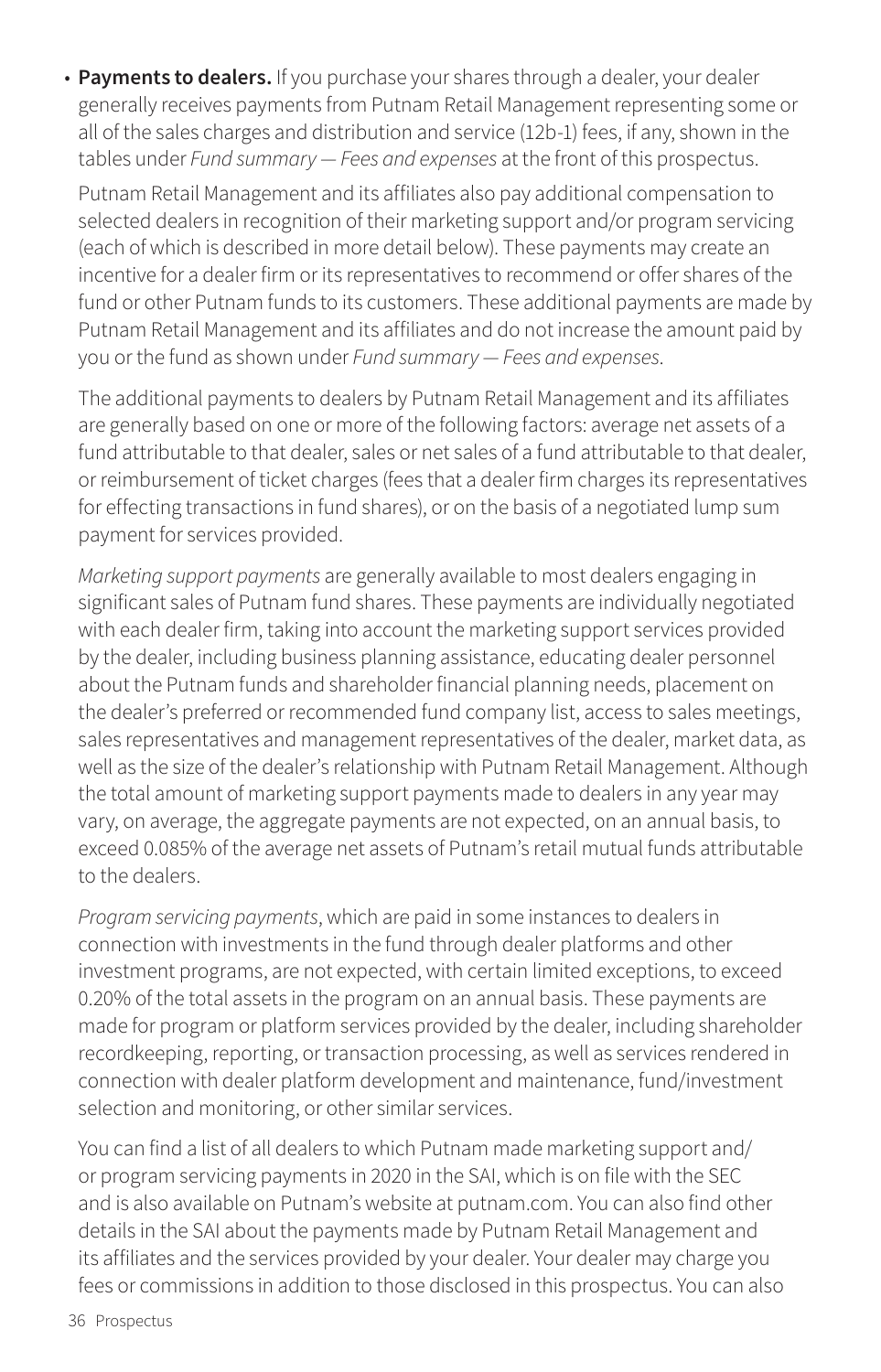ask your dealer about any payments it receives from Putnam Retail Management and its affiliates and any services your dealer provides, as well as about fees and/or commissions it charges.

• **Other payments.** Putnam Retail Management and its affiliates may make other payments (including payments in connection with educational seminars or conferences) or allow other promotional incentives to dealers to the extent permitted by SEC and NASD (as adopted by FINRA) rules and by other applicable laws and regulations. The fund's transfer agent may also make payments to certain financial intermediaries in recognition of subaccounting or other services they provide to shareholders or plan participants who invest in the fund or other Putnam funds through their retirement plan. See the discussion in the SAI under *Management — Investor Servicing Agent* for more details.

# **Fund distributions and taxes**

The fund normally distributes any net investment income and any net realized capital gains annually. You may choose to reinvest distributions from net investment income, capital gains or both in additional shares of your fund or other Putnam funds, or you may receive them in cash in the form of a check or an electronic deposit to your bank account. If you do not select an option when you open your account, all distributions will be reinvested. If you choose to receive distributions in cash, but correspondence from the fund or Putnam Investor Services is returned as "undeliverable," the distribution option on your account may be converted to reinvest future distributions in the fund. You will not receive interest on uncashed distribution checks.

For shares purchased through your employer's retirement plan, the terms of the plan will govern how the plan may receive distributions from the fund.

For federal income tax purposes, distributions of net investment income are generally taxable to you as ordinary income. Taxes on distributions of capital gains are determined by how long the fund owned (or is deemed to have owned) the investments that generated them, rather than by how long you have owned (or are deemed to have owned) your shares. Distributions that the fund properly reports to you as gains from investments that the fund owned for more than one year are generally taxable to you as long-term capital gains includible in net capital gain and taxed to individuals at reduced rates. Distributions of gains from investments that the fund owned for one year or less and gains on the sale of or payment on bonds characterized as market discount are generally taxable to you as ordinary income. Distributions that the fund properly reports to you as "qualified dividend income" are taxable at the reduced rates applicable to your net capital gain provided that both you and the fund meet certain holding period and other requirements. Distributions are taxable in the manner described in this paragraph whether you receive them in cash or reinvest them in additional shares of this fund or other Putnam funds.

Distributions by the fund to retirement plans that qualify for tax-advantaged treatment under federal income tax laws will not be taxable. Special tax rules apply to investments through such plans. You should consult your tax advisor to determine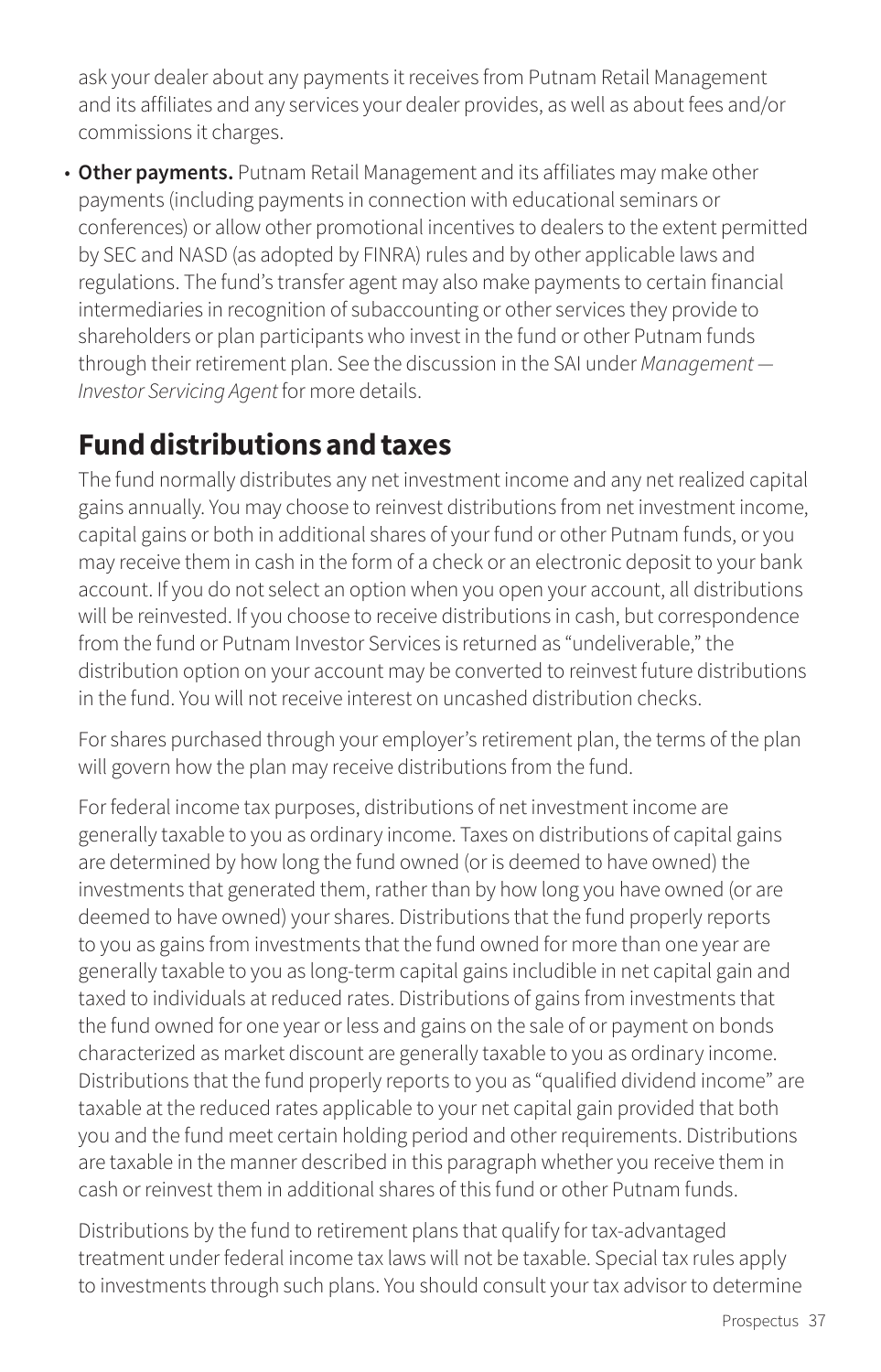the suitability of the fund as an investment through such a plan and the tax treatment of distributions (including distributions of amounts attributable to an investment in the fund) from such a plan.

Unless you are investing through a tax-advantaged retirement account (such as an IRA), you should consider avoiding a purchase of fund shares shortly before the fund makes a distribution because doing so may cost you money in taxes. Distributions are taxable to you even if they are paid from income or gains earned by the fund before your investment (and thus were included in the price you paid). Contact your financial representative or Putnam to find out the distribution schedule for your fund.

The fund's investments in certain debt obligations may cause the fund to recognize taxable income in excess of the cash generated by such obligations. Thus, the fund could be required at times to liquidate other investments, including when it is not advantageous to do so, in order to satisfy its distribution requirements.

The fund's investments in foreign securities may be subject to foreign withholding or other taxes. In that case, the fund's return on those investments would be decreased. Shareholders generally will not be entitled to claim a credit or deduction with respect to these foreign taxes. In addition, the fund's investments in foreign securities or foreign currencies may increase or accelerate the fund's recognition of ordinary income and may affect the timing or amount of the fund's distributions.

The fund's investments in derivative financial instruments, including investments by which the fund seeks exposure to assets other than securities, are subject to numerous special and complex tax rules. Moreover, the fund's intention to qualify as a "regulated investment company" and receive favorable treatment under the federal income tax rules may limit its ability to invest in such instruments. The applicable tax rules could affect whether gains and losses recognized by the fund are treated as ordinary or capital, accelerate the recognition of income or gains to the fund, defer or possibly prevent the recognition or use of certain losses by the fund and cause adjustments in the holding periods of the fund's securities, thereby affecting, among other things, whether capital gains and losses are treated as short-term or longterm. The rules could, in turn, affect the amount, timing or character of the income distributed to shareholders by the fund and, therefore, may increase the amount of taxes payable by shareholders.

Any gain resulting from the sale or exchange of your shares generally also will be subject to tax.

The above is a general summary of the tax implications of investing in the fund. Please refer to the SAI for further details. You should consult your tax advisor for more information on your own tax situation, including possible foreign, state and local taxes.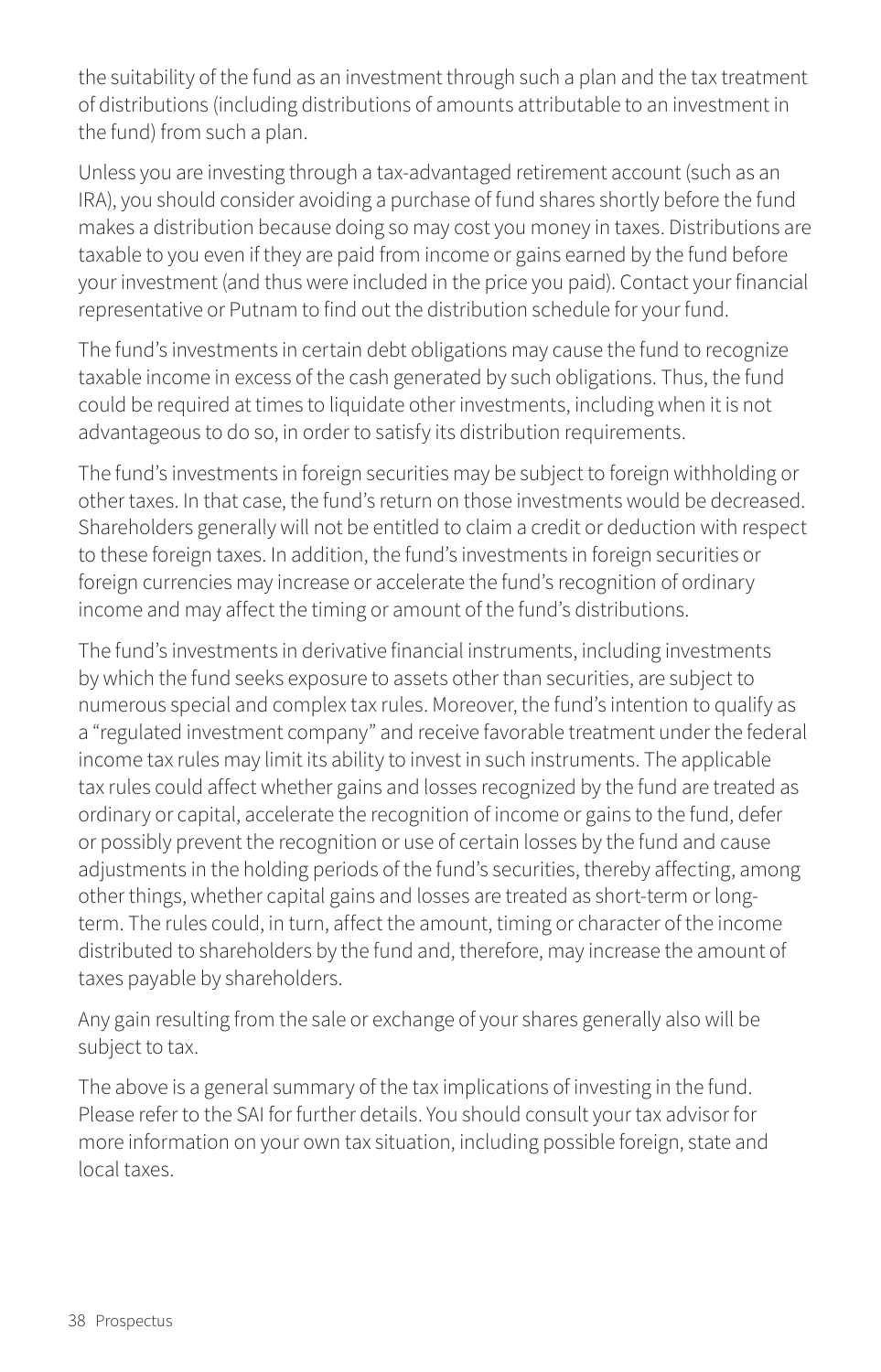## **Information about the Summary Prospectus, Prospectus, and SAI**

The summary prospectus, prospectus, and SAI for a fund provide information concerning the fund. The summary prospectus, prospectus, and SAI are updated at least annually and any information provided in a summary prospectus, prospectus, or SAI can be changed without a shareholder vote unless specifically stated otherwise. The summary prospectus, prospectus, and the SAI are not contracts between the fund and its shareholders and do not give rise to any contractual rights or obligations or any shareholder rights other than any rights conferred explicitly by federal or state securities laws that may not be waived.

# **Financial highlights**

The financial highlights tables are intended to help you understand the fund's recent financial performance. Certain information reflects financial results for a single fund share. Effective November 25, 2019, all class M shares of the fund were converted to class A shares of the fund. The total returns represent the rate that an investor would have earned or lost on an investment in the fund, assuming reinvestment of all dividends and distributions. Information for the fiscal year ended May 31, 2021 has been audited by PricewaterhouseCoopers LLP, and information for the fiscal years ended May 31, 2017 through May 31, 2020 was audited by the fund's previous independent public accounting firm. The Independent Registered Public Accounting Firm's report and the fund's financial statements are included in the fund's annual report to shareholders, which is available upon request.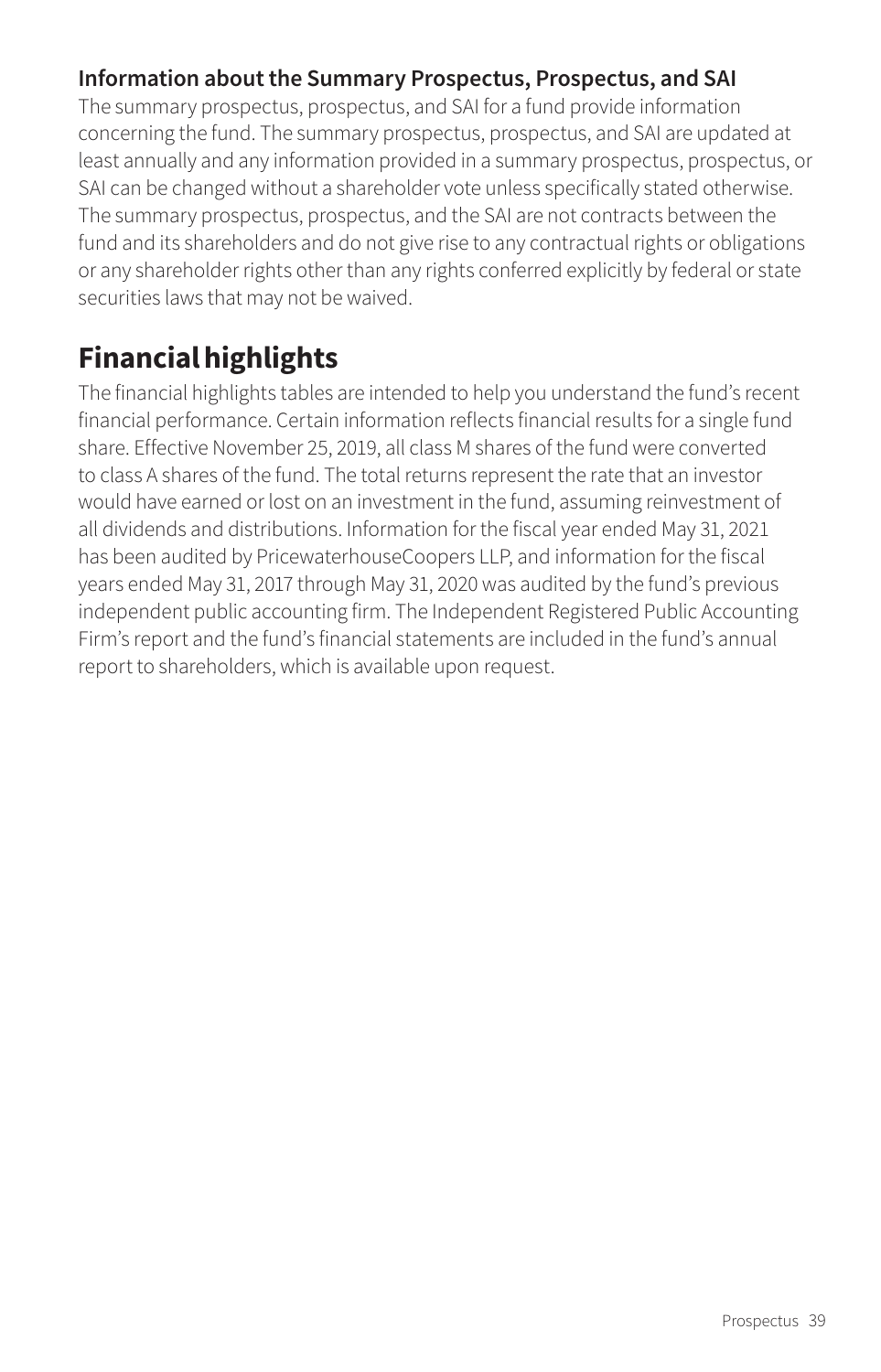# **Financial highlights** (For a common share outstanding throughout the period)

|                |                     | <b>INVESTMENT OPERATIONS</b> |                   |                   | <b>LESS DISTRIBUTIONS</b> |                          |
|----------------|---------------------|------------------------------|-------------------|-------------------|---------------------------|--------------------------|
|                |                     |                              | Net realized      |                   |                           |                          |
|                | Net asset<br>value, | Net                          | and<br>unrealized | <b>Total from</b> | From                      |                          |
|                | beginning           | investment                   | gain (loss) on    | investment        | net investment            | Total                    |
| Period ended   | of period           | income (loss) <sup>a</sup>   | investments       | operations        | income                    | distributions            |
| Class A        |                     |                              |                   |                   |                           |                          |
| May 31, 2021   | \$10.25             | .05                          | .72               | .77               | $\overline{\phantom{m}}$  | $\overline{\phantom{m}}$ |
| May 31, 2020   | 10.90               | .20                          | (.45)             | (.25)             | (.40)                     | (.40)                    |
| May 31, 2019   | 11.61               | .23                          | (.78)             | (.55)             | (.16)                     | (.16)                    |
| May 31, 2018   | 10.96               | .22                          | .74               | .96               | (.32)                     | (.32)                    |
| May 31, 2017   | 10.28               | .17                          | .76               | .93               | (.25)                     | (.25)                    |
| Class B        |                     |                              |                   |                   |                           |                          |
| May 31, 2021   | \$10.08             | (.01)                        | .68               | .67               | $\overline{\phantom{m}}$  | $\overline{\phantom{m}}$ |
| May 31, 2020   | 10.72               | .12                          | (.45)             | (.33)             | (.31)                     | (.31)                    |
| May 31, 2019   | 11.39               | .14                          | (.74)             | (.60)             | (.07)                     | (.07)                    |
| May 31, 2018   | 10.76               | .13                          | .72               | .85               | (.23)                     | (.23)                    |
| May 31, 2017   | 10.08               | .09                          | .75               | .84               | (.16)                     | (.16)                    |
| Class C        |                     |                              |                   |                   |                           |                          |
| May 31, 2021   | \$10.11             | (.02)                        | .70               | .68               | $\overline{\phantom{m}}$  | $\overline{\phantom{m}}$ |
| May 31, 2020   | 10.75               | .12                          | (.46)             | (.34)             | (.30)                     | (.30)                    |
| May 31, 2019   | 11.42               | .14                          | (.74)             | (.60)             | (.07)                     | (.07)                    |
| May 31, 2018   | 10.78               | .13                          | .72               | .85               | (.22)                     | (.22)                    |
| May 31, 2017   | 10.09               | .09                          | .75               | .84               | (.15)                     | (.15)                    |
| Class R        |                     |                              |                   |                   |                           |                          |
| May 31, 2021   | \$10.32             | .03                          | .71               | .74               | $\overline{\phantom{m}}$  | $\overline{\phantom{0}}$ |
| May 31, 2020   | 10.93               | $.18\,$                      | (.47)             | (.29)             | (.32)                     | (.32)                    |
| May 31, 2019   | 11.56               | .21                          | (.77)             | (.56)             | (.07)                     | (.07)                    |
| May 31, 2018   | 10.93               | .19                          | .73               | .92               | (.30)                     | (.30)                    |
| May 31, 2017   | 10.21               | .15                          | .75               | .90               | (.18)                     | (.18)                    |
| Class R6       |                     |                              |                   |                   |                           |                          |
| May 31, 2021   | \$10.22             | .10                          | .71               | .81               | $\overline{\phantom{m}}$  | $\overline{\phantom{0}}$ |
| May 31, 2020   | 10.87               | .25                          | (.46)             | (.21)             | (.44)                     | (.44)                    |
| May 31, 2019   | 11.58               | .28                          | (.78)             | (.50)             | (.21)                     | (.21)                    |
| May 31, 2018   | 10.94               | .26                          | .73               | .99               | (.36)                     | (.36)                    |
| May 31, 2017   | 10.26               | .22                          | .75               | .97               | (.29)                     | (.29)                    |
| <b>Class Y</b> |                     |                              |                   |                   |                           |                          |
| May 31, 2021   | \$10.27             | $.08\,$                      | .71               | .79               | $\overline{\phantom{m}}$  | $\overline{\phantom{0}}$ |
| May 31, 2020   | 10.92               | .23                          | (.45)             | (.22)             | (.43)                     | (.43)                    |
| May 31, 2019   | 11.63               | .25                          | (.77)             | (.52)             | (.19)                     | (.19)                    |
| May 31, 2018   | 10.99               | .25                          | .73               | .98               | (.35)                     | (.35)                    |
| May 31, 2017   | 10.30               | .20                          | .77               | .97               | (.28)                     | (.28)                    |

See notes to financial highlights at the end of this section.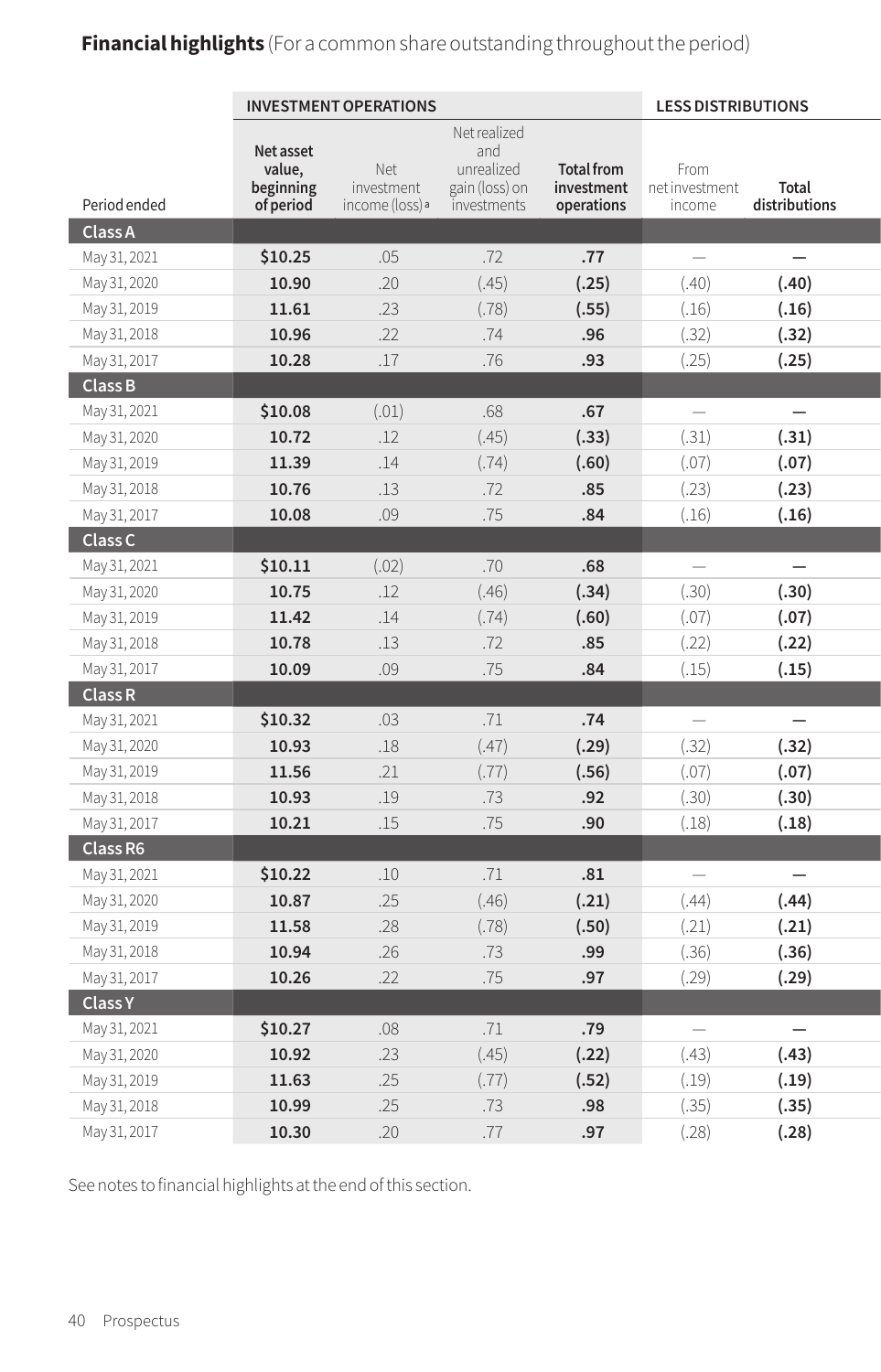# **INVESTMENT OPERATIONS AND SUPPLEMENTAL DATA**

| Net asset value,<br>Non-recurring<br>end of period<br>reimbursements     | Total return at<br>net asset value<br>$(%)$ b | of period (in<br>thousands) | Net assets, end Ratio of expenses<br>to average<br>net assets (%) c,d | Ratio of net<br>investment<br>income (loss)<br>to average<br>net assets (%) d | Portfolio<br>turnover (%)e |
|--------------------------------------------------------------------------|-----------------------------------------------|-----------------------------|-----------------------------------------------------------------------|-------------------------------------------------------------------------------|----------------------------|
|                                                                          |                                               |                             |                                                                       |                                                                               |                            |
| \$11.02<br>$\overline{\phantom{m}}$                                      | 7.51                                          | \$11,920                    | 1.17                                                                  | .50                                                                           | 427                        |
| 10.25<br>$\overline{\phantom{m}}$                                        | (2.64)                                        | 11,609                      | 1.17                                                                  | 1.86                                                                          | 283                        |
| 10.90<br>$\overline{\phantom{m}}$                                        | (4.63)                                        | 14,142                      | $1.15$                                                                | 2.04                                                                          | 255                        |
| .01f<br>11.61                                                            | 8.86                                          | 18,906                      | 1.14                                                                  | 1.93                                                                          | 312                        |
| 10.96<br>$\overline{\phantom{m}}$                                        | 9.18                                          | 18,582                      | 1.13                                                                  | 1.64                                                                          | 299                        |
| \$10.75<br>$\overline{\phantom{m}}$                                      | 6.65                                          | \$735                       | 1.92                                                                  | (.14)                                                                         | 427                        |
| 10.08<br>$\overline{\phantom{m}}$                                        | (3.36)                                        | 1,340                       | 1.92                                                                  | 1.10                                                                          | 283                        |
| 10.72<br>$\overline{\phantom{m}}$                                        | (5.27)                                        | 1,664                       | 1.90                                                                  | 1.30                                                                          | 255                        |
| 11.39<br>.01f                                                            | 7.97                                          | 2,315                       | 1.89                                                                  | 1.18                                                                          | 312                        |
| 10.76<br>$\overline{\phantom{m}}$                                        | 8.41                                          | 2,669                       | 1.88                                                                  | .89                                                                           | 299                        |
|                                                                          |                                               |                             |                                                                       |                                                                               |                            |
| \$10.79<br>$\overline{\phantom{m}}$                                      | 6.73                                          | \$1,717                     | 1.92                                                                  | (.20)                                                                         | 427                        |
| 10.11<br>$\qquad \qquad -$                                               | (3.43)                                        | 3,163                       | 1.92                                                                  | 1.11                                                                          | 283                        |
| 10.75<br>$\qquad \qquad -$                                               | (5.26)                                        | 4,970                       | 1.90                                                                  | 1.28                                                                          | 255                        |
| .01f<br>11.42                                                            | 7.99                                          | 5,812                       | 1.89                                                                  | $1.18\,$                                                                      | 312                        |
| 10.78<br>$\overline{\phantom{m}}$                                        | 8.42                                          | 7,356                       | 1.88                                                                  | .88                                                                           | 299                        |
|                                                                          |                                               |                             |                                                                       |                                                                               |                            |
| \$11.06<br>$\overline{\phantom{m}}$                                      | 7.17                                          | \$10                        | 1.42                                                                  | .24                                                                           | 427                        |
| 10.32<br>$\overline{\phantom{m}}$                                        | (2.87)                                        | 10                          | 1.42                                                                  | 1.59                                                                          | 283                        |
| 10.93<br>$\overline{\phantom{m}}$                                        | (4.77)                                        | 10                          | 1.40                                                                  | 1.87                                                                          | 255                        |
| .01f<br>11.56                                                            | 8.51                                          | 103                         | 1.39                                                                  | 1.67                                                                          | 312                        |
| 10.93<br>$\overline{\phantom{m}}$                                        | 8.92                                          | 110                         | 1.38                                                                  | 1.40                                                                          | 299                        |
|                                                                          |                                               |                             |                                                                       |                                                                               |                            |
| \$11.03<br>$\overline{\phantom{m}}$<br>10.22<br>$\overline{\phantom{m}}$ | 7.93<br>(2.26)                                | \$21,965<br>22,348          | .75<br>.75                                                            | .94<br>2.27                                                                   | 427<br>283                 |
| 10.87<br>$\overline{\phantom{m}}$                                        | (4.17)                                        | 19,332                      | .75                                                                   | 2.55                                                                          | 255                        |
| .01f<br>11.58                                                            | 9.19                                          | 81,403                      | .75                                                                   | 2.31                                                                          | 312                        |
| 10.94<br>$\overline{\phantom{m}}$                                        | 9.65                                          | 102,097                     | .75                                                                   | 2.04                                                                          | 299                        |
|                                                                          |                                               |                             |                                                                       |                                                                               |                            |
| \$11.06<br>$\overline{\phantom{m}}$                                      | 7.69                                          | \$47,073                    | .92                                                                   | .73                                                                           | 427                        |
| 10.27<br>$\qquad \qquad =$                                               | (2.37)                                        | 40,223                      | .92                                                                   | 2.11                                                                          | 283                        |
| 10.92<br>$\overline{\phantom{m}}$                                        | (4.33)                                        | 41,531                      | .90                                                                   | 2.27                                                                          | 255                        |
| .01f<br>11.63                                                            | 9.02                                          | 48,411                      | .89                                                                   | 2.17                                                                          | 312                        |
| 10.99<br>$\frac{1}{2}$                                                   | 9.56                                          | 45,467                      | .88                                                                   | 1.90                                                                          | 299                        |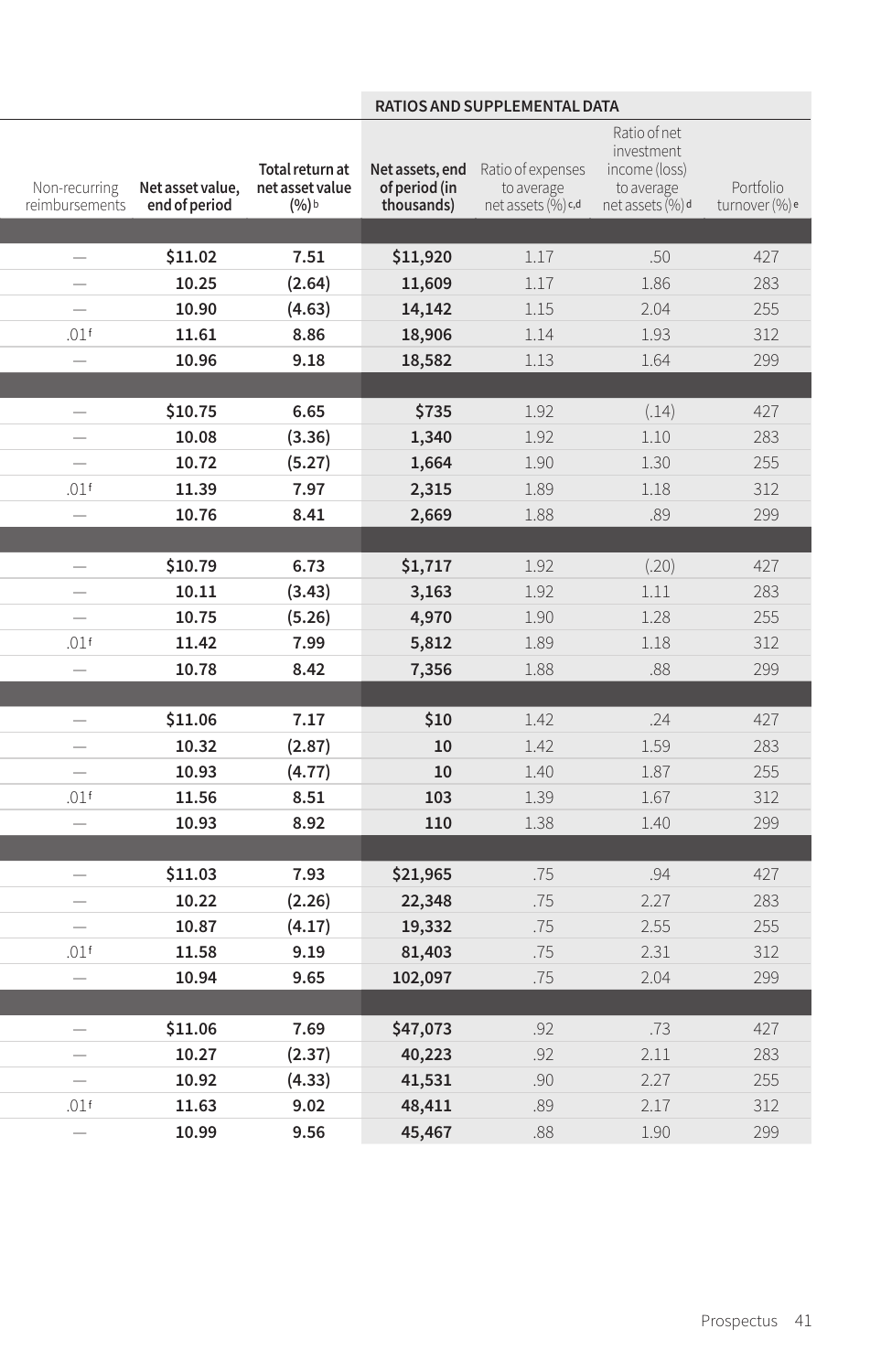#### **Financial highlights** (Continued)

- a Per share net investment income (loss) has been determined on the basis of the weighted average number of shares outstanding during the period.
- **b** Total return assumes dividend reinvestment and does not reflect the effect of sales charges.
- <sup>c</sup> Includes amounts paid through expense offset arrangements, if any. Also excludes acquired fund fees and expenses, if any.
- <sup>d</sup> Reflects an involuntary contractual expense limitation in effect during the period. As a result of such limitation, the expenses of each class reflect a reduction of the following amounts as a percentage of average net assets:

|          |         | Percentage of average net assets |         |         |         |  |  |
|----------|---------|----------------------------------|---------|---------|---------|--|--|
|          | 5/31/21 | 5/31/20                          | 5/31/19 | 5/31/18 | 5/31/17 |  |  |
| Class A  | 0.35%   | 0.52%                            | 0.30%   | 0.24%   | 0.23%   |  |  |
| Class B  | 0.35    | 0.52                             | 0.30    | 0.24    | 0.23    |  |  |
| Class C  | 0.35    | 0.52                             | 0.30    | 0.24    | 0.23    |  |  |
| Class R  | 0.35    | 0.52                             | 0.30    | 0.24    | 0.23    |  |  |
| Class R6 | 0.35    | 0.52                             | 0.30    | 0.24    | 0.23    |  |  |
| Class Y  | 0.35    | 0.52                             | 0.30    | 0.24    | 0.23    |  |  |

<sup>e</sup>Portfolio turnover includes TBA purchase and sale commitments.

fReflects a non-recurring reimbursement from Putnam Management which amounted to \$0.01 per share outstanding on May 31, 2018.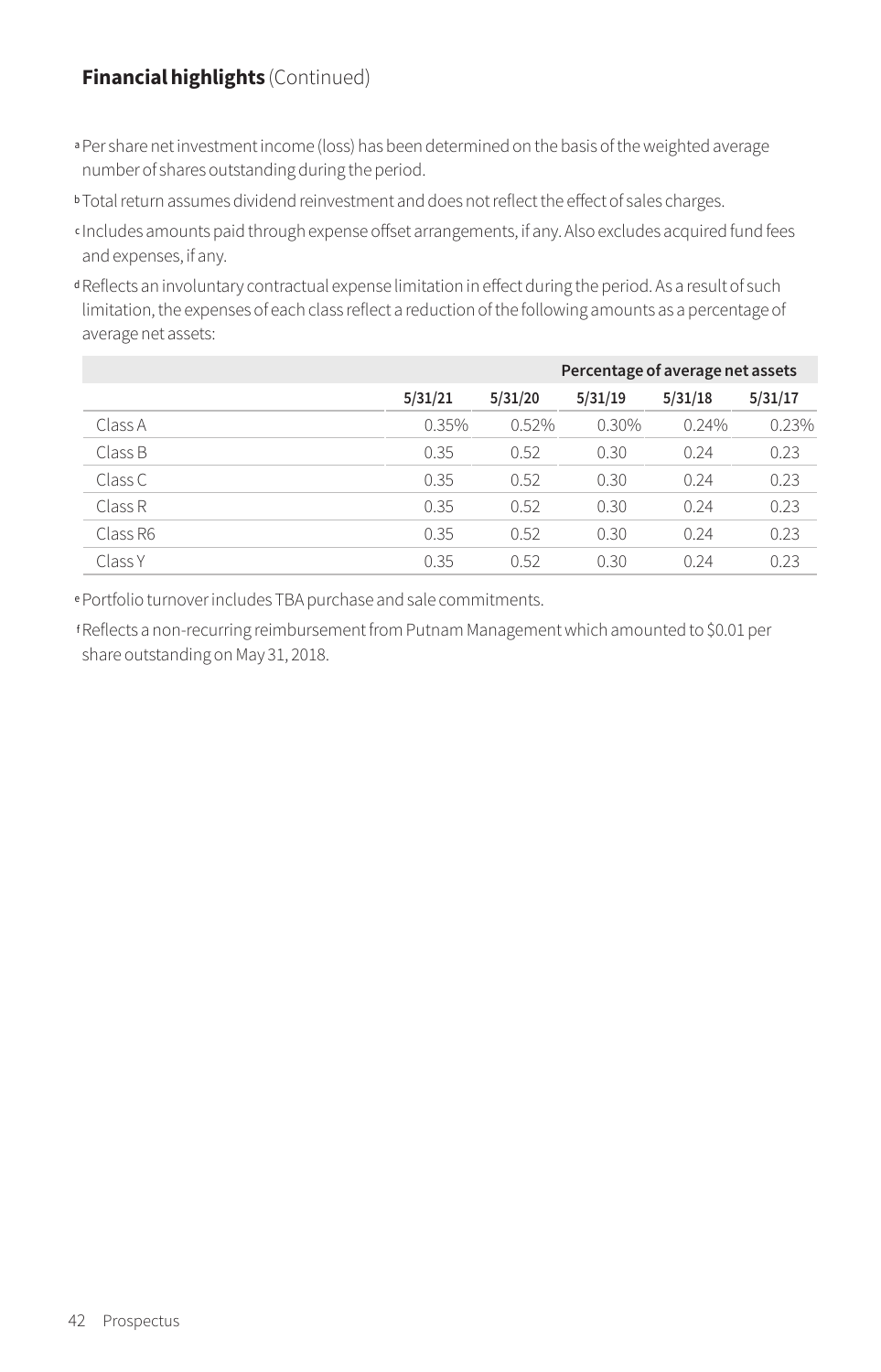# **Appendix**

# **Financial intermediary specific sales charge waiver information**

As described in the prospectus, class A shares may be subject to an initial sales charge and class B and class C shares may be subject to a CDSC. Certain financial intermediaries may impose different initial sales charges or waive the initial sales charge or CDSC in certain circumstances. This Appendix details the variations in sales charge waivers by financial intermediary. Not all financial intermediaries specify financial intermediary-specific sales charge waiver categories for every share class. For information about sales charges and waivers available for share classes other than those listed below, please see the section "Additional reductions and waivers of sales charges" in the prospectus. You should consult your financial representative for assistance in determining whether you may qualify for a particular sales charge waiver.

## **AMERIPRISE FINANCIAL**

**Class A Shares Front-End Sales Charge Waivers Available at Ameriprise Financial:** *The following information applies to class A share purchases if you have an account with or otherwise purchase fund shares through Ameriprise Financial:*

Shareholders purchasing fund shares through an Ameriprise Financial account are eligible for the following front-end sales charge waivers, which may differ from those disclosed elsewhere in this fund's prospectus or SAI:

- Employer-sponsored retirement plans (e.g., 401(k) plans, 457 plans, employersponsored 403(b) plans, profit sharing and money purchase pension plans and defined benefit plans). For purposes of this provision, employer-sponsored retirement plans do not include SEP IRAs, Simple IRAs or SAR-SEPs.
- Shares purchased through reinvestment of capital gains distributions and dividend reinvestment when purchasing shares of the same Fund (but not any other fund within the same fund family).
- Shares exchanged from Class C shares of the same fund in the month of or following the 7-year anniversary of the purchase date. To the extent that this prospectus elsewhere provides for a waiver with respect to exchanges of Class C shares or conversion of Class C shares following a shorter holding period, that waiver will apply.
- Employees and registered representatives of Ameriprise Financial or its affiliates and their immediate family members.
- Shares purchased by or through qualified accounts (including IRAs, Coverdell Education Savings Accounts, 401(k)s, 403(b) TSCAs subject to ERISA and defined benefit plans) that are held by a covered family member, defined as an Ameriprise financial advisor and/or the advisor's spouse, advisor's lineal ascendant (mother, father, grandmother, grandfather, great grandmother, great grandfather), advisor's lineal descendant (son, step-son, daughter, step-daughter, grandson, granddaughter, great grandson, great granddaughter) or any spouse of a covered family member who is a lineal descendant.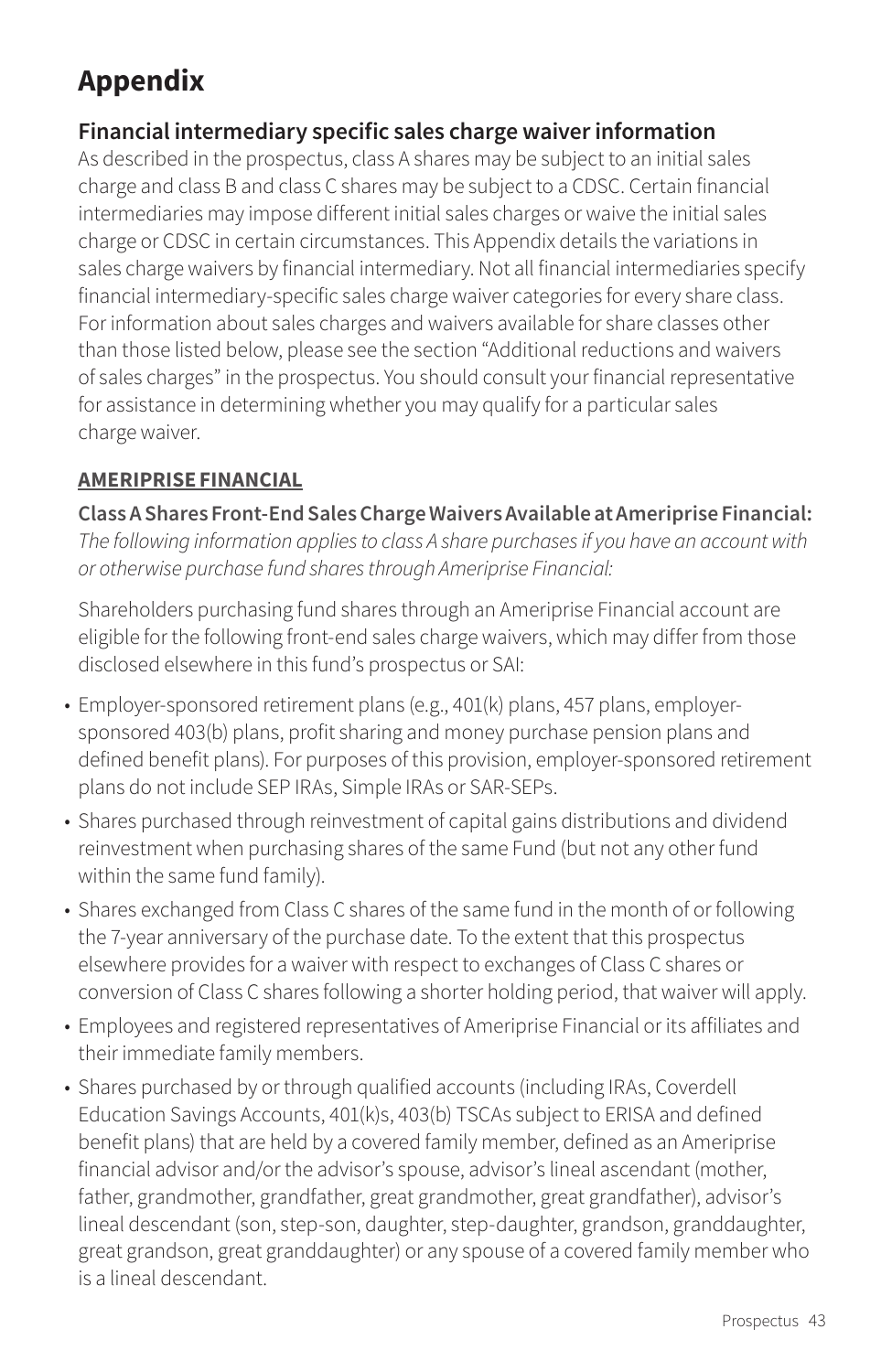• Shares purchased from the proceeds of redemptions within the same fund family, provided (1) the repurchase occurs within 90 days following the redemption, (2) the redemption and purchase occur in the same account, and (3) redeemed shares were subject to a front-end or deferred sales load (i.e. Rights of Reinstatement).

#### **D.A. DAVIDSON & CO. ("D.A. DAVIDSON")**

Effective December 30, 2020, shareholders purchasing fund shares including existing fund shareholders through a D.A. Davidson platform or account, or through an introducing broker-dealer or independent registered investment advisor for which D.A. Davidson provides trade execution, clearance, and/or custody services, will be eligible for the following sales charge waivers (front-end sales charge waivers and contingent deferred, or back-end, sales charge waivers) and discounts, which may differ from those disclosed elsewhere in this prospectus or SAI.

#### **Front-End Sales Charge Waivers on Class A Shares available at D.A. Davidson**

- Shares purchased within the same fund family through a systematic reinvestment of capital gains and dividend distributions.
- Shares purchased by employees and registered representatives of D.A. Davidson or its affiliates and their family members as designated by D.A. Davidson.
- Shares purchased from the proceeds of redemptions within the same fund family, provided (1) the repurchase occurs within 90 days following the redemption, (2) the redemption and purchase occur in the same account, and (3) redeemed shares were subject to a front-end or deferred sales charge (known as Rights of Reinstatement).
- A shareholder in the Fund's Class C shares will have their shares converted at net asset value to Class A shares of the Fund if the shares are no longer subject to a CDSC and the conversion is consistent with D.A. Davidson's policies and procedures.

## **CDSC Waivers on Classes A and C shares available at D.A. Davidson**

- Death or disability of the shareholder.
- Shares sold as part of a systematic withdrawal plan as described in this prospectus.
- Return of excess contributions from an IRA Account.
- Shares sold as part of a required minimum distribution for IRA or other qualifying retirement accounts pursuant to the Internal Revenue Code.
- Shares acquired through a right of reinstatement.

## **Front-end sales charge discounts available at D.A. Davidson: breakpoints, rights of accumulation and/or letters of intent**

- Breakpoints as described in this prospectus.
- Rights of accumulation which entitle shareholders to breakpoint discounts will be automatically calculated based on the aggregated holding of fund family assets held by accounts within the purchaser's household at D.A. Davidson. Eligible fund family assets not held at D.A. Davidson may be included in the calculation of rights of accumulation only if the shareholder notifies his or her financial advisor about such assets.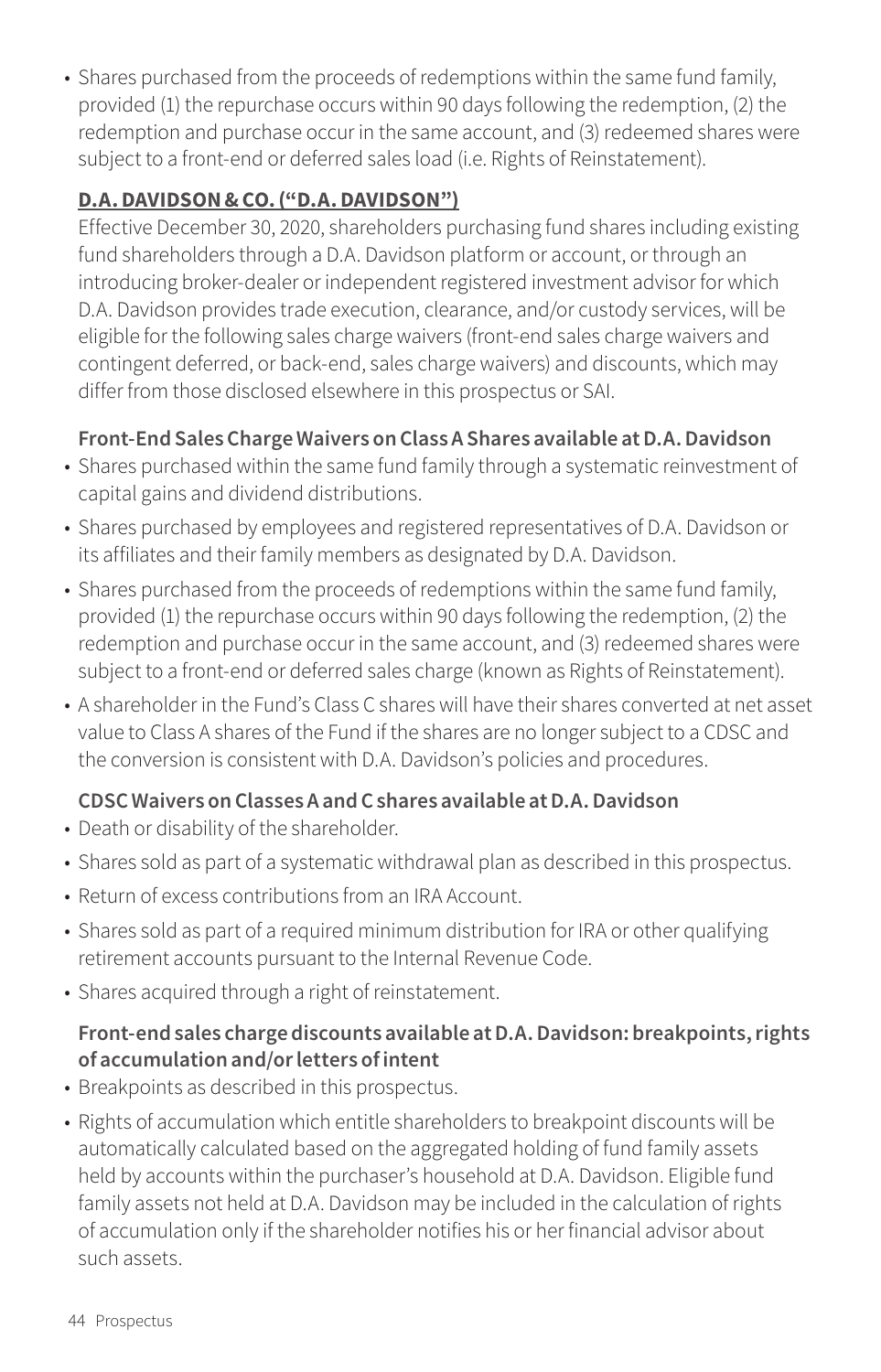• Letters of intent which allow for breakpoint discounts based on anticipated purchases within a fund family, over a 13-month time period. Eligible fund family assets not held at D.A. Davidson may be included in the calculation of letters of intent only if the shareholder notifies his or her financial advisor about such assets.

## **EDWARD D. JONES & CO., L.P. ("EDWARD JONES")**

## **Policies Regarding Transactions Through Edward Jones**

*The following information has been provided by Edward Jones:*

Effective on or after March 1, 2021, the following information supersedes prior information with respect to transactions and positions held in fund shares through an Edward Jones system. Clients of Edward Jones (also referred to as "shareholders") purchasing fund shares on the Edward Jones commission and fee-based platforms are eligible only for the following sales charge discounts (also referred to as "breakpoints") and waivers, which can differ from discounts and waivers described elsewhere in the mutual fund prospectus or statement of additional information ("SAI") or through another broker-dealer. In all instances, it is the shareholder's responsibility to inform Edward Jones at the time of purchase of any relationship, holdings of fund family, or other facts qualifying the purchaser for discounts or waivers. Edward Jones can ask for documentation of such circumstance. Shareholders should contact Edward Jones if they have questions regarding their eligibility for these discounts and waivers.

# **Breakpoints**

• Breakpoint pricing, otherwise known as volume pricing, at dollar thresholds as described in the prospectus.

# **Rights of Accumulation ("ROA")**

- The applicable sales charge on a purchase of Class A shares is determined by taking into account all share classes (except certain money market funds and any assets held in group retirement plans) of the mutual fund family held by the shareholder or in an account grouped by Edward Jones with other accounts for the purpose of providing certain pricing considerations ("pricing groups"). If grouping assets as a shareholder, this includes all share classes held on the Edward Jones platform and/ or held on another platform. The inclusion of eligible fund family assets in the ROA calculation is dependent on the shareholder notifying Edward Jones of such assets at the time of calculation. Money market funds are included only if such shares were sold with a sales charge at the time of purchase or acquired in exchange for shares purchased with a sales charge.
- The employer maintaining a SEP IRA plan and/or SIMPLE IRA plan may elect to establish or change ROA for the IRA accounts associated with the plan to a planlevel grouping as opposed to including all share classes at a shareholder or pricing group level.
- ROA is determined by calculating the higher of cost minus redemptions or market value (current shares x NAV).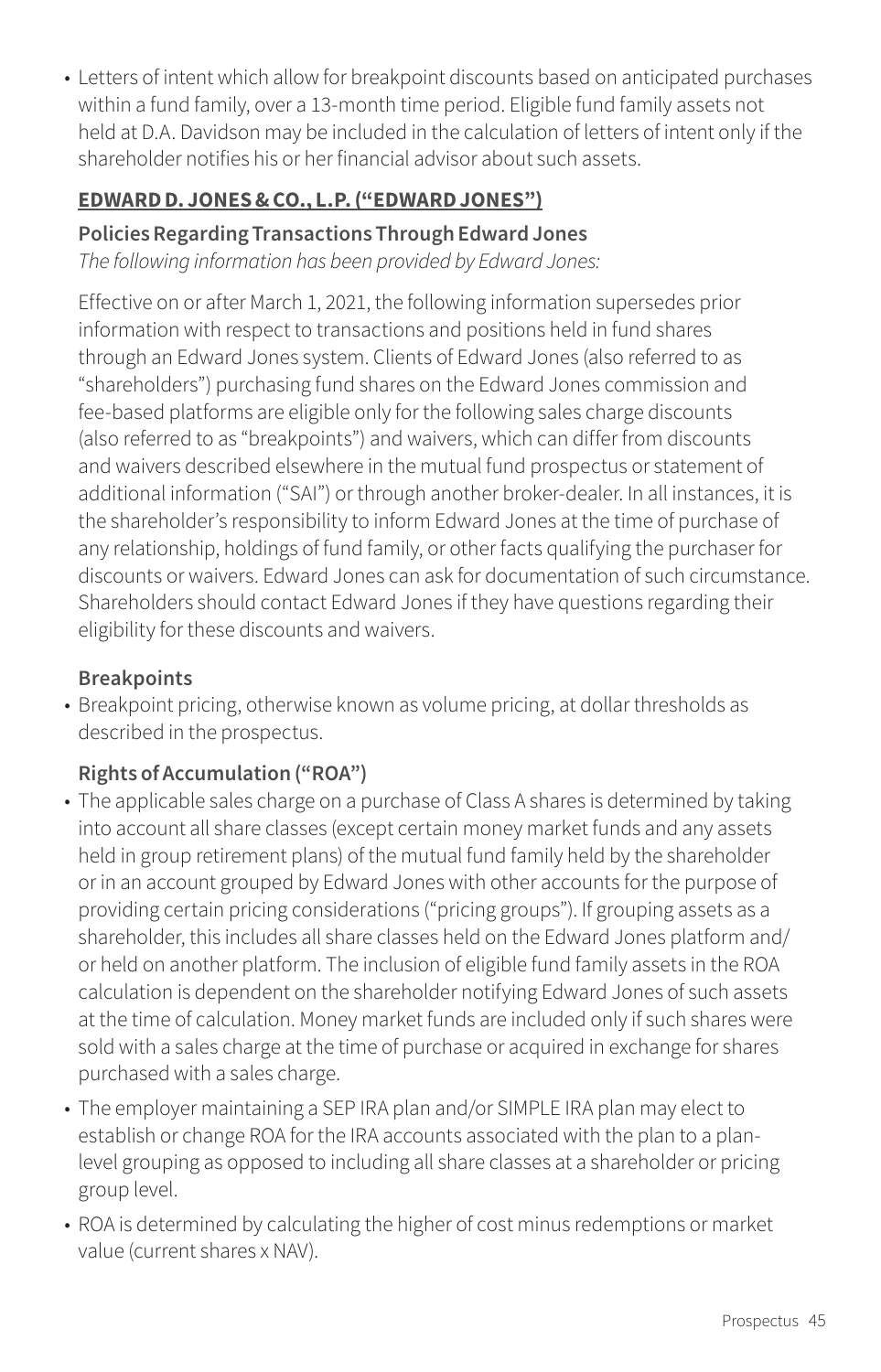#### **Letter of Intent ("LOI")**

- Through a LOI, shareholders can receive the sales charge and breakpoint discounts for purchases shareholders intend to make over a 13-month period from the date Edward Jones receives the LOI. The LOI is determined by calculating the higher of cost or market value of qualifying holdings at LOI initiation in combination with the value that the shareholder intends to buy over a 13-month period to calculate the front-end sales charge and any breakpoint discounts. Each purchase the shareholder makes during that 13-month period will receive the sales charge and breakpoint discount that applies to the total amount. The inclusion of eligible fund family assets in the LOI calculation is dependent on the shareholder notifying Edward Jones of such assets at the time of calculation. Purchases made before the LOI is received by Edward Jones are not adjusted under the LOI and will not reduce the sales charge previously paid. Sales charges will be adjusted if LOI is not met.
- If the employer maintaining a SEP IRA plan and/or SIMPLE IRA plan has elected to establish or change ROA for the IRA accounts associated with the plan to a planlevel grouping, LOIs will also be at the plan-level and may only be established by the employer.

#### **Sales Charge Waivers**

Sales charges are waived for the following shareholders and in the following situations:

- Associates of Edward Jones and its affiliates and their family members who are in the same pricing group (as determined by Edward Jones under its policies and procedures) as the associate. This waiver will continue for the remainder of the associate's life if the associate retires from Edward Jones in good-standing and remains in good standing pursuant to Edward Jones' policies and procedures.
- Shares purchased in an Edward Jones fee-based program.
- Shares purchased through reinvestment of capital gains distributions and dividend reinvestment.
- Shares purchased from the proceeds of redeemed shares of the same fund family so long as the following conditions are met: 1) the proceeds are from the sale of shares within 60 days of the purchase, and 2) the sale and purchase are made in the same share class and the same account or the purchase is made in an individual retirement account with proceeds from liquidations in a non-retirement account.
- Shares exchanged into Class A shares from another share class so long as the exchange is into the same fund and was initiated at the discretion of Edward Jones. Edward Jones is responsible for any remaining CDSC due to the fund company, if applicable. Any future purchases are subject to the applicable sales charge as disclosed in the prospectus.
- Exchanges from Class C shares to Class A shares of the same fund, generally, in the 84th month following the anniversary of the purchase date or earlier at the discretion of Edward Jones.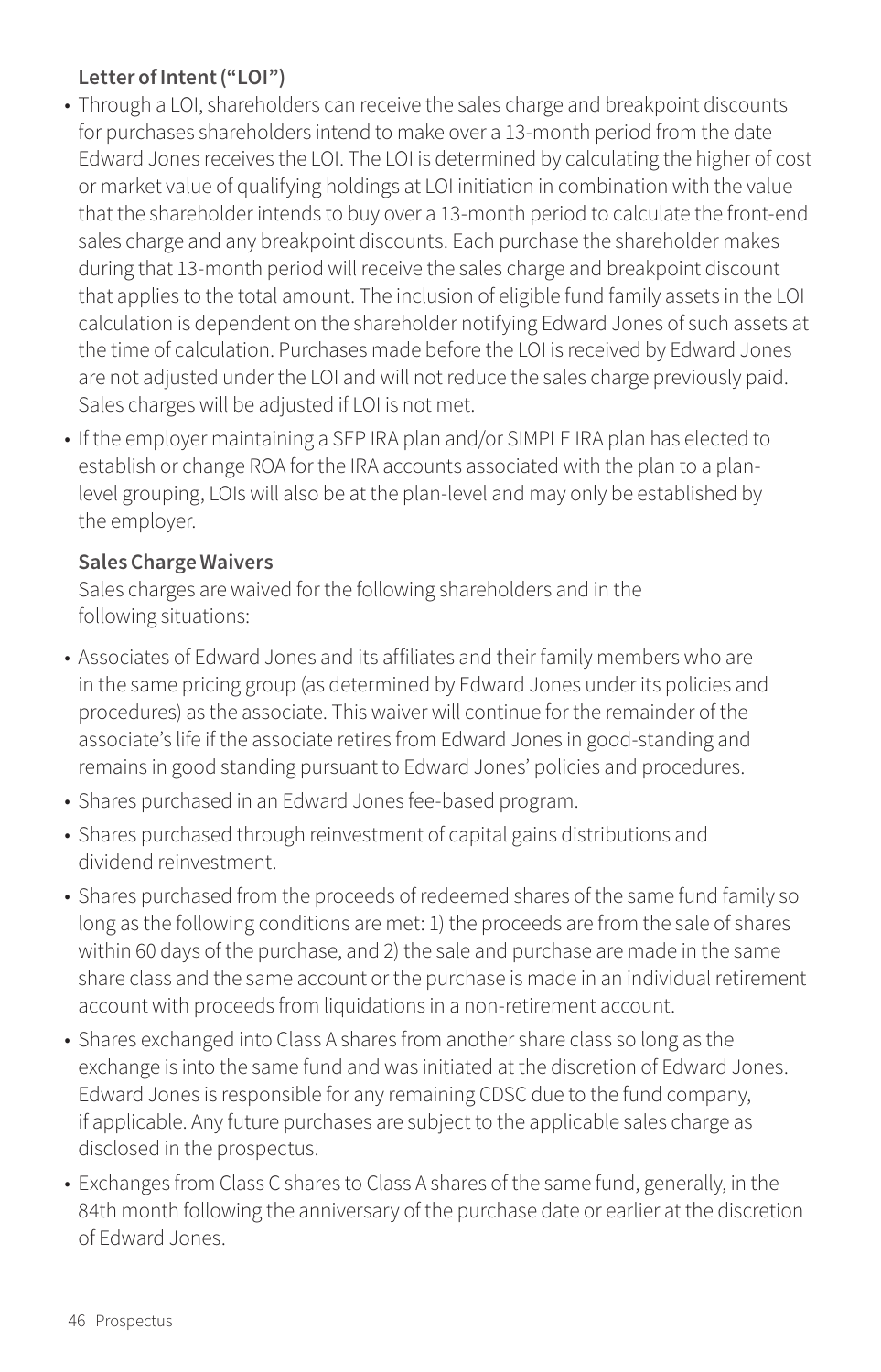#### **Contingent Deferred Sales Charge ("CDSC") Waivers**

If the shareholder purchases shares that are subject to a CDSC and those shares are redeemed before the CDSC is expired, the shareholder is responsible to pay the CDSC except in the following conditions:

- The death or disability of the shareholder.
- Systematic withdrawals with up to 10% per year of the account value.
- Return of excess contributions from an Individual Retirement Account (IRA).
- Shares sold as part of a required minimum distribution for IRA and retirement accounts if the redemption is taken in or after the year the shareholder reaches qualified age based on applicable Internal Revenue Service regulations.
- Shares sold to pay Edward Jones fees or costs in such cases where the transaction is initiated by Edward Jones.
- Shares exchanged in an Edward Jones fee-based program.
- Shares acquired through NAV reinstatement.
- Shares redeemed at the discretion of Edward Jones for Minimum Balances, as described below.

## **Other Important Information Regarding Transactions Through Edward Jones**

#### **Minimum Purchase Amounts**

- Initial purchase minimum: \$250
- Subsequent purchase minimum: none

#### **Minimum Balances**

- Edward Jones has the right to redeem at its discretion fund holdings with a balance of \$250 or less. The following are examples of accounts that are not included in this policy:
	- A fee-based account held on an Edward Jones platform
	- A 529 account held on an Edward Jones platform
	- An account with an active systematic investment plan or LOI

#### **Exchanging Share Classes**

• At any time it deems necessary, Edward Jones has the authority to exchange at NAV a shareholder's holdings in a fund to Class A shares of the same fund.

#### **JANNEY MONTGOMERY SCOTT LLC ("JANNEY")**

Effective May 1, 2020, if you purchase fund shares through a Janney brokerage account, you will be eligible for the following load waivers (front-end sales charge waivers and contingent deferred sales charge ("CDSC"), or back-end sales charge, waivers) and discounts, which may differ from those disclosed elsewhere in this fund's Prospectus or SAI.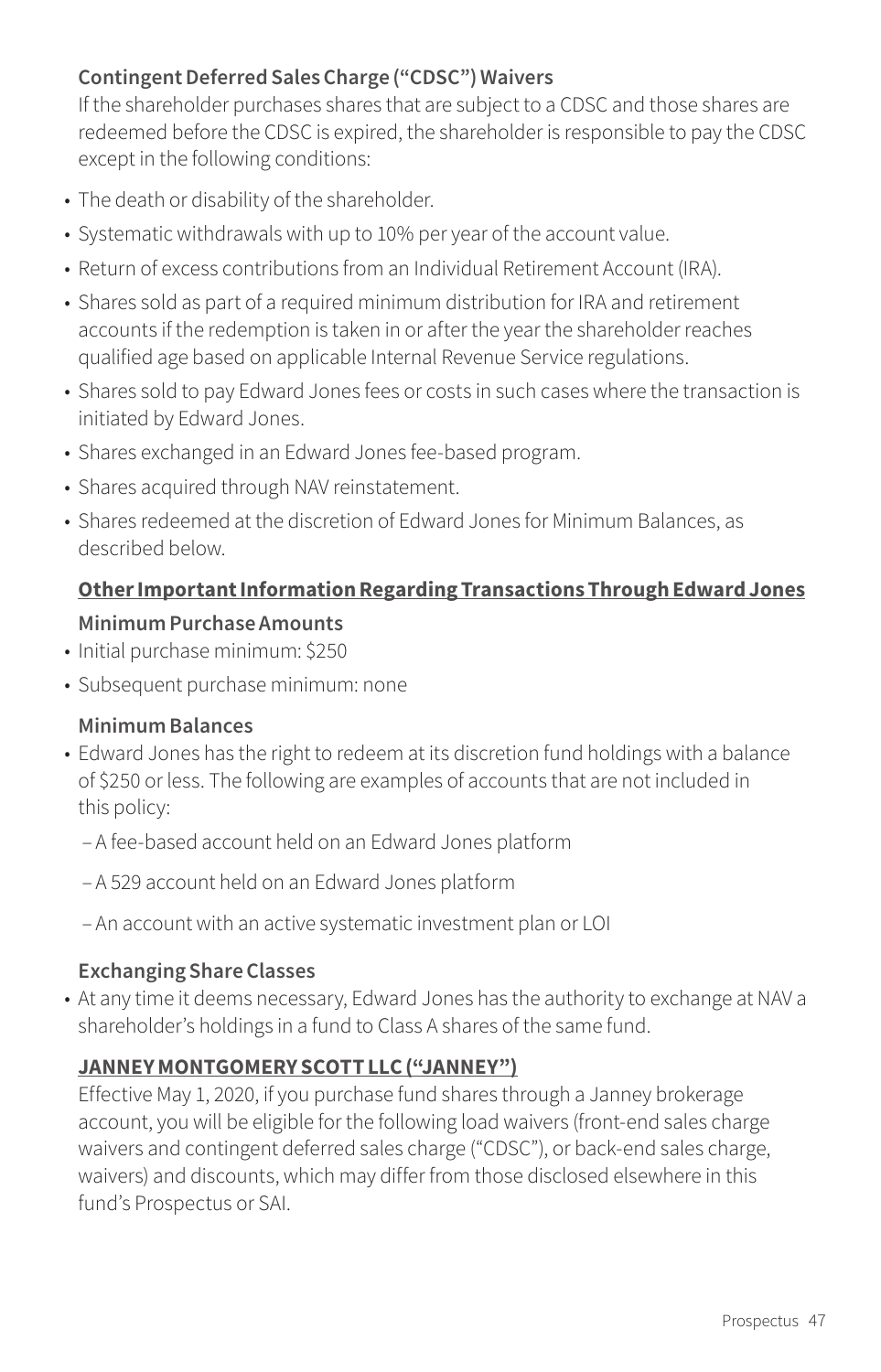#### **Front-end sales charge\* waivers on Class A shares available at Janney**

- Shares purchased through reinvestment of capital gains distributions and dividend reinvestment when purchasing shares of the same fund (but not any other fund within the fund family).
- Shares purchased by employees and registered representatives of Janney or its affiliates and their family members as designated by Janney.
- Shares purchased from the proceeds of redemptions within the same fund family, provided (1) the repurchase occurs within ninety (90) days following the redemption, (2) the redemption and purchase occur in the same account, and (3) redeemed shares were subject to a front-end or deferred sales load (i.e., right of reinstatement).
- Employer-sponsored retirement plans (e.g., 401(k) plans, 457 plans, employersponsored 403(b) plans, profit sharing and money purchase pension plans and defined benefit plans). For purposes of this provision, employer-sponsored retirement plans do not include SEP IRAs, Simple IRAs, SAR-SEPs or Keogh plans.
- Class C shares that are no longer subject to a contingent deferred sales charge and are converted to Class A shares of the same fund pursuant to Janney's policies and procedures.

#### **CDSC waivers on Class A and C shares available at Janney**

- Shares sold upon the death or disability of the shareholder.
- Shares sold as part of a systematic withdrawal plan as described in the fund's Prospectus.
- Shares purchased in connection with a return of excess contributions from an IRA account.
- Shares sold as part of a required minimum distribution for IRA and retirement accounts if the redemption is taken in or after the year the shareholder reaches qualified age based on applicable IRS regulations.
- Shares sold to pay Janney fees but only if the transaction is initiated by Janney.
- Shares acquired through a right of reinstatement.
- Shares exchanged into the same share class of a different fund will not be subject to the deferred sales charge. When you redeem the shares acquired through the exchange, the redemption may be subject to the deferred sales charge, depending upon when and from which fund you originally purchased the shares.

#### **Front-end sales charge\* discounts available at Janney: breakpoints, rights of accumulation, and/or letters of intent**

- Breakpoints as described in the fund's Prospectus.
- Rights of accumulation ("ROA"), which entitle shareholders to breakpoint discounts, will be automatically calculated based on the aggregated holding of fund family assets held by accounts within the purchaser's household at Janney. Eligible fund family assets not held at Janney may be included in the ROA calculation only if the shareholder notifies his or her financial advisor about such assets.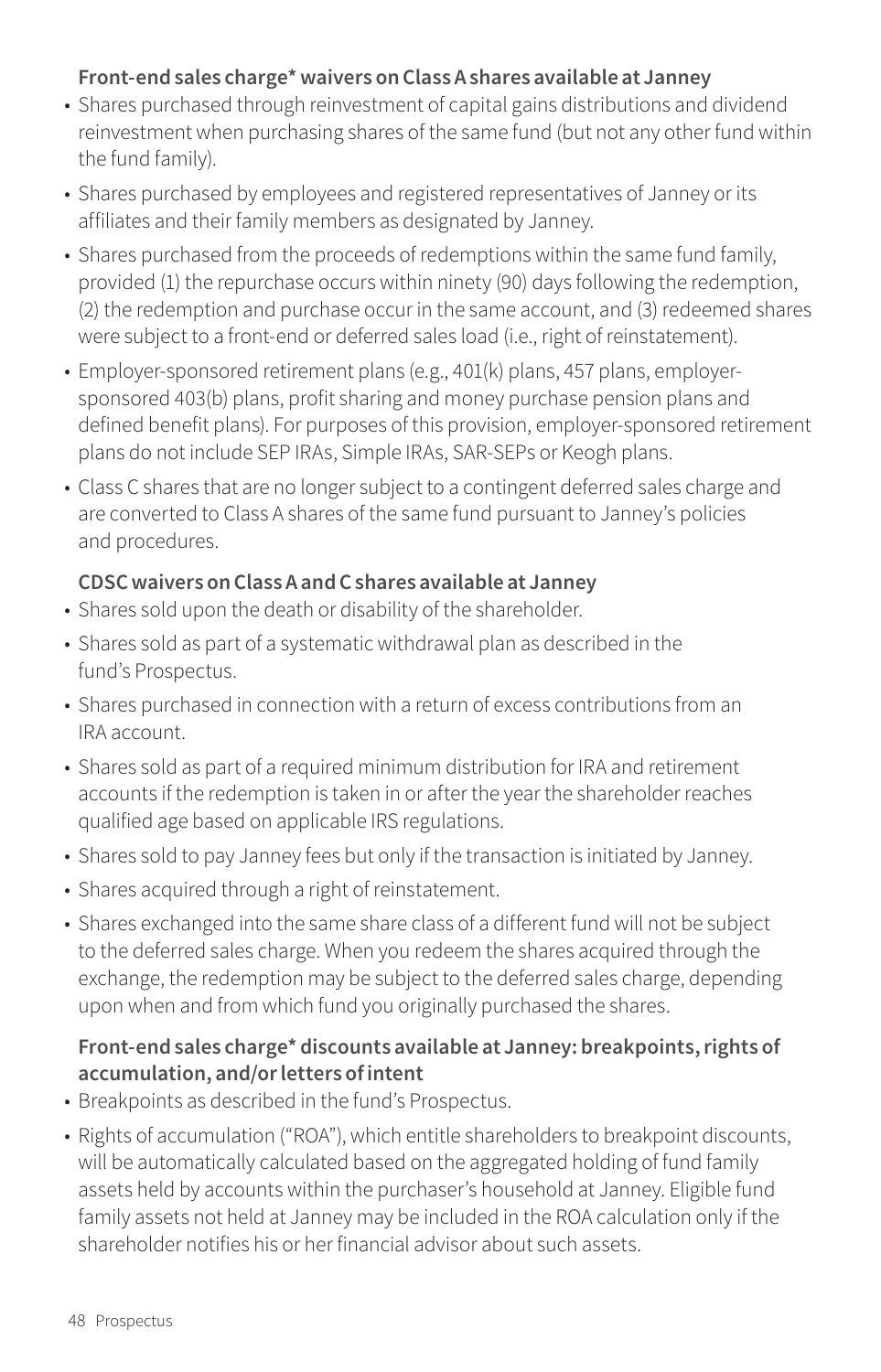- Letters of intent which allow for breakpoint discounts based on anticipated purchases within a fund family, over a 13-month time period. Eligible fund family assets not held at Janney may be included in the calculation of letters of intent only if the shareholder notifies his or her financial advisor about such assets.
- \* Also referred to as an "initial sales charge."

#### **MERRILL LYNCH**

If you purchase fund shares through a Merrill Lynch platform or account held at Merrill Lynch, you will be eligible only for the following sales charge waivers (front-end sales charge waivers and CDSC waivers) and discounts, which may differ from those disclosed elsewhere in the fund's prospectus or SAI. It is your responsibility to notify your financial representative at the time of purchase of any relationship or other facts qualifying you for sales charge waivers or discounts.

#### **Front-end Sales Charge Waivers on Class A Shares available through Merrill Lynch**

- Employer-sponsored retirement, deferred compensation and employee benefit plans (including health savings accounts) and trusts used to fund those plans, provided that the shares are not held in a commission-based brokerage account and shares are held for the benefit of the plan
- Shares purchased by a 529 plan (does not include 529 Plan units or 529-specific share classes or equivalents)
- Shares purchased through a Merrill Lynch-affiliated investment advisory program
- Shares exchanged due to the holdings moving from a Merrill Lynch affiliated investment advisory program to a Merrill Lynch brokerage (non-advisory) account pursuant to Merrill Lynch's policies relating to sales load discounts and waivers
- Shares purchased by third party investment advisors on behalf of their advisory clients through Merrill Lynch's platform
- Shares of funds purchased through the Merrill Edge Self-Directed platform
- Shares purchased through reinvestment of capital gains distributions and dividend reinvestment when purchasing shares of the fund (but not any other Putnam fund)
- Shares exchanged from Class C (i.e. level-load) shares of the same fund pursuant to Merrill Lynch's policies relating to sales load discounts and waivers
- Employees and registered representatives of Merrill Lynch or its affiliates and their family members
- Trustees of the fund, and employees of Putnam Management or any of its affiliates, as described in the fund's prospectus
- Eligible shares purchased from the proceeds of redemptions from a Putnam fund, provided (1) the repurchase occurs within 90 days following the redemption, (2) the redemption and purchase occur in the same account, and (3) redeemed shares were subject to a front-end or deferred sales charge (known as Rights of Reinstatement). Automated transactions (i.e. systematic purchases and withdrawals) and purchases made after shares are automatically sold to pay Merrill Lynch's account maintenance fees are not eligible for reinstatement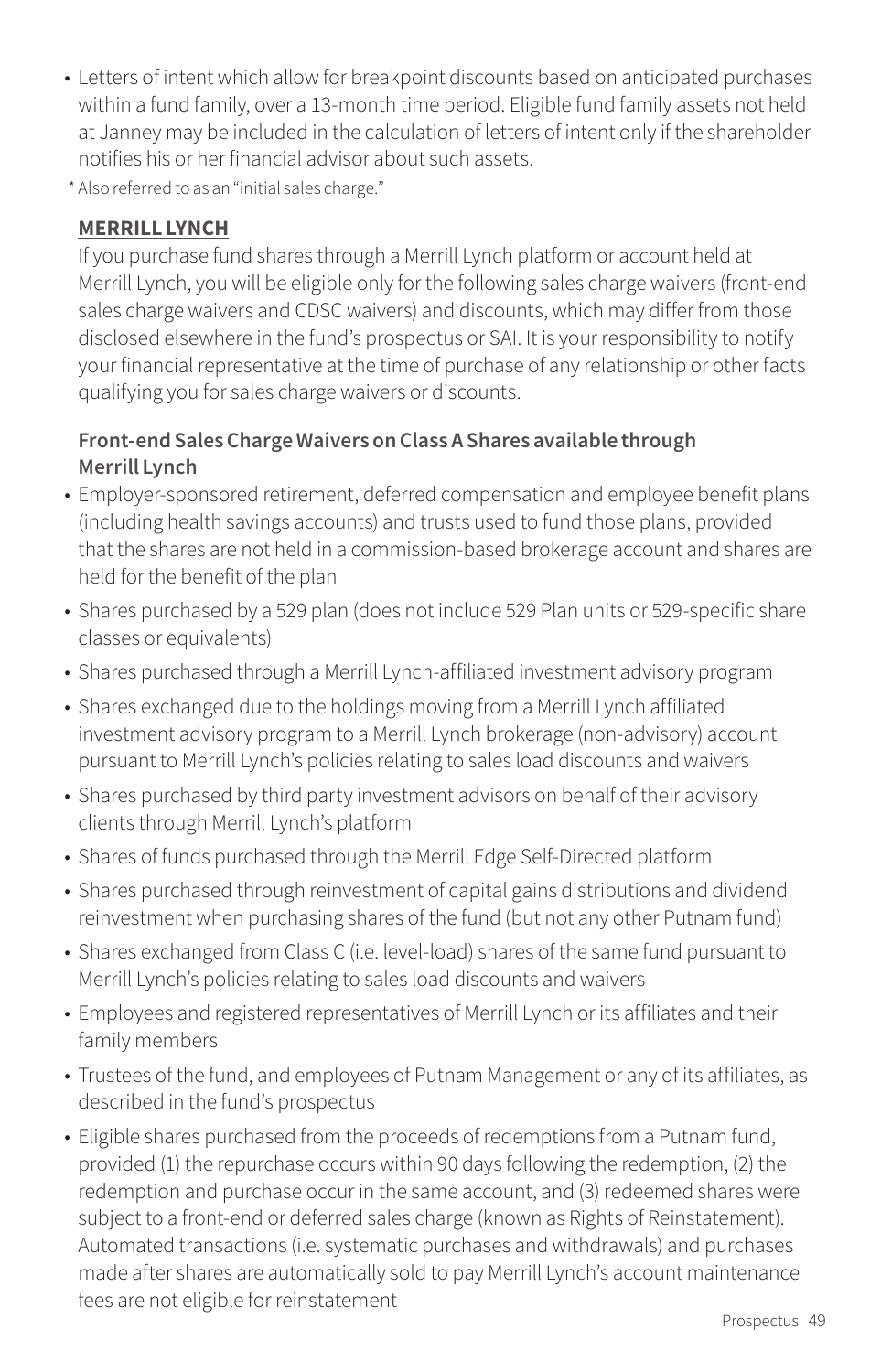#### **CDSC Waivers on A, B and C Shares available through Merrill Lynch**

- Death or disability of the shareholder
- Shares sold as part of a systematic withdrawal plan as described in the fund's prospectus
- Return of excess contributions from an IRA Account
- Shares sold as part of a required minimum distribution for IRA and retirement accounts pursuant to the Internal Revenue Code
- Shares sold to pay Merrill Lynch fees but only if the transaction is initiated by Merrill Lynch
- Shares acquired through a right of reinstatement
- Shares held in retirement brokerage accounts that are exchanged for a share class with lower operating expenses due to transfer to certain fee-based accounts or platforms (applicable to A and C shares only)
- Shares received through an exchange due to the holdings moving from a Merrill Lynch affiliated investment advisory program to a Merrill Lynch brokerage (non-advisory) account pursuant to Merrill Lynch's policies relating to sales load discounts and waivers

#### **Front-end Sales Charge Discounts available through Merrill Lynch: Breakpoints, Rights of Accumulation & Letters of Intent**

- Breakpoints as described in the fund's prospectus and SAI
- Rights of Accumulation (ROA), which entitle you to breakpoint discounts, as described in the fund's prospectus, will be automatically calculated based on the aggregated holding of fund family assets held by accounts (including 529 program holdings, where applicable) within your household at Merrill Lynch. Eligible Putnam fund assets not held at Merrill Lynch may be included in the ROA calculation only if you notify your financial representative about such assets
- Letters of Intent (LOI), which allow for breakpoint discounts based on anticipated purchases of Putnam funds, through Merrill Lynch, over a 13-month period

#### **MORGAN STANLEY WEALTH MANAGEMENT**

Effective July 1, 2018, shareholders purchasing fund shares through a Morgan Stanley Wealth Management transactional brokerage account will be eligible only for the following front-end sales charge waivers with respect to class A shares, which may differ from and may be more limited than those disclosed elsewhere in this fund's Prospectus or SAI.

#### **Front-end Sales Charge Waivers on class A Shares available at Morgan Stanley Wealth Management:**

• Employer-sponsored retirement plans (e.g., 401(k) plans, 457 plans, employersponsored 403(b) plans, profit sharing and money purchase pension plans and defined benefit plans). For purposes of this provision, employer-sponsored retirement plans do not include SEP IRAs, Simple IRAs, SAR-SEPs or Keogh plans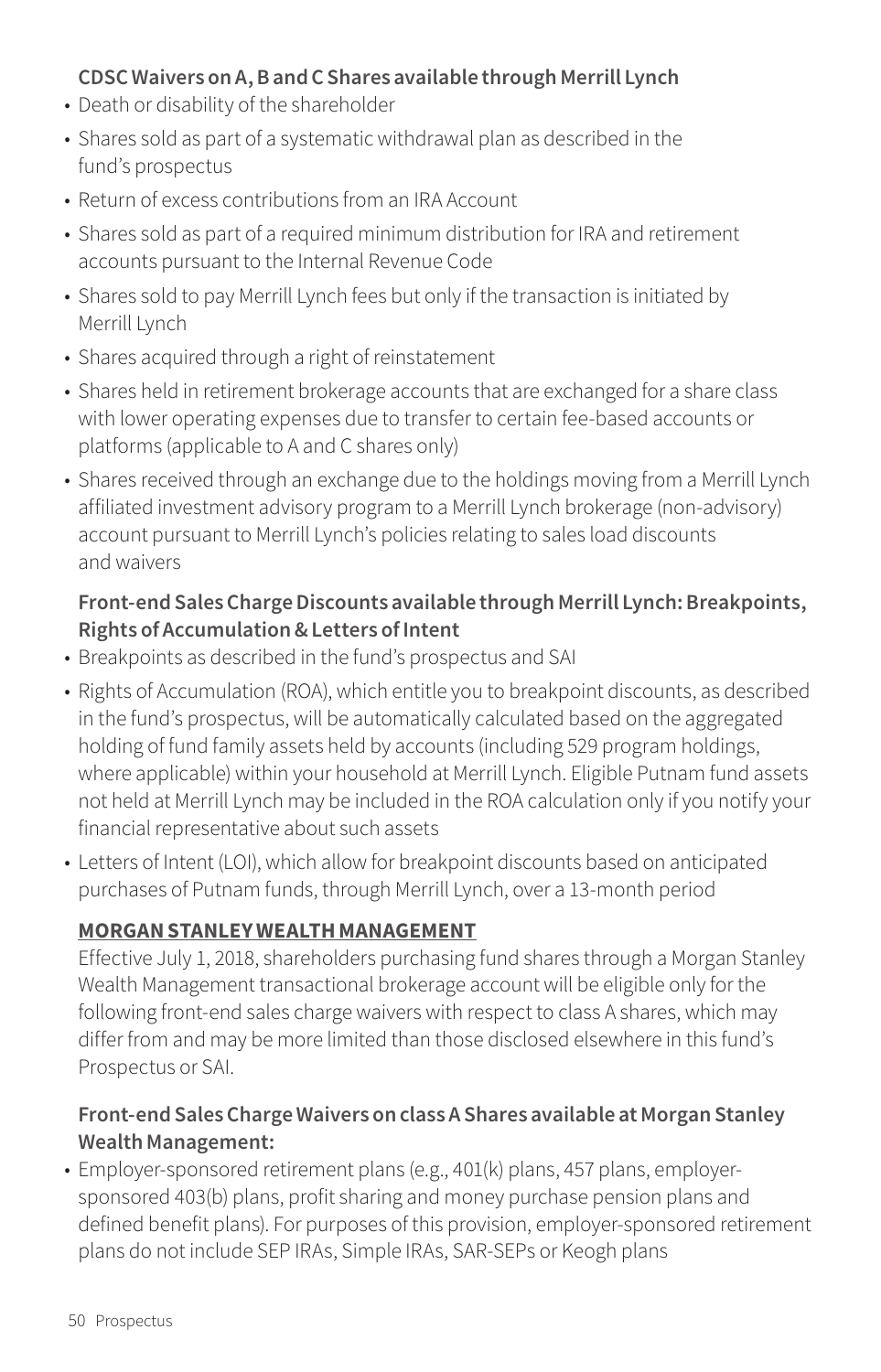- Morgan Stanley employee and employee-related accounts according to Morgan Stanley's account linking rules
- Shares purchased through reinvestment of dividends and capital gains distributions when purchasing shares of the same fund
- Shares purchased through a Morgan Stanley self-directed brokerage account
- Class C (i.e., level-load) shares that are no longer subject to a contingent deferred sales charge and are converted to Class A shares of the same fund pursuant to Morgan Stanley Wealth Management's share class conversion program
- Shares purchased from the proceeds of redemptions within the same fund family, provided (i) the repurchase occurs within 90 days following the redemption, (ii) the redemption and purchase occur in the same account, and (iii) redeemed shares were subject to a front-end or deferred sales charge

#### **OPPENHEIMER & CO. INC. ("OPCO")**

Effective September 1, 2020, shareholders purchasing Fund shares through an OPCO platform or account are eligible only for the following load waivers (front-end sales charge waivers and contingent deferred, or back-end, sales charge waivers) and discounts, which may differ from those disclosed elsewhere in this Fund's prospectus or SAI.

#### **Front-end Sales Load Waivers on Class A Shares available at OPCO**

- Employer-sponsored retirement, deferred compensation and employee benefit plans (including health savings accounts) and trusts used to fund those plans, provided that the shares are not held in a commission-based brokerage account and shares are held for the benefit of the plan
- Shares purchased through an OPCO affiliated investment advisory program
- Shares purchased through reinvestment of capital gains distributions and dividend reinvestment when purchasing shares of the same fund (but not any other fund within the fund family)
- Shares purchased from the proceeds of redemptions within the same fund family, provided (1) the repurchase occurs within 90 days following the redemption, (2) the redemption and purchase occur in the same account, and (3) redeemed shares were subject to a front-end or deferred sales load (known as Rights of Reinstatement).
- A shareholder in the Fund's Class C shares will have their shares converted at net asset value to Class A shares of the Fund if the shares are no longer subject to a CDSC and the conversion is in line with the policies and procedures of OPCO
- Employees and registered representatives of OPCO or its affiliates and their family members

#### **CDSC Waivers on A, B and C Shares available at OPCO**

- Death or disability of the shareholder
- Shares sold as part of a systematic withdrawal plan as described in this prospectus
- Return of excess contributions from an IRA Account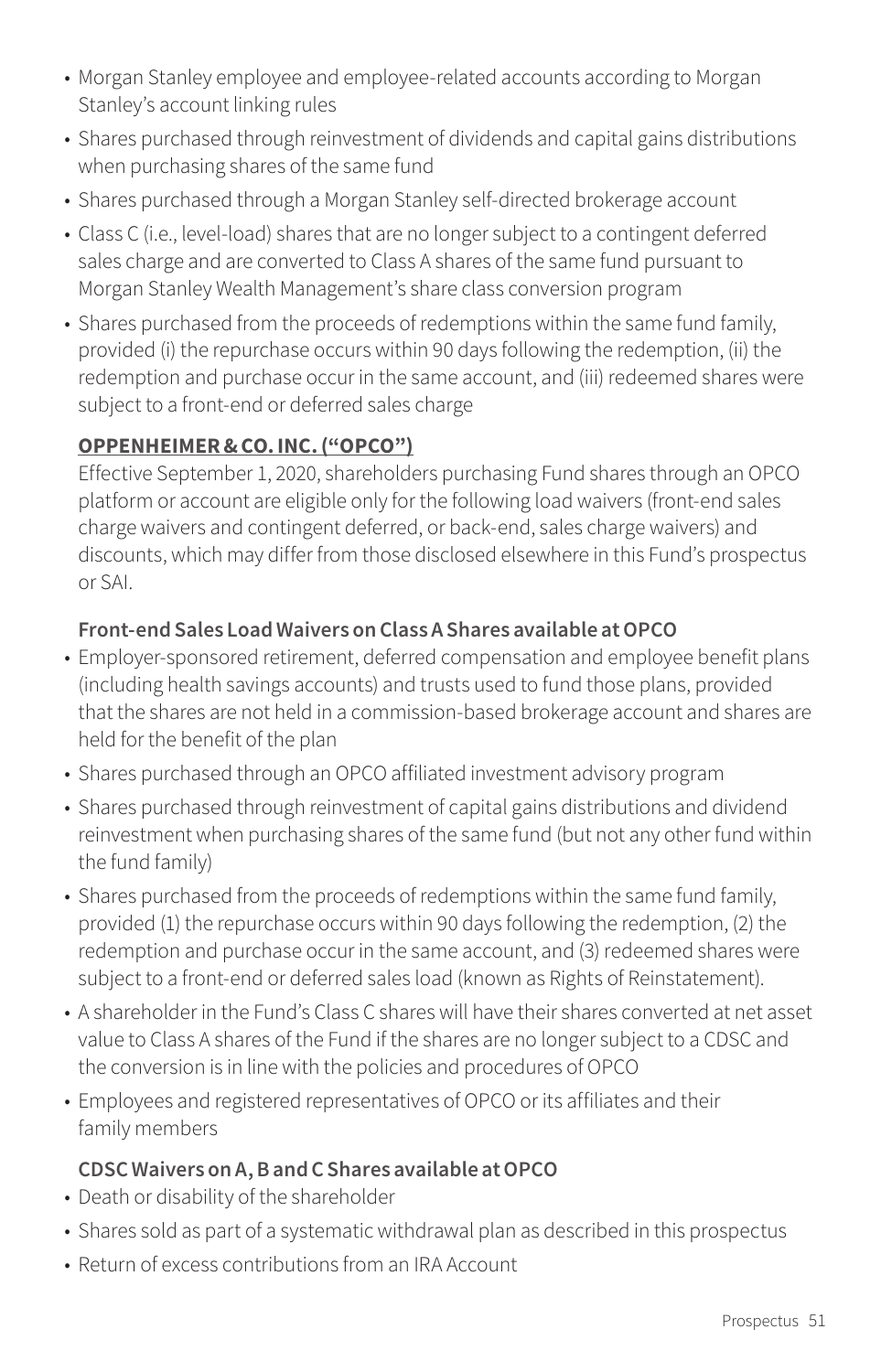- Shares sold as part of a required minimum distribution for IRA and retirement accounts due to the shareholder reaching the qualified age based upon applicable IRS regulations as described in the prospectus
- Shares sold to pay OPCO fees but only if the transaction is initiated by OPCO
- Shares acquired through a right of reinstatement

## **Front-end Sales Charge Discounts Available at OPCO: Breakpoints & Rights of Accumulation**

- Breakpoints as described in this prospectus.
- Rights of Accumulation (ROA), which entitle shareholders to breakpoint discounts, will be automatically calculated based on the aggregated holdings of fund family assets held by accounts within the purchaser's household at OPCO. Eligible fund family assets not held at OPCO may be included in the ROA calculation only if the shareholder notifies his or her financial advisor about such assets

## **RAYMOND JAMES & ASSOCIATES, INC., RAYMOND JAMES FINANCIAL SERVICES, INC. AND EACH ENTITY'S AFFILIATES ("RAYMOND JAMES")**

Effective March 1, 2019, shareholders purchasing fund shares through a Raymond James platform or account, or through an introducing broker-dealer or independent registered investment adviser for which Raymond James provides trade execution, clearance, and/or custody services, will be eligible only for the following load waivers (front-end sales charge waivers and contingent deferred, or back-end, sales charge waivers) and discounts, which may differ from those disclosed elsewhere in this fund's prospectus or SAI.

## **Front-end sales load waivers on Class A shares available at Raymond James**

- Shares purchased in an investment advisory program.
- Shares purchased within the same fund family through a systematic reinvestment of capital gains and dividend distributions.
- Employees and registered representatives of Raymond James or its affiliates and their family members as designated by Raymond James.
- Shares purchased from the proceeds of redemptions within the same fund family, provided (1) the repurchase occurs within 90 days following the redemption, (2) the redemption and purchase occur in the same account, and (3) redeemed shares were subject to a front-end or deferred sales load (known as Rights of Reinstatement).
- A shareholder in the Fund's Class C shares will have their shares converted at net asset value to Class A shares (or the appropriate share class) of the Fund if the shares are no longer subject to a CDSC and the conversion is in line with the policies and procedures of Raymond James.

## **CDSC Waivers on Classes A, B and C shares available at Raymond James**

- Death or disability of the shareholder.
- Shares sold as part of a systematic withdrawal plan as described in the fund's prospectus.
- Return of excess contributions from an IRA Account.
- 52 Prospectus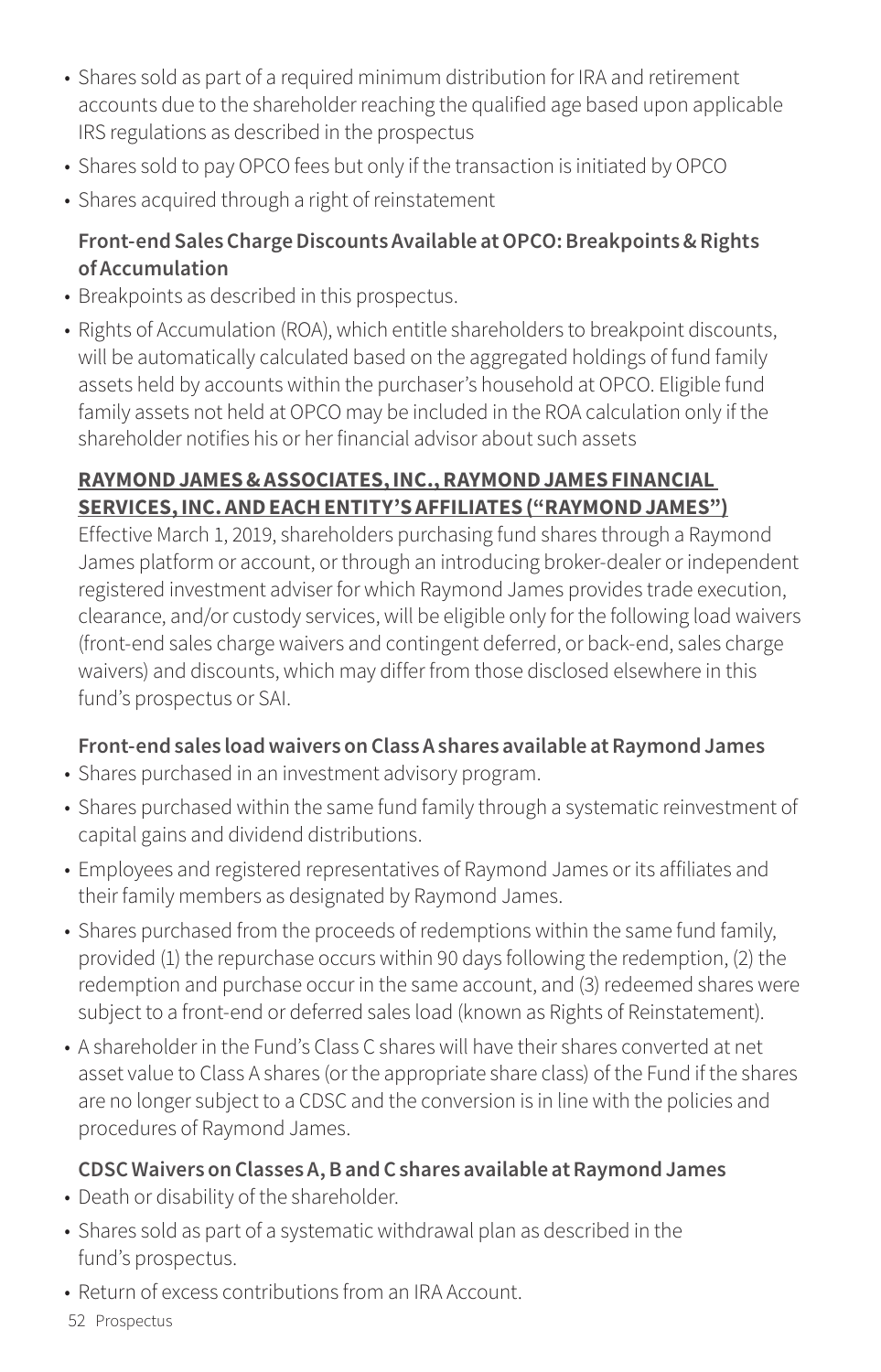- Shares sold as part of a required minimum distribution for IRA and retirement accounts due to the shareholder reaching the qualified age based on applicable IRS regulations as described in the fund's prospectus.
- Shares sold to pay Raymond James fees but only if the transaction is initiated by Raymond James.
- Shares acquired through a right of reinstatement.

#### **Front-end load discounts available at Raymond James: breakpoints, rights of accumulation, and/or letters of intent**

- Breakpoints as described in this prospectus.
- Rights of accumulation which entitle shareholders to breakpoint discounts will be automatically calculated based on the aggregated holding of fund family assets held by accounts within the purchaser's household at Raymond James. Eligible fund family assets not held at Raymond James may be included in the calculation of rights of accumulation only if the shareholder notifies his or her financial advisor about such assets.
- Letters of intent which allow for breakpoint discounts based on anticipated purchases within a fund family, over a 13-month time period. Eligible fund family assets not held at Raymond James may be included in the calculation of letters of intent only if the shareholder notifies his or her financial advisor about such assets.

#### **ROBERT W. BAIRD & CO. ("BAIRD")**

Effective September 1, 2020, shareholders purchasing fund shares through a Baird brokerage account will only be eligible for the following sales charge waivers (front-end sales charge waivers and CDSC waivers) and discounts, which may differ from those disclosed elsewhere in this prospectus or the SAI.

#### **Front-End Sales Charge Waivers on Class A shares Available at Baird**

- Shares purchased through reinvestment of capital gains distributions and dividend reinvestment when purchasing share of the same fund
- Shares purchased by employees and registered representatives of Baird or its affiliate and their family members as designated by Baird
- Shares purchased from the proceeds of redemptions within the same fund family, provided (1) the repurchase occurs within 90 days following the redemption, (2) the redemption and purchase occur in the same accounts, and (3) redeemed shares were subject to a front-end or deferred sales charge (known as rights of reinstatement)
- A shareholder in the fund's Class C Shares will have their shares converted at net asset value to Class A shares of the fund if the shares are no longer subject to CDSC and the conversion is in line with the policies and procedures of Baird
- Employer-sponsored retirement plans or charitable accounts in a transactional brokerage account at Baird, including 401(k) plans, 457 plans, employer-sponsored 403(b) plans, profit sharing and money purchase pension plans and defined benefit plans. For purposes of this provision, employer-sponsored retirement plans do not include SEP IRAs, Simple IRAs or SAR-SEPs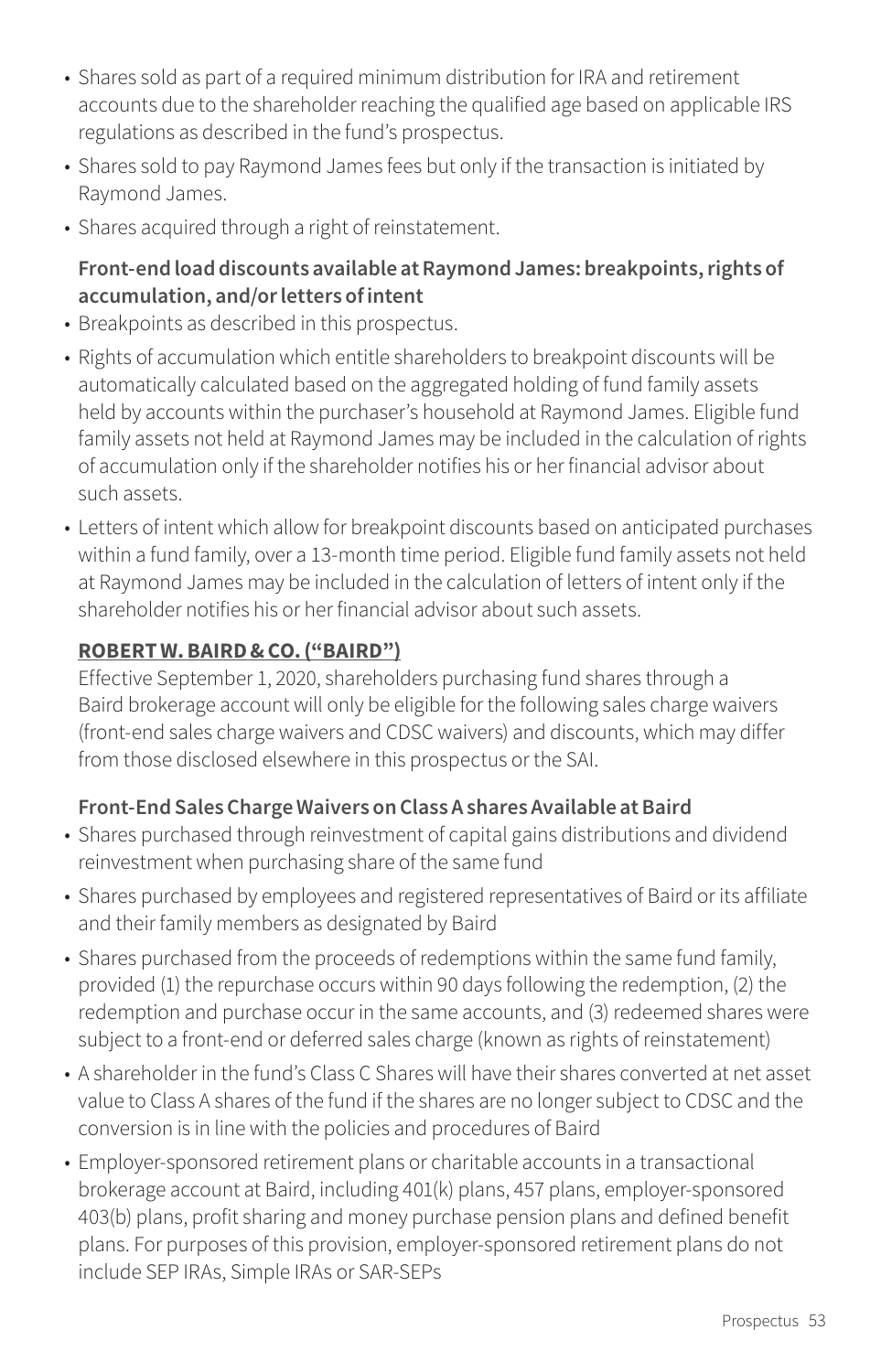#### **CDSC Waivers on Class A and C shares Available at Baird**

- Shares sold due to death or disability of the shareholder
- Shares sold as part of a systematic withdrawal plan as described in this prospectus
- Shares bought due to returns of excess contributions from an IRA Account
- Shares sold as part of a required minimum distribution for IRA and retirement accounts pursuant to the Internal Revenue Code
- Shares sold to pay Baird fees but only if the transaction is initiated by Baird
- Shares acquired through a right of reinstatement

#### **Front-End Sales Charge Discounts Available at Baird: Breakpoints and/or Rights of Accumulation**

- Breakpoints as described in this prospectus
- Rights of accumulation, which entitle shareholders to breakpoint discounts, will be automatically calculated based on the aggregated holding of fund family assets held by accounts within the purchaser's household at Baird. Eligible fund family assets not held at Baird may be included in the rights of accumulation calculation only if the shareholder notifies his or her financial advisor about such assets
- Letters of Intent (LOI) allow for breakpoint discounts based on anticipated purchases within a fund family through Baird, over a 13-month period of time

## **STIFEL, NICOLAUS & COMPANY, INCORPORATED ("STIFEL")**

Effective September 1, 2020, shareholders purchasing Fund shares through a Stifel platform or account or who own shares for which Stifel or an affiliate is the brokerdealer of record are eligible for the following additional sales charge waiver.

#### **Front-end Sales Charge Waiver on Class A Shares**

Class C shares that have been held for more than seven (7) years will be converted to Class A shares of the same Fund pursuant to Stifel's policies and procedures. All other sales charge waivers and reductions described elsewhere in this prospectus or SAI will continue to apply for eligible shareholders.

## **Class A Sales Charge Waivers Available Only Through Specified Intermediaries**

As described in the prospectus, class A shares may be purchased at net asset value without payment of a sales charge through a broker-dealer, financial institution, or financial intermediary that has entered into an agreement with Putnam Retail Management to offer shares through a retail self-directed brokerage account with or without the imposition of a transaction fee.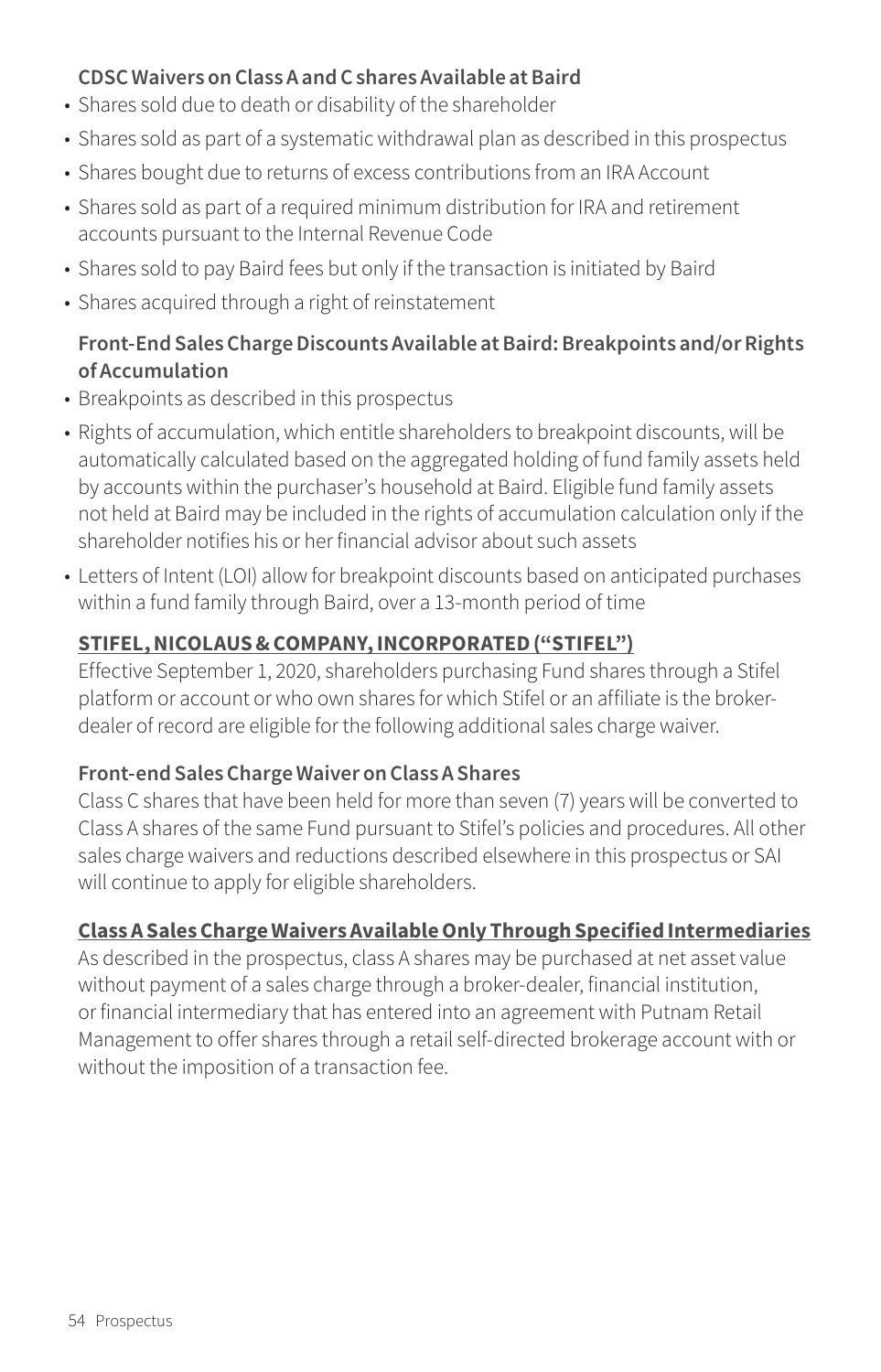The following intermediaries have entered into such an agreement:

National Financial Services LLC Charles Schwab & Co., Inc. Merrill Lynch, Pierce, Fenner & Smith Incorporated J.P. Morgan Securities LLC TD Ameritrade, Inc. and TD Ameritrade Clearing, Inc. Morgan Stanley Smith Barney LLC Interactive Brokers LLC Vanguard Marketing Corporation